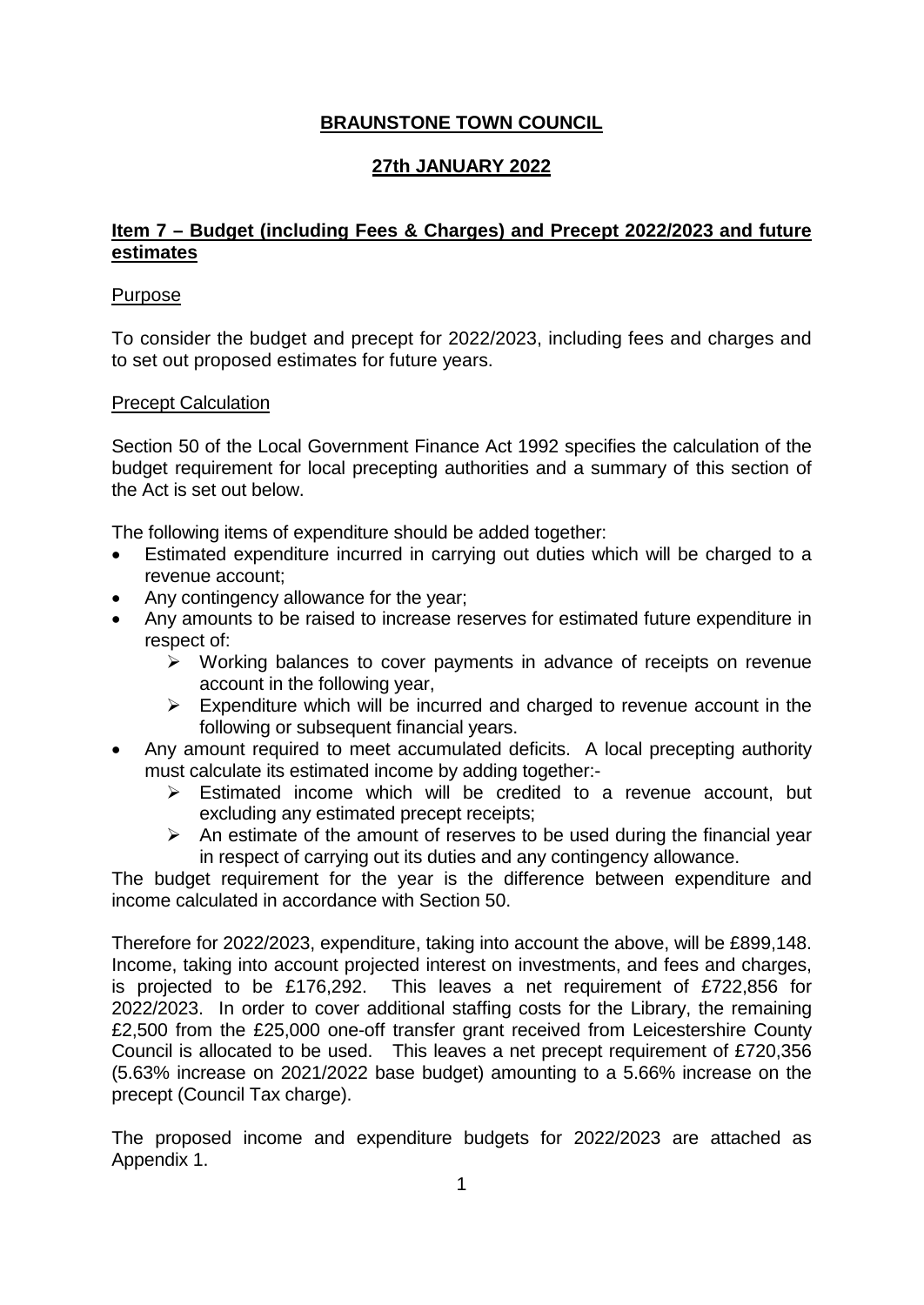Comparative figures showing last year's outturn (31st March 2021), the current year budget and spend to 31st December 2021 and the proposed budget for 2022/2023 for each of the Committee budgets and budget headings is attached as Appendix 2.

The projections for the next 5 years, set out in the Financial Strategy, are attached at Appendix 3 and will be subject to reassessment in October and November 2022 prior to the budget preparations for 2023/2024.

The precept must be agreed at a meeting of Braunstone Town Council (scheduled for 27th January 2022) and notified to Blaby District Council by 1st February.

| <b>SERVICE</b>                 | 2019/2020   | 2020/2021   | 2021/2022   | 2022/2023   |
|--------------------------------|-------------|-------------|-------------|-------------|
|                                |             |             |             |             |
| Corporate Management           | £92,254.98  | £88,531.70  | £94,811.13  | £101,917.76 |
| <b>Braunstone Civic Centre</b> | £116,980.22 | £123,853.77 | £148,431.69 | £135,334.73 |
| <b>Thorpe Astley Centre</b>    | £46,322.48  | £59,450.33  | £74,761.82  | £70,562.20  |
| Parks & Open Spaces            | £196,390.37 | £196,646.60 | £212,280.47 | £227,333.95 |
| Library                        | £82,812.68  | £108,211.26 | £64,236.60  | £76,997.65  |
| <b>Community Development</b>   | £52,548.43  | £53,032.99  | £70,201.41  | £72,943.80  |
| Planning & Environment         | £35,507.84  | £35,577.35  | £36,237.87  | £37,765.91  |
|                                |             |             |             |             |
| <b>TOTAL</b>                   | £622,817    | £665,304    | £700,961    | £722,856    |
|                                |             |             |             |             |
| Use of Reserves                | £18,000     | £9,000      | £9,000      | £0.00       |
| <b>Library Transfer Grant</b>  |             | £10,000     | £10,000     | £2,500      |
| <b>Precept Requirement</b>     | £604,817    | £646,304    | £681,961    | £720,356    |

### Budget and Precept Comparisons

## Proposed Council Tax for 2022/2023

With a precept base of 4,887.80 and a precept requirement of £720,356, the scaled charges for the precept (Council Tax) are as follows:

| COUNCIL TAX BANDS                                      | (6/9)  | B<br>(7/9) | C<br>(8/9)        | D<br>(9/9) | (11/9)  | (13/9)  |
|--------------------------------------------------------|--------|------------|-------------------|------------|---------|---------|
| NUMBER OF<br>PROPERTIES IN EACH<br>BAND (January 2022) | 921    | 3707       | 1538              | 731        | 224     | 3       |
| <b>SCALED CHARGES</b><br><b>FOR 2022/2023</b>          | £98.25 |            | £114.63   £131.00 | £147.38    | £180.13 | £212.88 |
| Charges in 2021/2022                                   | £92.99 | £108.49    | £123.99           | £139.49    | £170.49 | £201.49 |
| ∥Cash Increase                                         | £5.26  | £6.14      | £7.01             | £7.89      | £9.64   | £11.39  |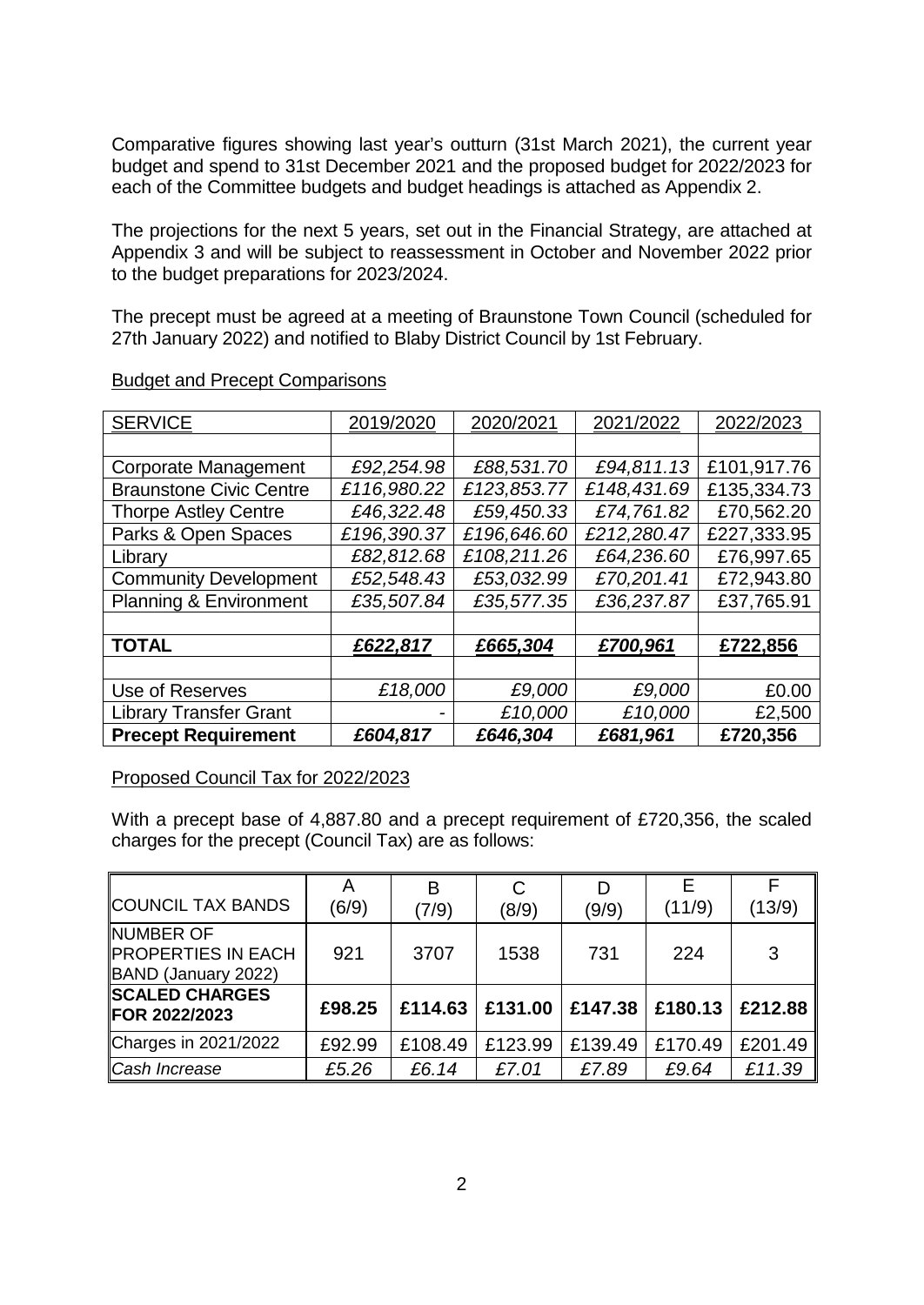# Grants for Community Events to Celebrate The Queen's Platinum Jubilee

On 7th October 2021, Community Development Committee approved a one off miniprogramme of events in June 2022 along with a specific grants scheme to support local community groups with organising and holding community celebratory events to mark the Queen's Platinum Jubilee (Community Development Committee minute 45).

The Community Development Committee resolved that consideration be made at the budget estimates meeting to include a budget of £1,000 for 2022/2023 to provide community grants in order to arrange events for the Platinum Jubilee (resolution 2).

Therefore, a budget of £1,000 for this purpose has been included at Appendix 1.

# General Events

In addition to the Summer Fete and the Programme of Events, the Council from time to time hosts other community events, such as Apple Day and Open Days. Following the success of Apple Day in 2021, Community Development Committee has expressed its desire to hold a similar event in 2022. Also in 2022 Open Days are being considered for the opening of Shakespeare Park Sports Pavilion and for showcasing and attracting groups/hirers to Thorpe Astley Community Centre.

Therefore, a budget of £1,000 for this purpose has been included at Appendix 1.

# Community Grants

Last year, approval was given to increase the annual budget for Community Grants from £5,000 to £6,000, since Community Development Committee had approved fixed term revisions to the Community Grants Scheme to provide additional financial support to local community groups in the medium term whilst the Covid-19 pandemic continued. On 7th October 2021, Community Development Committee approved a revised fixed term amendment to the Community Grant Scheme until October 2022 to provide additional funds for the formation of new groups (Community Development minute 48). Therefore, it is recommended that the increase approved for 2021/2022 be maintained for 2022/2023.

## Covid-19 Community Response

In March 2020, the Council established a Community Response initiative to bring together people who wanted to help others and those who needed help, particularly those who were elderly or vulnerable, during the Covid-19 pandemic and particularly the lockdown.

As part of the budget setting process for 2021/22, the Council did not anticipate that the Community Response Scheme would need additional funding, however, it had been considered prudent in the circumstances to allocate some one-off funding to ensure resources would be available if needed. However, to date none of the £1,000 budget had been spent and therefore, as the scheme winds down, it is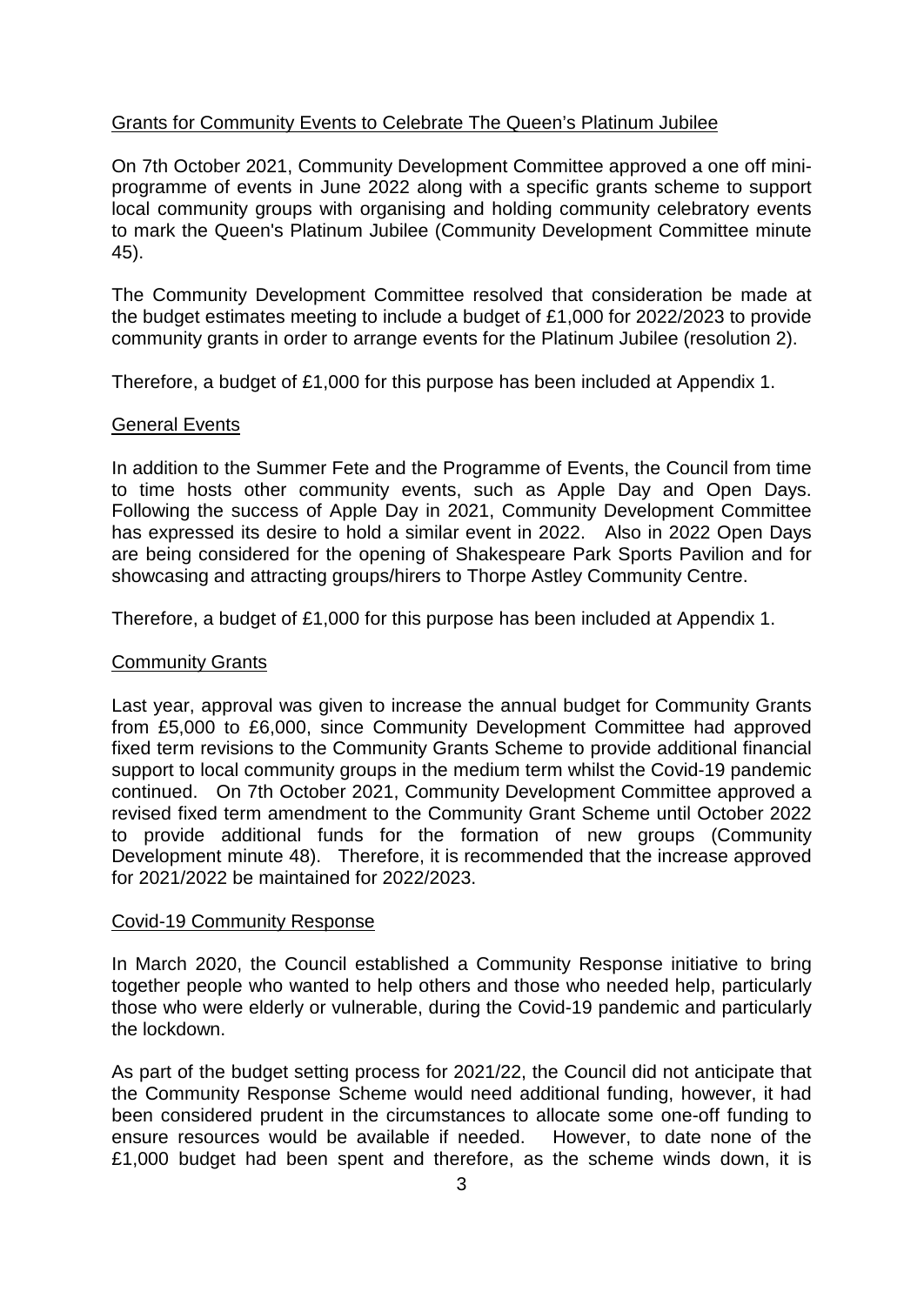recommended that the budget be deleted from 2022/23.

### Waste Services

In 2019, Planning & Environment Committee reduced the budget for waste services from £8,300 to £5,300 given that the Council had changed the supplier for dog waste bin emptying and also, following review, reduced the number and frequency of bin emptying.

However, this year, due to rising treatment and transport coats, market pressures, and an increase in waste fees, the contractor has increased their from £2.10 per bin per collection to £3.00. As a result it is proposed to increase the budget from £5,300 per annum to £7,570 per annum.

### Street Furniture

Based on the decision of the Planning & Environment Committee to explore gateway signage to the Town at the Parish Boundary with Lubbesthorpe on the new road connecting Thorpe Astley with Lubbesthorpe and at the entrances to Thorpe Astley estate (Planning & Environment Committee Minute 43, 2019-2021), *Street Furniture* expenditure was increased in 2020/21 by £3,000 to £5,000 to cover the consultancy, design costs and installation costs.

The Thorpe Astley entrance signage has been completed and installed and there remains £2,500 in the Reserves for the gateway signage to the Town due to be installed on Meridian Way extension. This work can commence in 2022/23 since it is understood that this section of road has been adopted by Leicestershire County Council.

In addition, the Capital Plan item "To provide new, improved and enhanced notice boards at key locations over 5 years", which is also provided for in the Planning & Environment objectives (7), will need funding. As set out in the Priorities and Objectives item, due to resources pressures during 2022/23 the rolling programme should focus on notice boards on Council land.

Therefore, it is recommended that the revenue budget is reduced to £2,500, with the £2,500 capital funds allocated in the reserves, the overall funds available for both the gateway signage and notice board improvements will be retained at £5,000 during 2022/23.

## Utility Costs

The Office for Budget Responsibility's October 2021 "Economic and fiscal outlook" includes a prediction that CPI inflation will reach 4.4% in 2022. The Office for Budget Responsibility has also reported that news since they had closed their forecast would be consistent with inflation peaking at close to 5%. This is predominantly down to rises in fuel and energy costs. With no fuel cap for the nondomestic energy supply, Utility Budgets have be increased by 10% for 2022/23 to account for the rising costs of gas and electricity in the short to medium term.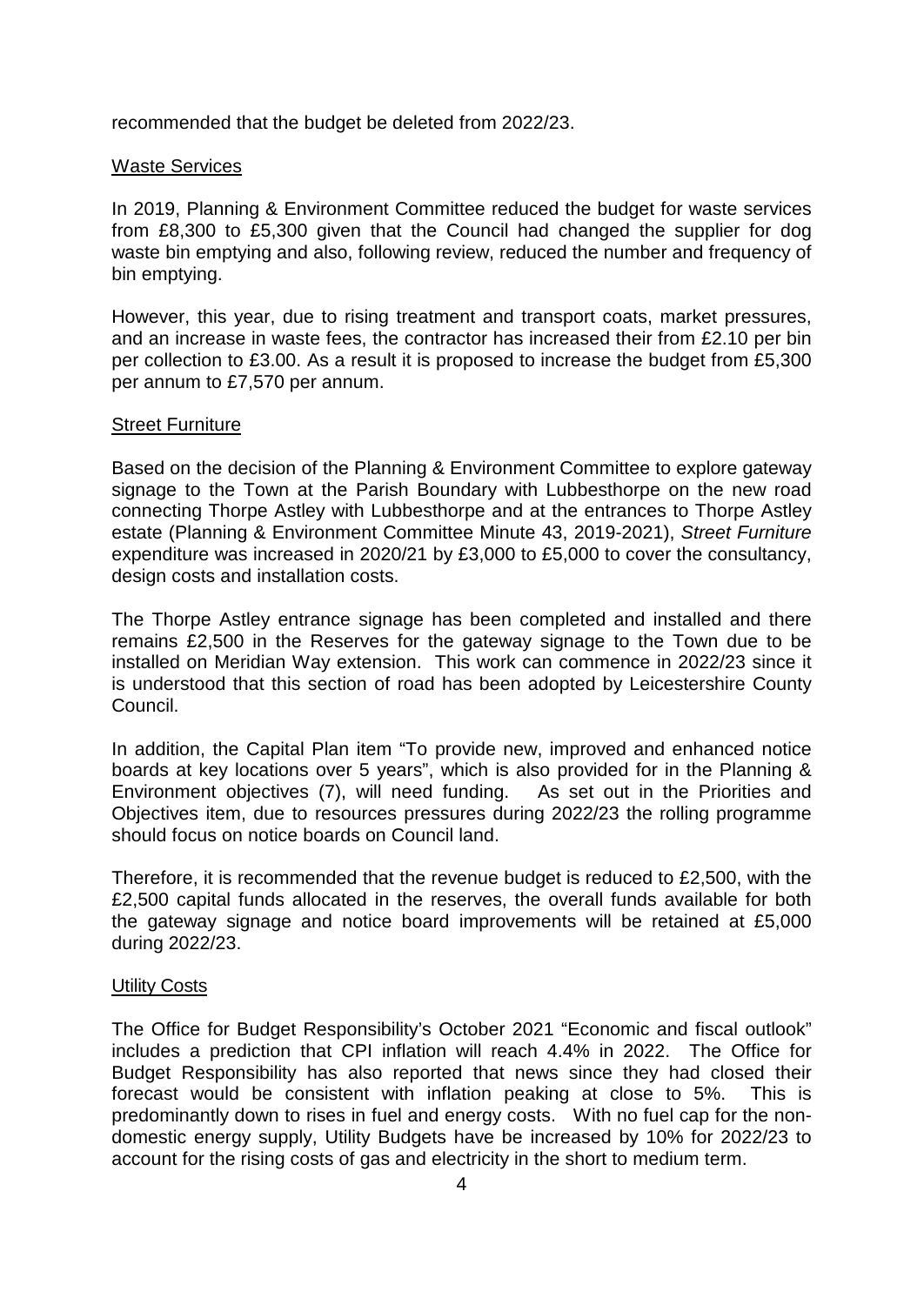### Public Works Loans

Two of the Council's loans mature in May 2022, therefore, half of the annual repayment cost, £13,486, is saved in 2022/23 and the other half of the annual repayment cost is potentially saved or reinvested in 2023/24. Loan repayment figures at Appendix 1 for the Civic Centre and for Parks and Open Spaces have been adjusted accordingly.

In addition, £4,468 has been saved against the 2021/22 budget for Shakespeare Park Improvement Loans due to reduction in interest rates between budget setting and loan advance.

### Library Staffing Costs

Upon transfer of the Library service, the Town Council received a one-off transition grant of £25,000 to take account of staffing costs; which the Council has now fully committed. £2,500 of this remains unspent and is committed for the first part of 2022/2023, being fully spent by September 2022.

### Health and Social Care Levy

The government announced in September 2021 that a new Health and Social Care Levy will be introduced on earnings to fund increases in health spending, alongside reforms to the provision and funding of social care. A 1.25% contribution is paid by both the employer and employee. The levy will be implemented in April 2023.

Before the levy is introduced all three rates of National Insurance Contributions will increase by 1.25% for both employer and employee in April 2022 for one year. This has the same effect as the levy, except that it will not apply to earnings over state pension age.

An additional £2,440 has been included in the staffing budgets at Appendix 1 to fund the employer contribution.

## Review of NJC Scales and Job Evaluation

As part of the 2016-18 pay deal, the National Joint Council (NJC) agreed to conduct a review of the NJC pay spine. The primary reason for this review was the introduction of the Government's National Living Wage. The new spine points have now been agreed and implemented from 2020.

In order to meet both annual pay increases (estimated to average around 2%) and ensure that the Town Council continues to meet the Living Wage Foundation rates; a 10% increase in staffing costs is predicted over 5 years, which has been built into the income/expenditure projections in the Medium Term Strategy and have been factored into the staffing budgets at Appendix 1.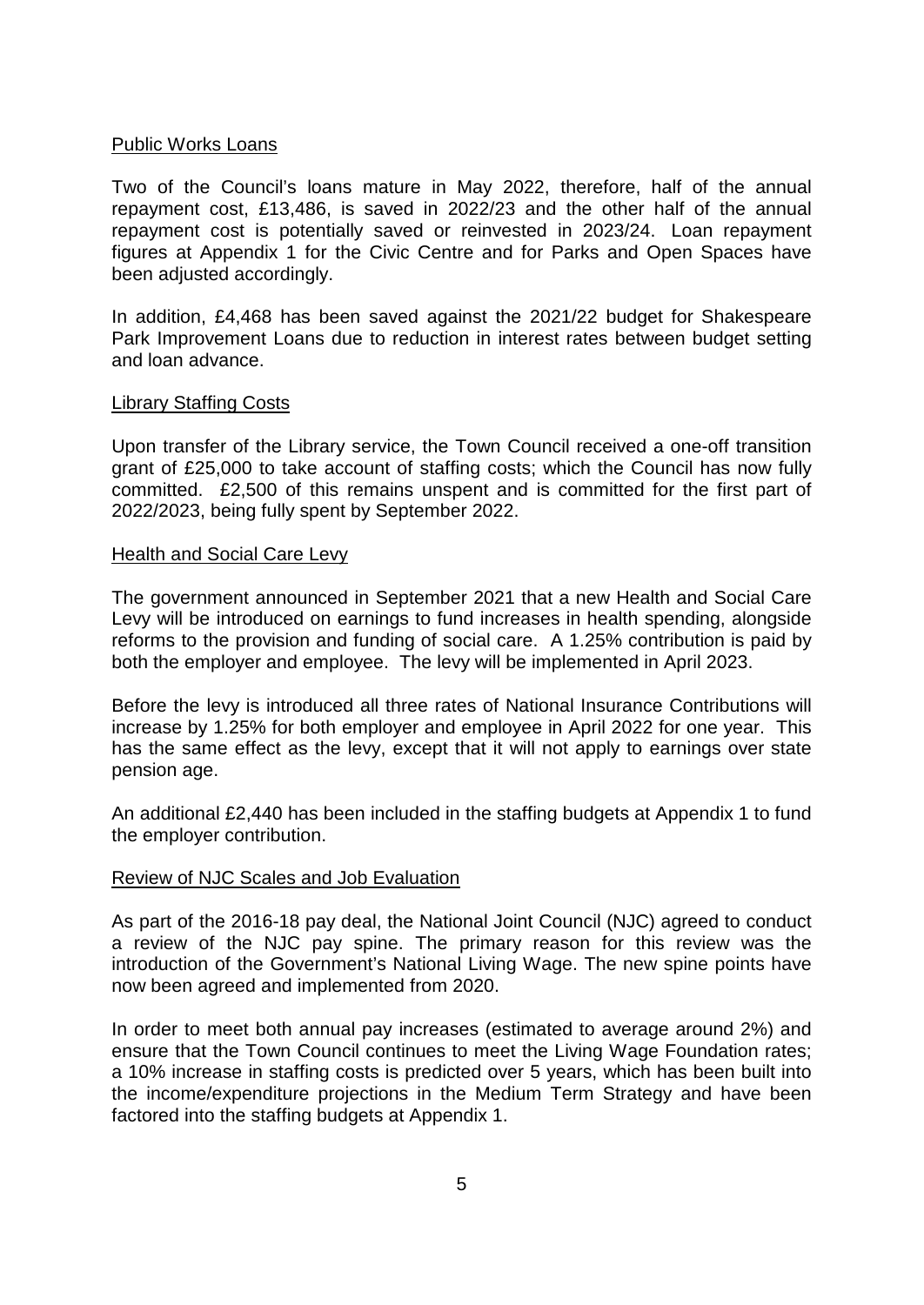As part of the staffing reorganisation approved in April 2021, an annual saving of approximately £8,177 was achieved. However, the Job Evaluation of the Executive Officer & Town Clerk remained outstanding alongside a benchmark review of the posts that report to the Executive Officer & Town Clerk to ensure equity of pay grades across the organisation. These reviews are now complete and recommend an uplift, which goes beyond the £8,177 saving and, if implemented, would cost the Council an additional £10,492 in the first year. This increase in establishment costs had not been factored into the Medium Term Strategy and would result in a precept increase of 6.82%, Band D: £149.01.

However, a separate proposal to manage the increase in costs will be considered by Policy & Resources Committee, which, if implemented, would reduce the additional costs in 2022/23 to £2,545; the equivalent of a precept increase of 5.66%, Band D: £147.38 (compared to 5.29%, Band D: £146.86 in the Strategy).

Overall the uplift in staffing costs is 2%.

### Pension Costs

All eligible staff have been auto-enrolled in the pension scheme and no eligible staff have opted out.

The actuarial valuation of the Leicestershire County Council Pension Fund is undertaken every three years, with that last valuation based on the position of each employing body at 31st March 2019.

Braunstone Town Council's employers' contribution rates for the three year period commencing 1st April 2020 has risen to 22.1%. The previous contribution 2016/17 – 2019/20 was 19.79%.

However, the most significant pressure placed on pensions will be the requirement to meet the extra entitlements resulting from any pay increases in excess of 2% and implementation of the job evaluation proposals.

Overall the uplift in pension costs is 1.9%.

#### Pressure on income from Facility Hires

The closure of the Town Council's Community Centres and Sports Facilities as a result of the Covid-19 pandemic resulted in a significant loss of income over a period of 17 months from March 2020 to July 2021, which covers the staffing costs of those employed in these services.

Since re-opening Braunstone Civic Centre has seen an uptake in one-off bookings (e.g. party/functions). It is difficult to assess at this stage whether this is a backlog of functions due to the pandemic or a potential increase in custom which can be sustained. Most of the regular hirers have returned, with some new hirers joining the regular hirer's scheme. Some regular hirers no longer exist; others are waiting until spring 2022 to restart their activities.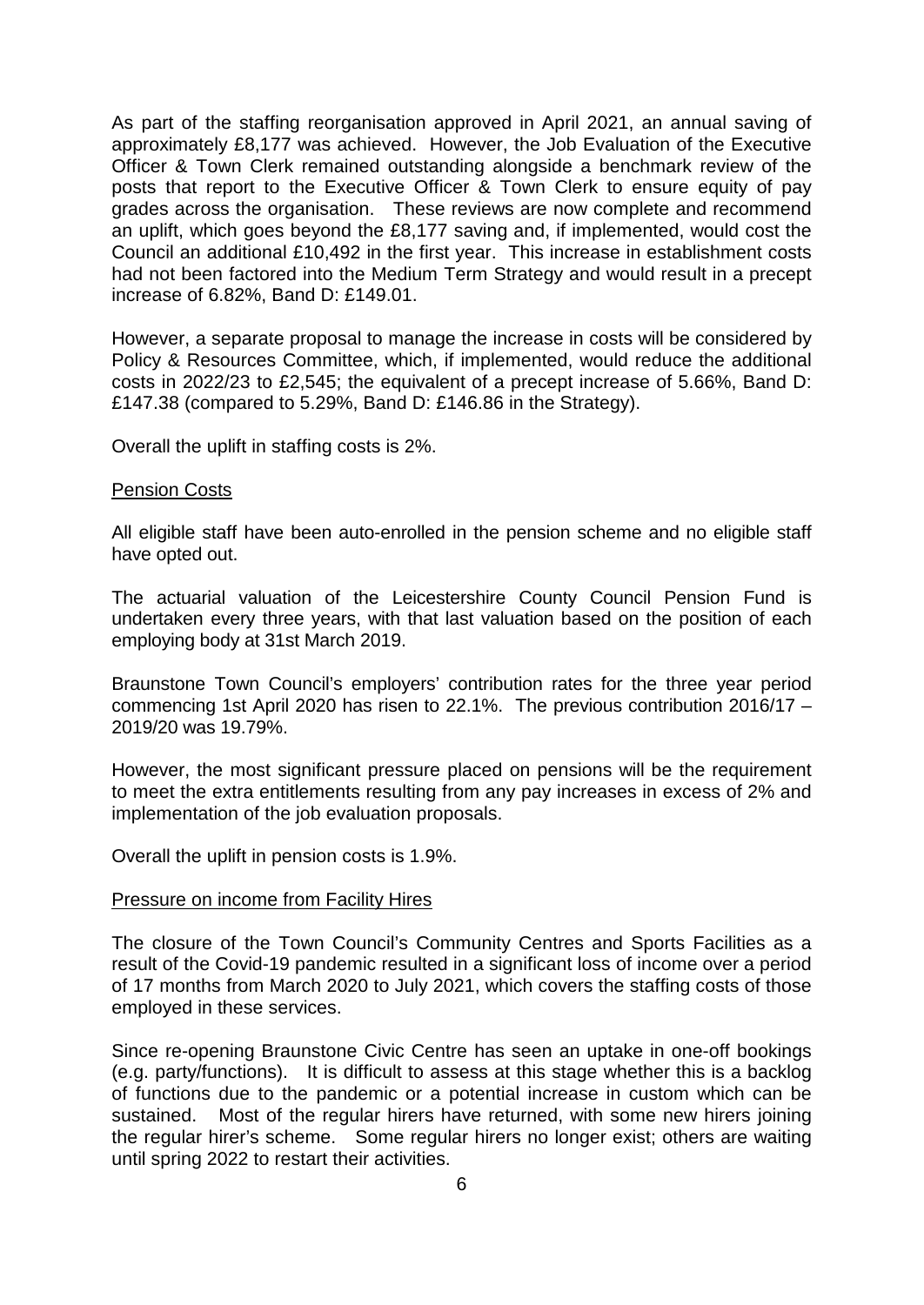Two regular hirers have returned to Thorpe Astley Community Centre. Due to block bookings by the NHS for vaccinations/boosters until the end of the year, there has been limited scope for ad-hoc hires at the Community Centre.

The 2021/2022 budget anticipates Civic Centre hire income of £67,384. Hire income received up to 30th September is £26,684.11 (this will include advance bookings and does not include Bar income). At Thorpe Astley Community Centre, the budget anticipates £9,632 in hire income; £1,035 has been received up to 30th September (this will include advance bookings and does not include the Nursery/Pre-School income).

The Community Centres Working Group is reviewing the pricing and discount schemes. Given the economic pressures many are facing, to increase hire charges in line with the projected increase in precept over the next 3 years is likely to have an additional negative impact on the net income from room hire and more widely on the offer and appeal the centres have in the community, significantly reducing the ability to recover hires and income to pre-Covid-19 levels. In fact it is likely that the Council will need to consider discounting hire prices and offering packages in order to encourage users to return to its facilities.

Therefore, no increase in charges is currently recommended and the budgeted income at Appendix 1 remains unchanged.

## Christmas Lights and Decorations

To ensure that the Council's facilities were appropriately decorated for future Christmas seasons; the 2021/22 budgets included a one-off amounts of £2,000 for the Civic Centre site (including the Library) and £1,000 for Thorpe Astley Community Centre for purchasing Christmas lights and associated fixings (including the electrical installation). Due to other commitments this year, less than £200 has been spent from these budgets. Therefore, it is recommended the budgets be included for 2022/23.

## **Projects**

Additional funding is recommended for the Council's services to deliver specific projects, for example, responding to Climate Change. These have been proposed at Appendix 1.

## The Council Tax Base and Town / Parish Precepts

The Council Tax Base is calculated by Blaby District Council each year. It is calculated for the District as a whole and also for each individual parish. The Council Tax Base represents the number of Band D equivalent dwellings within the District or Parish adjusted for the following items:-

- Exemptions;
- Discounts:
- New Properties;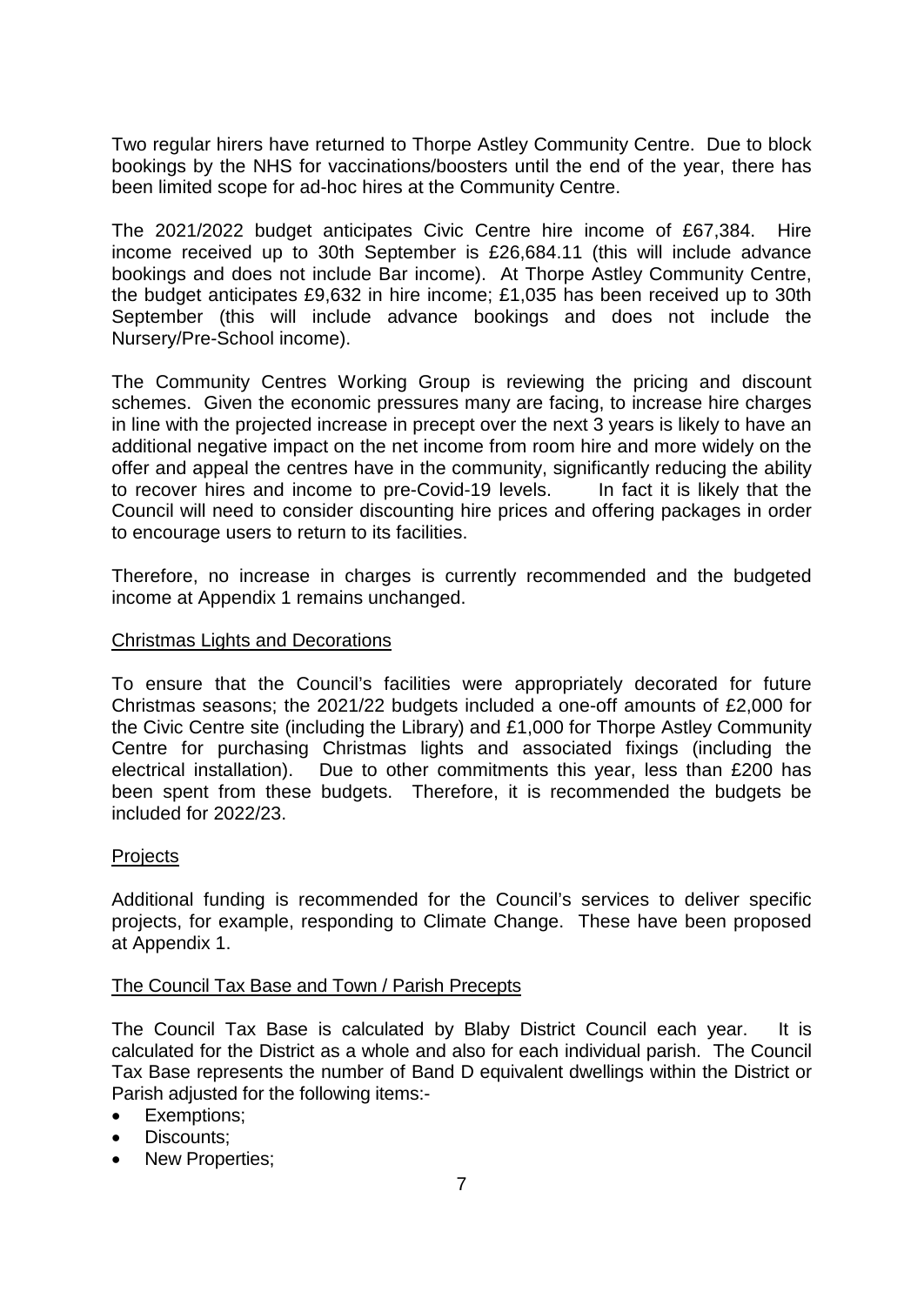• The Collection Rate Percentage.

Once agreed the parish Tax Base is used to calculate the Town/Parish element of each Council Tax Bill.

The Localism Act and Council Tax Regulations which came into effect in 2013 have resulted in changes in the way the Council Tax is collected. The government's Welfare Reforms have resulted in a reduction in the Tax Base Figure. There is however no mechanism for the government to provide funding directly to Town and Parish Councils to make up any shortfall due to the reduced Council Tax Base. The government says however that there is a clear expectation that the District Council will work with Parishes in its area to pass down funding so that the precept can be reduced to reflect the reduction in the Council Tax Base.

From 2013/2014 to 2017/2018, Blaby District Council passed on the parish share of the Council Tax Support Grant, which amounted to £56,819.90 in 2013/2014 and £48,897 in 2017/2018. However, Blaby District Council determined in February 2017 to discontinue the redistribution of this grant to parishes, along with ending the redistribution of the New Homes Bonus, from April 2018.

This decision presented the most significant financial risk to the Town Council's finances and services, since the grant offset the income from the tax base which was lost as a result of the reforms to the welfare system. Therefore, without the grant, residents on low income or in receipt of benefits can apply to reduce their Council Tax and the Town Council will no longer receive this payment. The risk of setting significantly higher precepts is that among residents on lower incomes or where income is being squeezed; higher precept increases could increase the number of applications for Council Tax reductions/exemptions.

Therefore, the decision of Blaby District Council to end the payment of the parish share of the Council Tax Support Grant will continue to impact upon the Council's finances and ability to deliver capital investment for the next couple of years.

## Council Tax Property Bands

All domestic properties in England and Wales became liable to a local tax called Council Tax from 1st April 1993. The council tax has a property element and a personal element.

The property element depends on the valuation band to which the property is allocated. The bands are:-

| Band A        | up to | £40,000              |
|---------------|-------|----------------------|
| <b>Band B</b> |       | £40,000 to £52,000   |
| <b>Band C</b> |       | £52,000 to £68,000   |
| <b>Band D</b> |       | £68,000 to £88,000   |
| Band E        |       | £88,000 to £120,000  |
| Band F        |       | £120,000 to £160,000 |
| <b>Band G</b> |       | £160,000 to £320,000 |
|               |       |                      |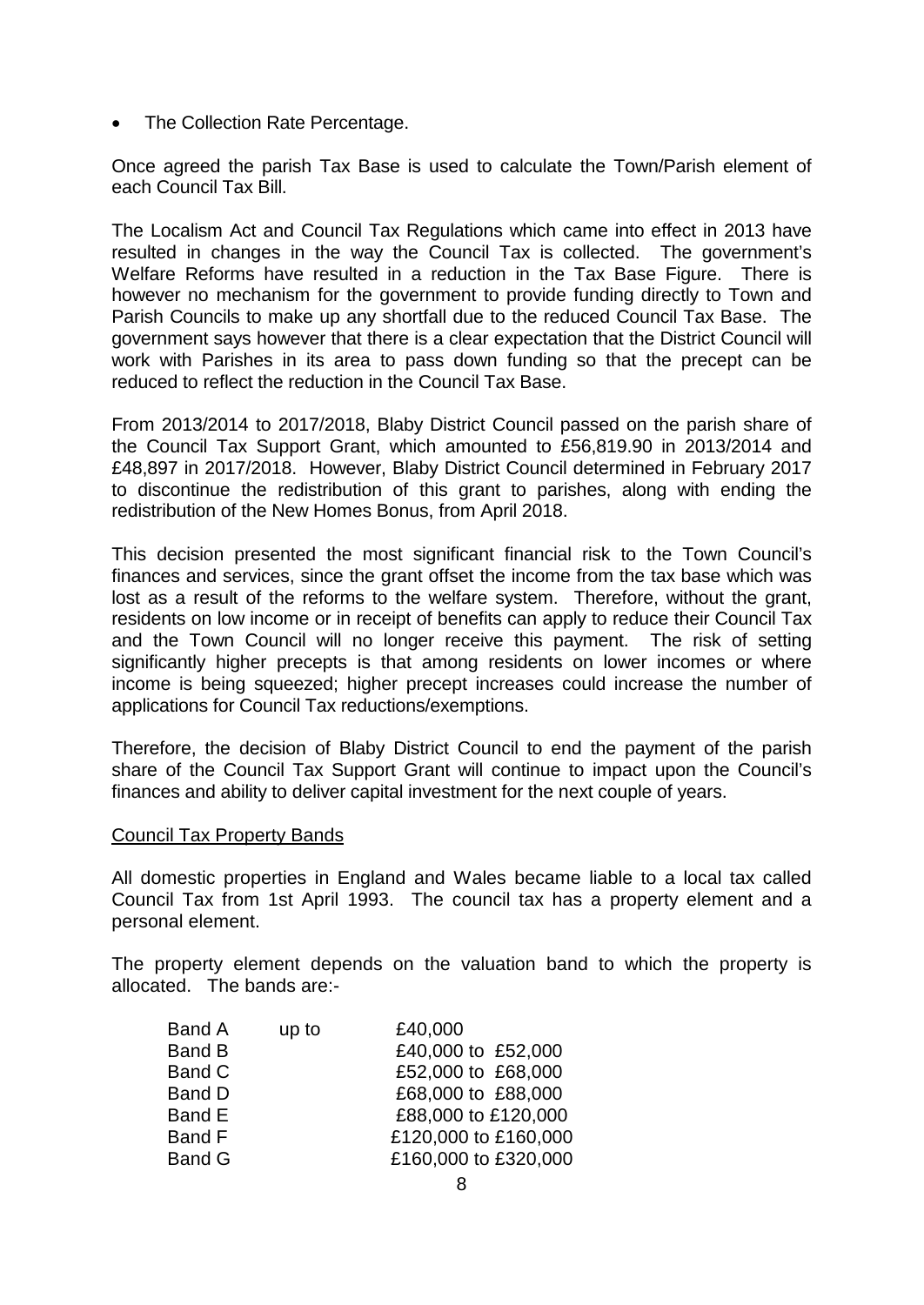#### Band H  $£320,000$  and over

The personal element is related to the number of adults resident in the property. The basic bill assumes that there are two adults resident in the property and in this case the personal element and the property element will each comprise 50% of the bill. If there are more than two resident adults, the bill is not increased. However, if there are fewer than two residents, the bill is discounted accordingly. The bill for a one-adult household will be 75% of the basic bill. Of this, 50% represents the property element and 25% the personal element.

### Loans (Public Works Loan Board)

Public Works Loan Board loans have fixed interest rates and repayments are made twice yearly, i.e. each May and November. The total balance on loans outstanding at the beginning of 2021 was £1,128,008.14. Loans outstanding at the end of 2021:-

| Loan No.     | <b>Balance</b> | Service | <b>Estimated Annual</b> | Rate  | Maturity   |
|--------------|----------------|---------|-------------------------|-------|------------|
|              | outstanding    |         | Repayment               |       | Date       |
| 235384       | £427,463.86    | 5 OS    | £8,861.93               | 2.63% | 07.05.2060 |
| 292038       | £491,502.30    | 5 OS    | £8,904.08               | 1.87% | 07.11.2060 |
| 477930       | £7,672.31      | 2 CC    | £15,977.78              | 8.25% | 07.05.2022 |
| 480508       | £8,523.20      | 2 CC    | £4,586.04               | 6.00% | 07.11.2023 |
| 482623       | £30,482.89     | 2 CC    | £9,647.56               | 5.25% | 07.05.2025 |
| 485188       | £12,640.12     | 5 OS    | £3,525.80               | 5.00% | 07.05.2025 |
| 485557       | £22,912.74     | 2 CC    | £5,783.06               | 5.25% | 07.05.2026 |
| 487506       | £31,417.66     | 5 OS    | £6,033.30               | 4.50% | 07.11.2027 |
| 490422       | £23,800.00     | 6 CS    | £4,060.00               | 4.50% | 07.05.2030 |
| 501336       | £5,446.88      | 5 OS    | £10,994.00              | 1.84% | 07.05.2022 |
| <b>TOTAL</b> | £1,061,861.96  |         | £78,373.55              |       |            |

Any amount to be borrowed must not be less than the maximum amount the Council is entitled to spend under Section 137 i.e. £8.41 (2021/22) times the number on the electoral role on 1st April. On 1st April 2021 the number on the electoral role in Braunstone Town was 12,652, meaning the amount to be borrowed must not be less than £106,403.

## Estimated Reserves for 2021/2022

|                          | 2018/2019   | 2019/2020   | 2020/2021     | 2021/2022    |
|--------------------------|-------------|-------------|---------------|--------------|
|                          | (Actual)    | (Actual)    | (Actual)      | (Estimated)  |
| Balance b/f              | £268,198.63 | £236,782.01 | £245,340.26   | £618,174.73  |
| <b>Annual Precept</b>    | £574,107.00 | £604,817.00 | £646,304.00   | £681,961.00  |
| Other Income             | £188,870.62 | £222,249.08 | £1,124,854.83 | £108,947.80  |
| <b>Staff Costs</b>       | £463,923.55 | £479,395.64 | £485,277.95   | £414,254.63  |
| Loan Repayments          | £60,891.04  | £60,765.04  | £66,628.11    | £94,185.39   |
| <b>Other Expenditure</b> | £269,579.65 | £278,347.15 | £846,418.30   | £653,470.53  |
| Balance c/f              | £236,782.01 | £245,340.26 | £618,174.73   | £247,172.98* |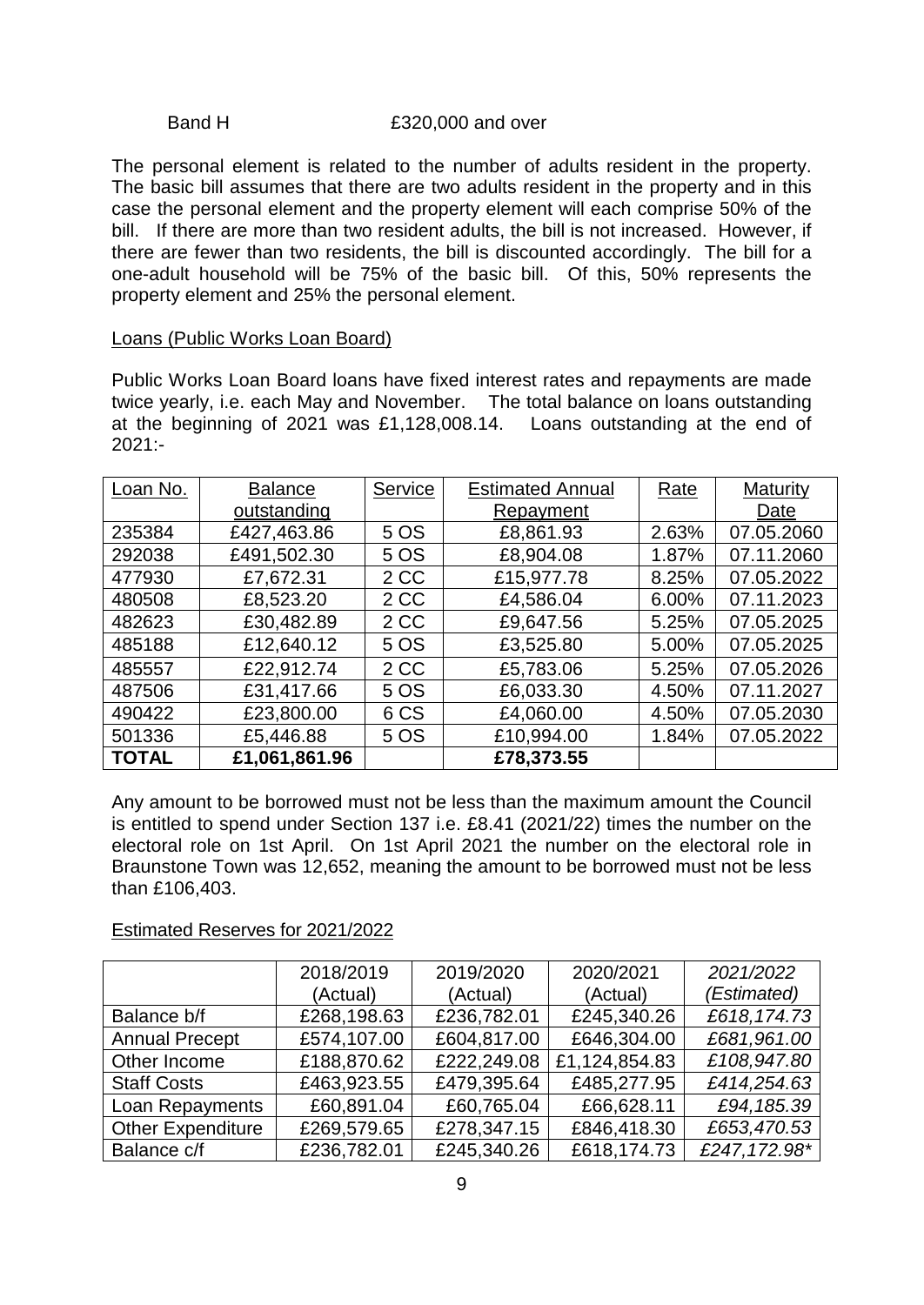*\* It should be noted that the full loan of £936,936 for the Shakespeare Park Improvements was drawn down in 2020/21. While at the end of the financial year £394,415 of payments remained due since the works were not complete until the summer and also 2.5% of the total cost will be retained for a further 12 months.* 

# Local Government Finance Act 1972 (Section 106)

Members are reminded that when a local council is considering budgetary items any councillor who is in arrears for more than two months with his/her Council Tax payments, he/she must declare that Section 106 applies and neither speak nor vote on the matter before the council. It is a criminal offence for a 'Councillor to vote on Council Tax level or Council Budget in these circumstances'.

## Committee Consideration

Community Development Committee on 9th December 2021 considered the draft budget estimates for its services and recommended:

- 1. that a budget of £1,000 be included as a one-off in 2022/2023 budget for Grants for community events to mark the Queen's Platinum Jubilee;
- 2. that a new budget of £1,000 be included for General Events;
- 3. that the budget for the Covid-19 Community Response be deleted; and
- 4. that the draft Estimates for the Community Development Committee [included at Appendix 1] be included in the Budget Estimates for 2022/2023.

(Community Development Committee minute 71).

Planning & Environment Committee on 6th January 2022 considered the draft budget estimates for its services and recommended:

- 1. that the *Waste Services* budget be increased from £5,300 per annum to £7,570 per annum;
- 2. that the *Street Furniture* revenue budget be reduced from £5,000 to £2,500; and that the £2,500 capital funds allocated in the reserves to *Gateway Signage* be retained;
- 3. that the draft Estimates for the Planning and Environment Committee [included at Appendix 1] be included in the Budget Estimates for 2022/2023.

(Planning & Environment Committee Minute 75).

Policy & Resources Committee on 13th January 2022 considered and approved for recommendation to Council, the budget estimates for the whole Council, and identified the precept demand in order that Council can set a balanced budget (Policy & Resources Committee minute 72).

## Recommendations

- 1. That a budget of £1,000 be included as a one-off in 2022/2023 budget for Grants for community events to mark the Queen's Platinum Jubilee;
- 2. that the following be included as new items in the 2022/2023 budget:
	- (a) £5,500 for Special (non-Capital) Projects, for example Climate Change initiatives, for the Town Council's facilities and parks;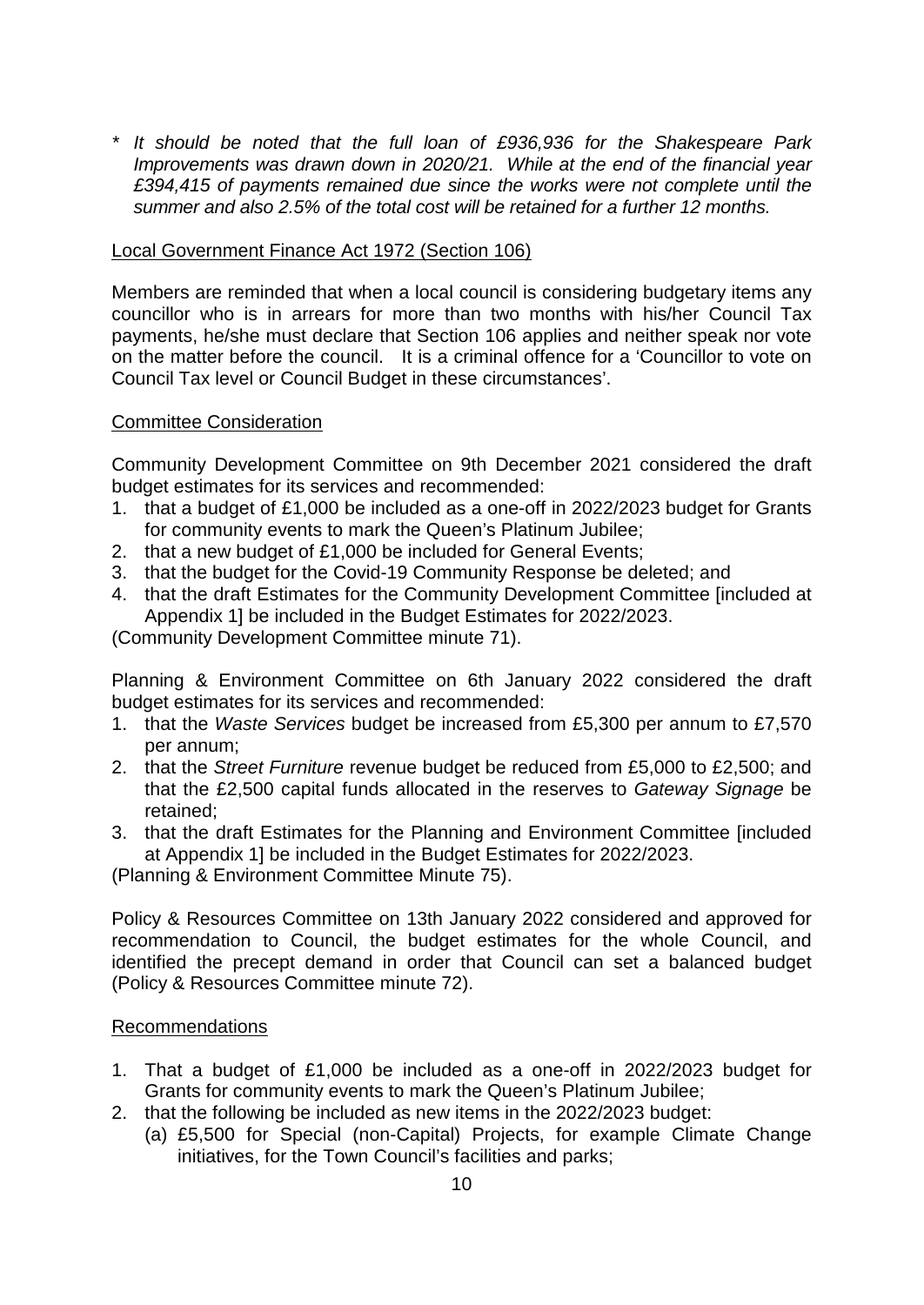- (b) £200 for Library Cleaning; and
- (c) £1,000 for General Events;
- 3. that the following one-off budgets in 2021/22 be retained in 2022/23:
	- (a) Christmas lights and decorations at Braunstone Civic Centre and Thorpe Astley Community Centre; and
	- (b) Library Capital Projects;
- 4. that the budget for the Covid-19 Community Response be deleted;
- 5. that no percentage increase be applied to Community Centres, sports pitches and miscellaneous fees and charges;
- 6. that £2,500 of the £25,000 one-off Library Transfer Grant received from Leicestershire County Council be earmarked in the reserves in 2022/23 to be used to offset the additional Library staffing costs transferred under TUPE;
- 7. that the Estimates for 2022/2023, as attached at Appendix 1 of the report, be approved as the Council's Budget for 2022/2023; and
- 8. that a Net Precept Requirement for £720,356 for the financial year 2022/2023 be submitted to Blaby District Council.

# Reasons

- 1. To ensure appropriate financial support to enable Queen's Platinum Jubilee anniversary events to be organised and to ensure their success.
- 2. To fund specific items identified as a priority and to allocate a separate budget heading for Library Cleaning.
- 3. Due to other commitments in 2021/22, the budget for Christmas lights and decorations had not been fully utilised. With Climate Change and other initiatives; there was a need to continue with Capital Projects provision for the Library.
- 4. Financial Resources had not been required for the Covid-19 Community Response during 2021 and the scheme was winding down.
- 5. Following a review of the budgeted income from Room Hires, Policy & Resources Committee established a Community Centres Working Group, which would report in February 2022.
- 6. To enable the Town Council to continue to employ staff at Braunstone Town Library, as set out in its proposed service model.
- 7. To meet the Town Council's operating budgets for 2022/2023 along with funding for the Capital Plan and service pressures as identified in the report on Medium Term Priorities and Financial Planning.
- 8. The precept requirement for the year being the difference between expenditure and income, calculated in accordance with Section 50 of the Local Government Finance Act 1992.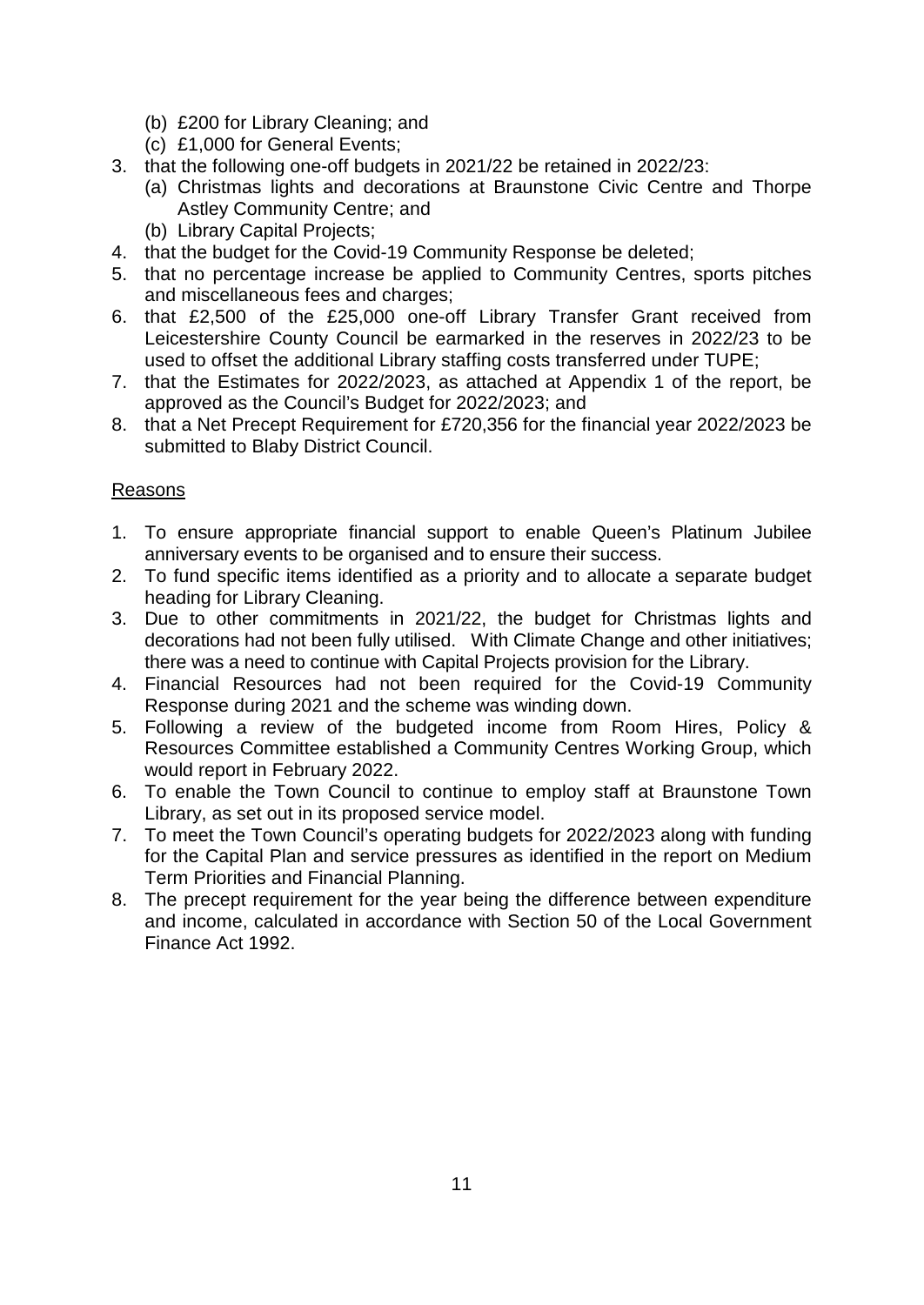# **APPENDIX 1 - BRAUNSTONE TOWN COUNCIL**

# **DRAFT ESTIMATES 2022/2023**

| <b>Represents an increase in Council Tax paid of 5.66%</b> |                                                                  |                     |  |
|------------------------------------------------------------|------------------------------------------------------------------|---------------------|--|
|                                                            | <b>COUNCIL TAX CALCULATION</b>                                   |                     |  |
| <b>COMMITTEE REQUIREMENT</b>                               |                                                                  | £                   |  |
| Corporate Management<br><b>Braunstone Civic Centre</b>     | £101,917.76<br>£135,334.73                                       |                     |  |
| <b>Thorpe Astley Centre</b><br>Parks & Open Spaces         | £70,562.20<br>£227,333.95                                        |                     |  |
| Library                                                    | £76,997.65                                                       |                     |  |
| <b>Community Development</b><br>Planning & Environment     | £72,943.80<br>£37,765.91                                         |                     |  |
| <b>TOTAL REQUIREMENT</b>                                   | £722,856.00                                                      | £722,856.00         |  |
| <b>IDEDUCT FROM RESERVES</b>                               |                                                                  | £0.00               |  |
| USE OF £25,000 LIBRARY TRANSFER GRANT                      |                                                                  | £2,500.00           |  |
| <b>NET REQUIREMENT</b>                                     |                                                                  | £720,356.00         |  |
| <b>SCALED COUNCIL TAX BASE</b>                             | NET REQUIREMENT ÷ SCALED COUNCIL TAX BASE = BAND 'D' COUNCIL TAX | 4,887.80<br>£147.38 |  |

| <b>COUNCIL TAX BANDS</b>                          | A<br>(6/9) | в<br>(7/9) | ັ<br>(8/9) | D<br>(9/9) | E<br>(11/9)                | (13/9)  |
|---------------------------------------------------|------------|------------|------------|------------|----------------------------|---------|
| INUMBER OF PROPERTIES IN EACH BAND <mark>I</mark> | 921        | 3707       | 1538       | 731        | 224                        |         |
| <b>ANNUAL PAYMENT</b>                             | £98.25     | £114.63    | £131.00    | £147.38    | £180.13<br>E CCO/ Inorance | £212.88 |

**5.66% Increase**

KEY TO ACTS (followed by Section Number in Brackets)

- 1. Local Government Act 1972
- 2. Parish Councils Act 1957
- 3. Local Government and Ratings Act 1997
- 4. Local Government (Miscellaneous Provisions) Act 1976
- 5. Local Government Finance Act 1992
- 6. Representation of the People Act 1983 and 85 (as amended by the Local Government Finance (Repeals and Consequential Amendements) Order 1991)
- 7. Open Spaces Act 1906
- 8. Litter Act 1983
- 9. Local Government Pension Scheme Regulations 1995

10. Local Authorities (Members' Allowances) (England) Regulations 2003 (As amended by the Local Authorities (Members' Allowances) (England) (Amendment) Regulations 2004

- 11. Local Government & Housing Act 1989
- 12. The Climate Change and Sustainable Energy Act 2006
- 13. Localism Act 2011 (s1 8 to be used as the power of last resort)
- 14. Local Government Act 2003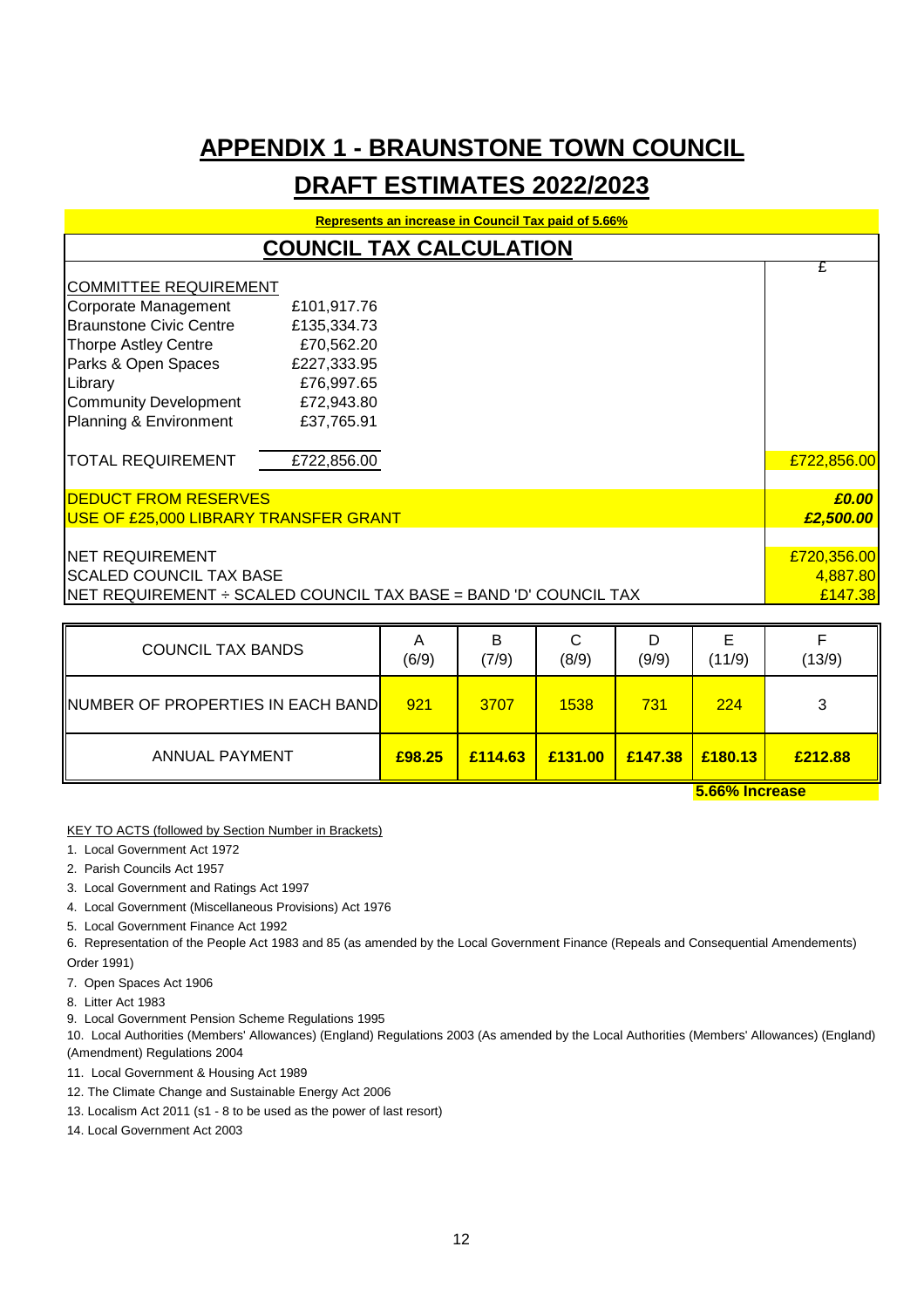### **BRAUNSTONE TOWN COUNCIL DRAFT ESTIMATES 2022/2023 POLICY & RESOURCES COMMITTEE RESOURCES & FACILITIES: CORPORATE MANAGEMENT**

| <b>KEY</b>      | <b>EXPENDITURE</b>                                    |                        |            |
|-----------------|-------------------------------------------------------|------------------------|------------|
|                 | <b>ADMINISTRATION AND CAPITAL PROJECTS</b>            |                        |            |
|                 |                                                       |                        |            |
| 1.(s112)        | <b>Staff Salaries</b>                                 | 426,061.00             |            |
| 9.              | <b>Pensions</b>                                       |                        | 99,940.00  |
| 1.(s111)        | <b>Supplies, Stationery &amp; Postage</b>             |                        | 3,000.00   |
| 1.(s174)        | <b>Staff Expenses</b>                                 |                        | 300.00     |
| 1.(s111)        | <b>Telephones</b>                                     |                        | 2,530.00   |
| 1.(ss111&114)   | Insurance                                             |                        | 14,000.00  |
| $1.$ (s111)     | Photocopier                                           |                        | 2,000.00   |
| 1.(s111)        | Computer Supplies, Training, Service Contract         |                        | 10,000.00  |
| 1.(s111)        | Audit                                                 |                        | 2,500.00   |
|                 |                                                       | <b>TOTAL</b>           | 560,331.00 |
|                 | <b>Management &amp; Administration</b>                |                        |            |
|                 | Apportioned to services as follows:-                  |                        |            |
|                 | <b>Community Centres</b>                              | 31.04%                 | 173,902.93 |
|                 | Open Spaces / Parks Management                        | 26.75%                 | 149,885.95 |
|                 | Library / Customer Service Shop                       | 14.05%                 | 78,704.65  |
|                 | <b>Planning &amp; Environment</b>                     | 4.94%                  | 27,685.91  |
|                 | <b>Community Development</b>                          | 8.43%                  | 47,263.80  |
|                 | <b>Corporate Management</b>                           | 14.79%                 | 82,887.76  |
| 10.(s25)        | <b>Councillors Allowances</b>                         |                        | 6,000.00   |
| 10.(s26)        | <b>Councillors Expenses</b>                           |                        | 300.00     |
| 5.(s50)         | Contingency                                           |                        | 0.00       |
| 1.(s222)        | Legal Fees                                            |                        | 250.00     |
| 6.(s36)         | Elections                                             |                        | 1,000.00   |
| 1.(s111)        | <b>Staff Training</b>                                 |                        | 2,500.00   |
| 1.(s111)        | <b>Councillor Training</b>                            |                        | 1,000.00   |
| 1.(s175 & s143) | Subscriptions                                         |                        | 4,000.00   |
| 1.(s142)        | <b>Advertisements</b>                                 |                        | 4,840.00   |
|                 | Fees on Cambridge Saver                               |                        |            |
| 13              | Miscellaneous                                         |                        | 700.00     |
|                 | <b>TOTAL EXPENDITURE</b>                              |                        | 103,477.76 |
|                 | <b>INCOME</b>                                         |                        |            |
| <b>KEY</b>      |                                                       |                        |            |
|                 | ADMINISTRATION AND CAPITAL PROJECTS<br>Sale Of Assets |                        |            |
|                 |                                                       |                        |            |
|                 | Photocopying                                          |                        | 150.00     |
|                 | Interest on No 1Interest on No 1 Account              | 400.00                 |            |
|                 | Interest on No 2 Account                              |                        | 10.00      |
|                 | Interest on Cambridge Saver                           |                        | 1,000.00   |
|                 |                                                       | <b>TOTAL INCOME</b>    | 1,560.00   |
|                 |                                                       | <b>NET REQUIREMENT</b> | 101,917.76 |

*Staffing Costs increased in line with Medium Term Financial Strategy Income and Expenditure items adjusted based on the current year projected outturn for actual costs. Advertisements - additional £440 to cover additional Life publicity Pensions - increased in line with recent fund valuation*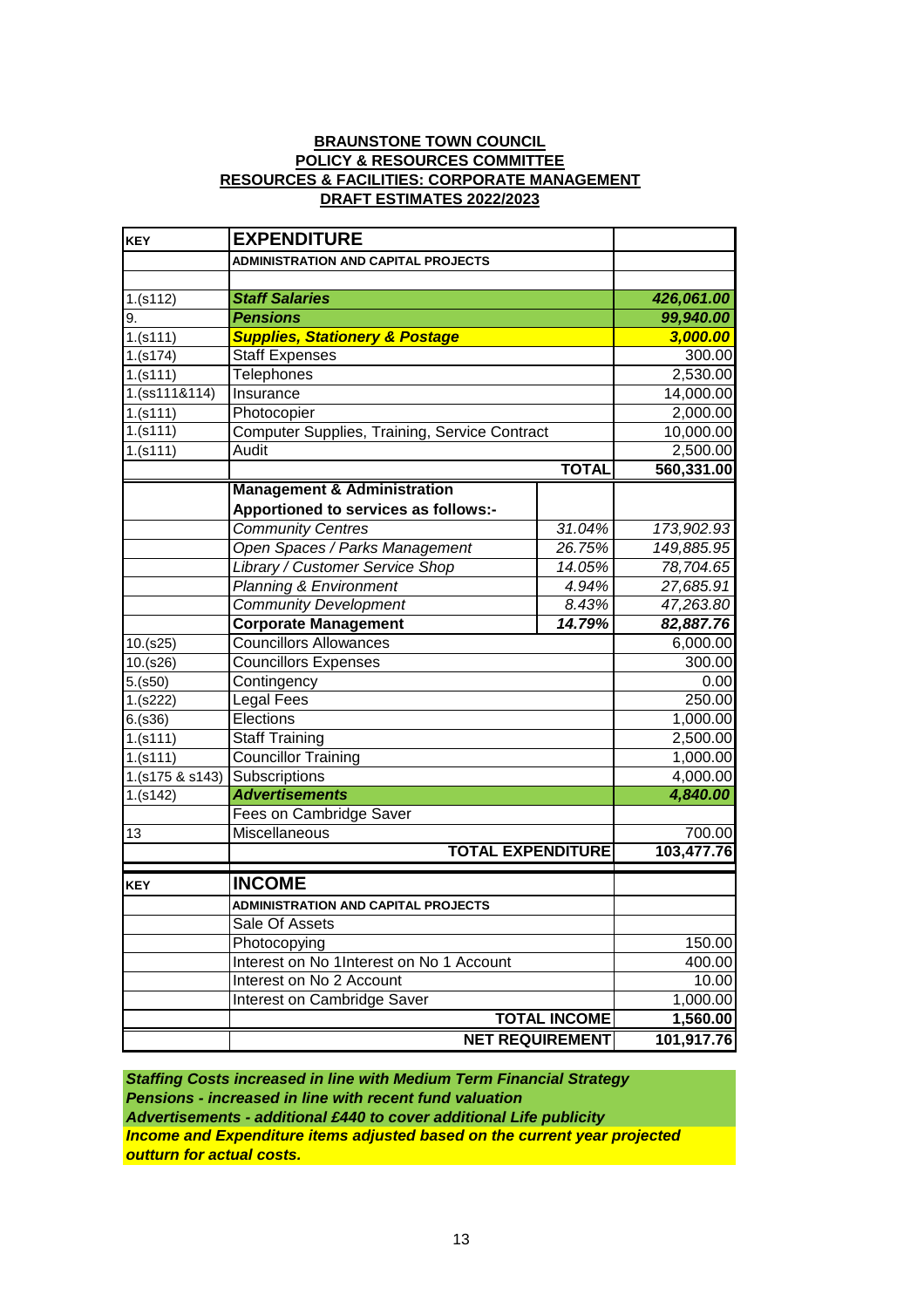#### **BRAUNSTONE TOWN COUNCIL POLICY & RESOURCES COMMITTEE RESOURCES & FACILITIES: COMMUNITY CENTRES DRAFT ESTIMATES 2022/2023**

|                              |                                                                                | <b>BRAUNSTONE</b>   | <b>THORPE</b> | <b>TOTAL</b>        |
|------------------------------|--------------------------------------------------------------------------------|---------------------|---------------|---------------------|
| <b>KEY</b>                   | <b>EXPENDITURE</b>                                                             | <b>CIVIC CENTRE</b> | <b>ASTLEY</b> | <b>EXPENDITURE</b>  |
|                              | <b>Management &amp; Administration</b>                                         | 59%                 | 41%           |                     |
| 1.(s112)                     | Apportioned to services as follows:-                                           |                     |               |                     |
|                              | $31.04\%$                                                                      | 102,602.73          | 71,300.20     | 173,902.93          |
| 4.(s19)                      | <b>Capital Projects</b>                                                        | 8,000.00            | 1,000.00      | 9,000.00            |
| 1.(s144)84.(s19)             | <b>Special Projects</b>                                                        | 2,500.00            | 1,500.00      | 4,000.00            |
| 7.(ss9&10)                   | <b>LOAN INTEREST &amp; REPAYMENTS (Nos.</b><br>477930, 480508, 482623, 485557) | 28,006.00           |               | 28,006.00           |
| 1.(s144)84.(s19)             |                                                                                |                     |               |                     |
|                              | <b>GENERAL EXPENDITURE (Community</b>                                          |                     |               |                     |
|                              | Rooms/Office) (VAT Treatment - Partial                                         |                     |               |                     |
|                              | Exempt - 68% Exempt: 32% Non Business)                                         |                     |               |                     |
| 1.(s222)                     | <b>Legal Fees</b>                                                              |                     |               | 0.00                |
| 1.(s144)&4.(s19)             | Clothing                                                                       | 500.00              |               | 500.00              |
| 1.(s144)&4.(s19)             | <b>Cleaning Materials</b>                                                      | 1,600.00            | 1,000.00      | 2,600.00            |
| 1.(s144)&4.(s19)             | <b>Utility Bills</b>                                                           | 21,860.00           | 10,650.00     | 32,510.00           |
| 1.(s144)&4.(s19)             | <b>Waste Services</b>                                                          | 8,000.00            | 2,500.00      | 10,500.00           |
| 1.(s144)&4.(s19)             | <b>Laundry Services</b>                                                        | 500.00              | 250.00        | 750.00              |
| 1.(s144)&4.(s19)             | Rates                                                                          | 21,500.00           | 7,700.00      | 29,200.00           |
| $1.\overline{\text{(s111)}}$ | Catering for Hirers (VAT)                                                      |                     |               | 0.00                |
| 1.(s111)                     | Miscellanious Services for Hirers (VAT)                                        |                     |               |                     |
| 1.(s111)                     | <b>Credit Card and Transit fees</b>                                            | 1,700.00            | 800.00        | 2,500.00            |
| 1.(s144)&4.(s19)             | <b>Building Repairs &amp; Maintenance</b>                                      | 12,000.00           | 3,000.00      | 15,000.00           |
| 1.(s144)&4.(s19)             | <b>Equipment Repairs &amp; Maintenance</b>                                     | 6,000.00            | 4,500.00      | 10,500.00           |
| 1.(s144)&4.(s19)             | Miscellaneous                                                                  | 150.00              | 150.00        | 300.00              |
|                              | <b>SUB TOTAL</b>                                                               | 73,810.00           | 30,550.00     | 104,360.00          |
|                              | <b>GENERAL EXPENDITURE (Community</b>                                          |                     |               |                     |
|                              | Rooms only) (Exempt VAT Supplies)                                              |                     |               |                     |
| 1.(s142)                     | Printing & Copying                                                             | 600.00              | 300.00        | 900.00              |
| 1.(s144)&4.(s19)             | Christmas Lights & Decorations                                                 | 2,000.00            | 1,000.00      | 3,000.00            |
| 1.(s144)&4.(s19)             | Telephones                                                                     | 1,000.00            | 1,000.00      | 2,000.00            |
| 1.(s144)&4.(s19)             | Licences                                                                       | 1,300.00            | 400.00        | 1,700.00            |
| 1.(s144)&4.(s19)             | Refundable Deposits                                                            | 0.00                | 0.00          | 0.00                |
|                              | <b>SUB TOTAL</b>                                                               | 4,900.00            | 2,700.00      | 7,600.00            |
|                              | <b>TOTAL EXPENDITURE</b>                                                       | 219,818.73          | 107,050.20    | 326,868.93          |
|                              |                                                                                | <b>BRAUNSTONE</b>   | THORPE        |                     |
| <b>KEY</b>                   | <b>INCOME</b>                                                                  | <b>CIVIC CENTRE</b> | <b>ASTLEY</b> | <b>TOTAL INCOME</b> |
|                              | Capital Grants                                                                 |                     |               | 0.00                |
|                              | Room Hire                                                                      | 67,384.00           | 36,448.00     | 103,832.00          |
|                              | Catering for Hirers (VAT)                                                      | 100.00              | 40.00         | 140.00              |
|                              | Licensed Bar                                                                   | 17,000.00           |               | 17,000.00           |
|                              | Miscellaneous                                                                  |                     |               | 0.00                |
|                              | <b>TOTAL INCOME</b>                                                            | 84,484.00           | 36,488.00     | 120,972.00          |
|                              | <b>NET REQUIREMENT</b>                                                         | 135,334.73          | 70,562.20     | 205,896.93          |

*Special Projects: one off non-capital expenditure (e.g. Climate Change). Utility Bills: 10% increase to cover projected increases in energy costs. Loan Interest & Repayments reduced by £7,988 as Loan 477930 matures in May 2022. Income and Expenditure items adjusted based on the current year projected outturn for actual costs.*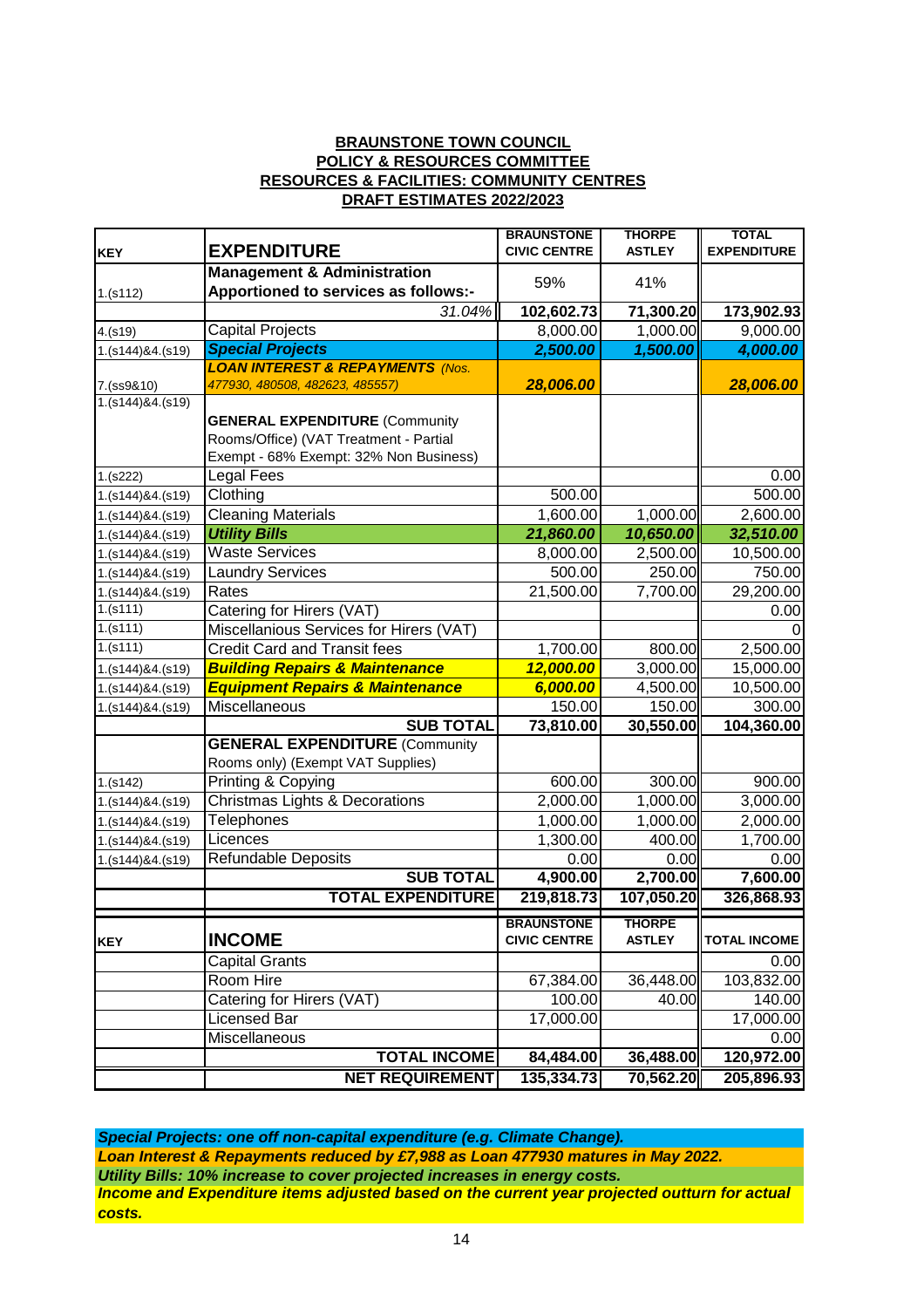#### **BRAUNSTONE TOWN COUNCIL POLICY & RESOURCES COMMITTEE COMMUNITY SERVICES: PARKS & OPEN SPACES DRAFT ESTIMATES 2022/2023**

| <b>KEY</b>       | <b>EXPENDITURE</b>                           |            |
|------------------|----------------------------------------------|------------|
|                  | <b>OPEN SPACES &amp; PARKS MANAGEMENT</b>    |            |
|                  | <b>Management &amp; Administration</b>       |            |
|                  | Apportioned to services as follows:-         |            |
|                  | 26.75%                                       | 149,885.95 |
| 4.(s19)          | <b>Capital Projects</b>                      | 22,213.00  |
| 1.(s144)&4.(s19) | <b>Special Projects</b>                      | 1,000.00   |
|                  | LOAN (Nos. 485188, 487506, 501336 + 235384 + |            |
| 7.(ss9&10)       | 292038)                                      | 50,588.00  |
| 1.(s222)         | Legal Fees                                   | 1,000.00   |
| 4.(s19)          | Clothing                                     | 500.00     |
| 4.(s19)          | <b>Cleaning Materials</b>                    | 1,000.00   |
| 4.(s19)          | <b>Telephones</b>                            | 410.00     |
| 4.(s19)          | <b>Utility Bills</b>                         | 3,500.00   |
| 4.(s19)          | <b>Waste Services</b>                        | 2,000.00   |
| 4.(s19)          | <b>Laundry Services</b>                      | 500.00     |
| 4.(s19)          | Sports Pitches & Facilities                  | 1,000.00   |
| 4.(s19)          | <b>Building Repairs &amp; Maintenance</b>    | 4,800.00   |
| 4.(s19)          | Equipment Repairs & Maintenance              | 10,000.00  |
| 4.(s19)          | Site Maintenance                             | 4,000.00   |
| 4.(s19)          | <b>Equipment Purchase</b>                    | 2,000.00   |
| 4.(s19)          | <b>Vehicle Costs</b>                         | 10,000.00  |
| 4.(s19)          | <b>Machinery Hire</b>                        | 500.00     |
| 4.(s19)          | Petrol for equipment                         | 3,800.00   |
| 4.(s19)          | <b>Miscellaneous</b>                         | 100.00     |
|                  | <b>SUB TOTAL</b>                             | 45,110.00  |
|                  | <b>TOTAL EXPENDITURE</b>                     | 268,796.95 |
| <b>KEY</b>       | <b>INCOME</b>                                |            |
|                  | <b>Capital Grants</b>                        | 17,213.00  |
|                  | <b>Thorpe Astley Commuted Sums</b>           | 21,500.00  |
|                  | Loans                                        | 0.00       |
|                  | Agency Fees                                  | 150.00     |
|                  | Sports Pitches & Facilities                  | 2,500.00   |
|                  | Miscellaneous                                | 100.00     |
|                  | <b>TOTAL INCOME</b>                          | 41,463.00  |
|                  | <b>NET REQUIREMENT</b>                       | 227,333.95 |

*Cleaning Materials: increase by £500 to cover Shakespeare Park Pavilion Thorpe Astley Commuted Sums: held by Blaby DC for Thorpe Astley Park; increase by £3,500 to cover increase in costs. Special Projects: one off non-capital expenditure (e.g. Climate Change) Utility Bills: £1,000 increase to cover Shakespeare and increases in energy costs. Loans: £5,497 saving as Loan 501336 matures in May 2022; and £4,468 saving on 2021/22 budget for Shakespeare Loans due to reduction in interest rates. Capital Projects, Grants & Loans: adjusted according to Shakespeare Project.*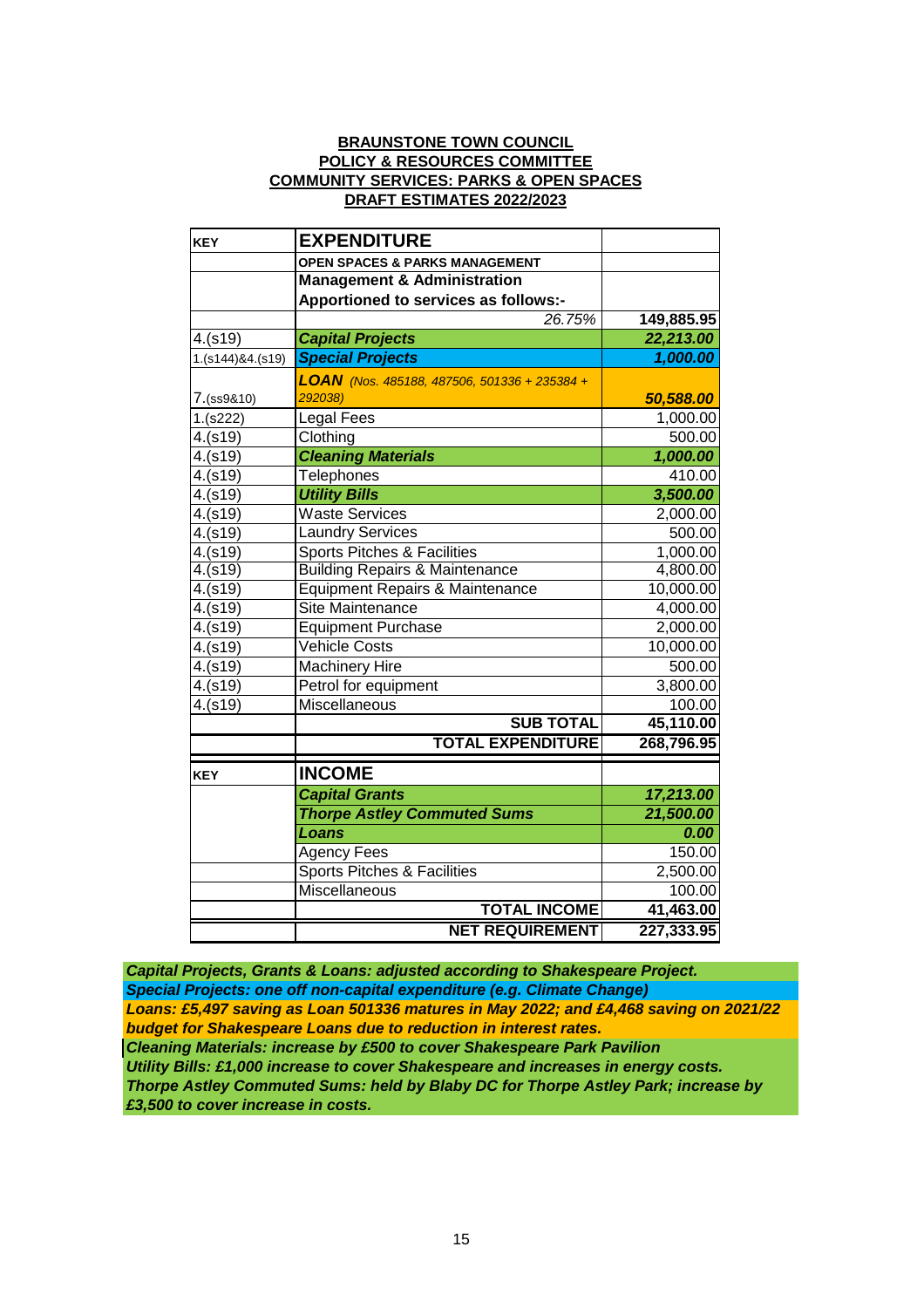#### **BRAUNSTONE TOWN COUNCIL POLICY & RESOURCES COMMITTEE COMMUNITY SERVICES: LIBRARY DRAFT ESTIMATES 2022/2023**

| <b>KEY</b>       | <b>EXPENDITURE</b>                                    |           |
|------------------|-------------------------------------------------------|-----------|
|                  | <b>SOCIAL INCLUSION</b>                               |           |
|                  | <b>Management &amp; Administration Apportioned to</b> |           |
|                  | services as follows:-                                 |           |
|                  | 14.05%                                                | 78,704.65 |
| 4.(s19)          | <b>Capital Projects</b>                               | 1,700.00  |
| 1.(s144)84.(s19) | <b>Special Projects</b>                               | 500.00    |
| 1.(s111)         | <b>Utility Bills</b>                                  | 2,880.00  |
| 1.(s111)         | <b>Telephones</b>                                     | 200.00    |
| 1.(s111)         | Photocopier                                           | 800.00    |
| 1.(s142)         | Printing & Copying                                    | 150.00    |
| 1.(s142)         | Advertisements                                        | 200.00    |
| 1.(s145)         | Programme of Events                                   | 800.00    |
| 1.(s144)84.(s19) | <b>Cleaning Materials</b>                             | 200.00    |
| 13               | Miscellaneous                                         | 800.00    |
|                  | <b>TOTAL EXPENDITURE</b>                              | 86,934.65 |
| <b>KEY</b>       | <b>INCOME</b>                                         |           |
|                  | Service Charges                                       | 1,052.00  |
|                  | <b>Grant - Leicestershire County Council</b>          | 7,335.00  |
|                  | Fines                                                 | 1,500.00  |
|                  | Miscellaneous                                         | 50.00     |
|                  | <b>TOTAL INCOME</b>                                   | 9,937.00  |
|                  | <b>NET REQUIREMENT</b>                                | 76,997.65 |

*Cleaning Materials: New code, previously unaccounted for. Utility Bills: 10% increase to cover projected increases in energy costs. Capital Projects reduced by £1,300 as LED conversion should be complete. LCC Grant increased in line with CPI. Special Projects: one off non-capital expenditure (e.g. Climate Change).*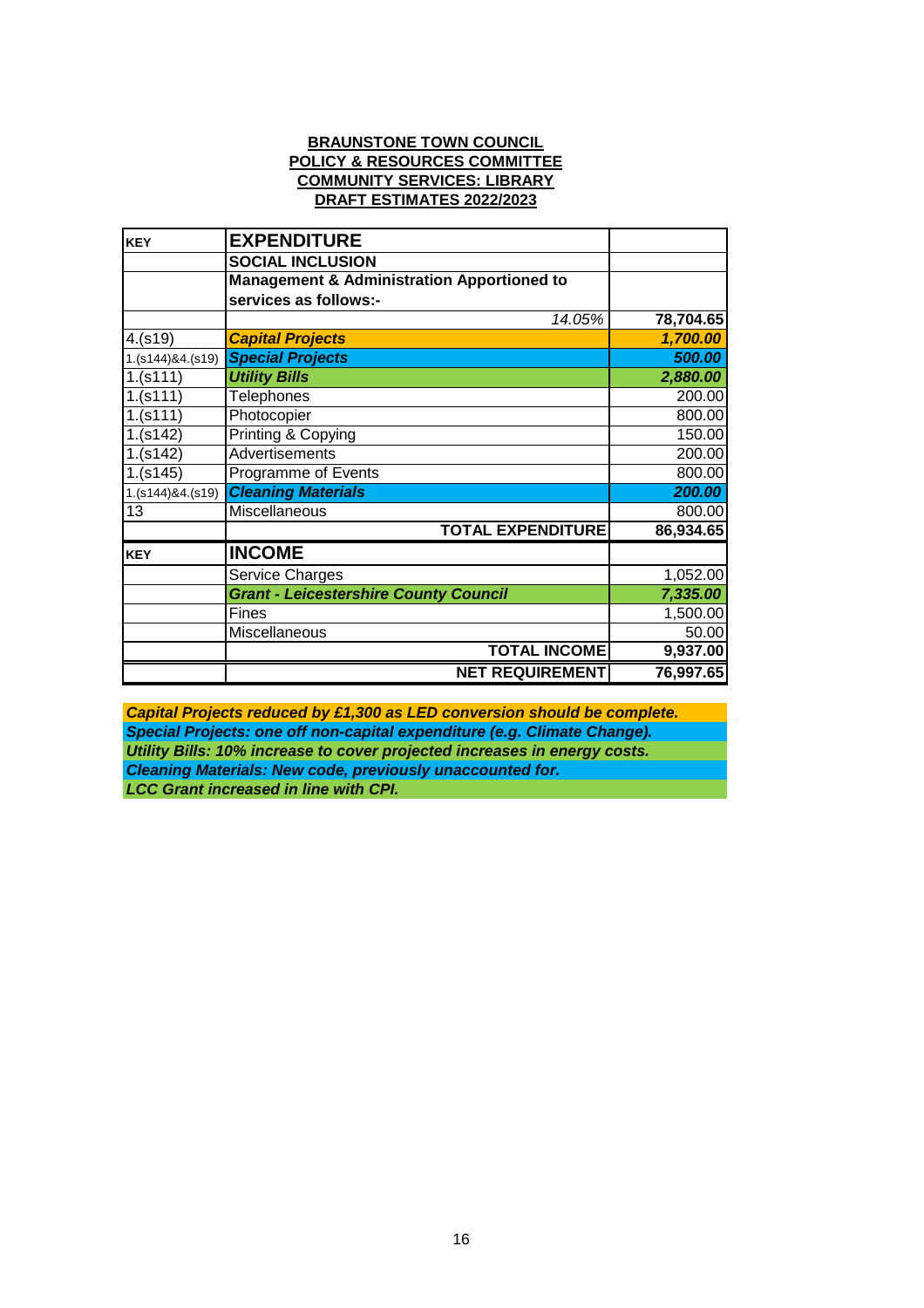### **BRAUNSTONE TOWN COUNCIL COMMUNITY DEVELOPMENT COMMITTEE DRAFT ESTIMATES 2022/2023**

| <b>KEY</b>      | <b>EXPENDITURE</b>                                       |           |
|-----------------|----------------------------------------------------------|-----------|
|                 | <b>SOCIAL INCLUSION</b>                                  |           |
|                 | Management & Administration Apportioned to services as   |           |
|                 | follows:-                                                |           |
|                 | 8.43%                                                    | 47,263.80 |
|                 |                                                          |           |
| 1.(s15(5))      | Town Mayor's Travel & Subsistence Allowance              | 375.00    |
| 1.(s15(5))      | Town Mayor's Entertainment Allowance                     | 375.00    |
| 3.(s31)         | Signs                                                    | 500.00    |
| 1.(s145)        | Programme of Events                                      | 4,000.00  |
| 11.(s28)        | <b>Summer Fete</b>                                       | 2,400.00  |
| 13              | <b>Civic Functions</b>                                   | 1,850.00  |
| $\overline{13}$ | <b>Community Grants</b>                                  | 6,000.00  |
| 1.(s112)        | <b>Grants for the Queen's Platinum Jubilee (2022)</b>    | 1,000.00  |
| 1. (s145)       | <b>General Events</b>                                    | 1,000.00  |
| 13              | Covid-19 Community Response                              | 0.00      |
| 7.(ss9&10)      | Loan Interest & Repayments (No.490422)                   | 4,430.00  |
| 13              | <b>Citizens Advice Bureau SLA</b>                        | 3,150.00  |
| 1.(s31)         | <b>Community Safety</b>                                  | 500.00    |
| 3.(s31)         | Consumer Products (Purchase for resale) Crime Prevention | 100.00    |
| 13              | Miscellaneous                                            | 100.00    |
|                 | <b>TOTAL EXPENDITURE</b>                                 | 73,043.80 |
| KEY             | <b>INCOME</b>                                            |           |
|                 | <b>Civic Functions</b>                                   | 0.00      |
|                 | Consumer Products (Sales) General                        | 50.00     |
|                 | <b>Consumer Products (Sales) Crime Prevention</b>        | 50.00     |
|                 | Miscellaneous                                            | 0.00      |
|                 | <b>TOTAL INCOME</b>                                      | 100.00    |
|                 | <b>NET REQUIREMENT</b>                                   | 72,943.80 |

*Inflationary Increases to cover for additional costs.*

*£1,000 One-off: Grants for Queen's Platinum Jubilee Community Events.*

*£1,000 general Events Budget to cover Apple Day and Open Days.* 

£1,000 Covid-19 Community Response no longer required.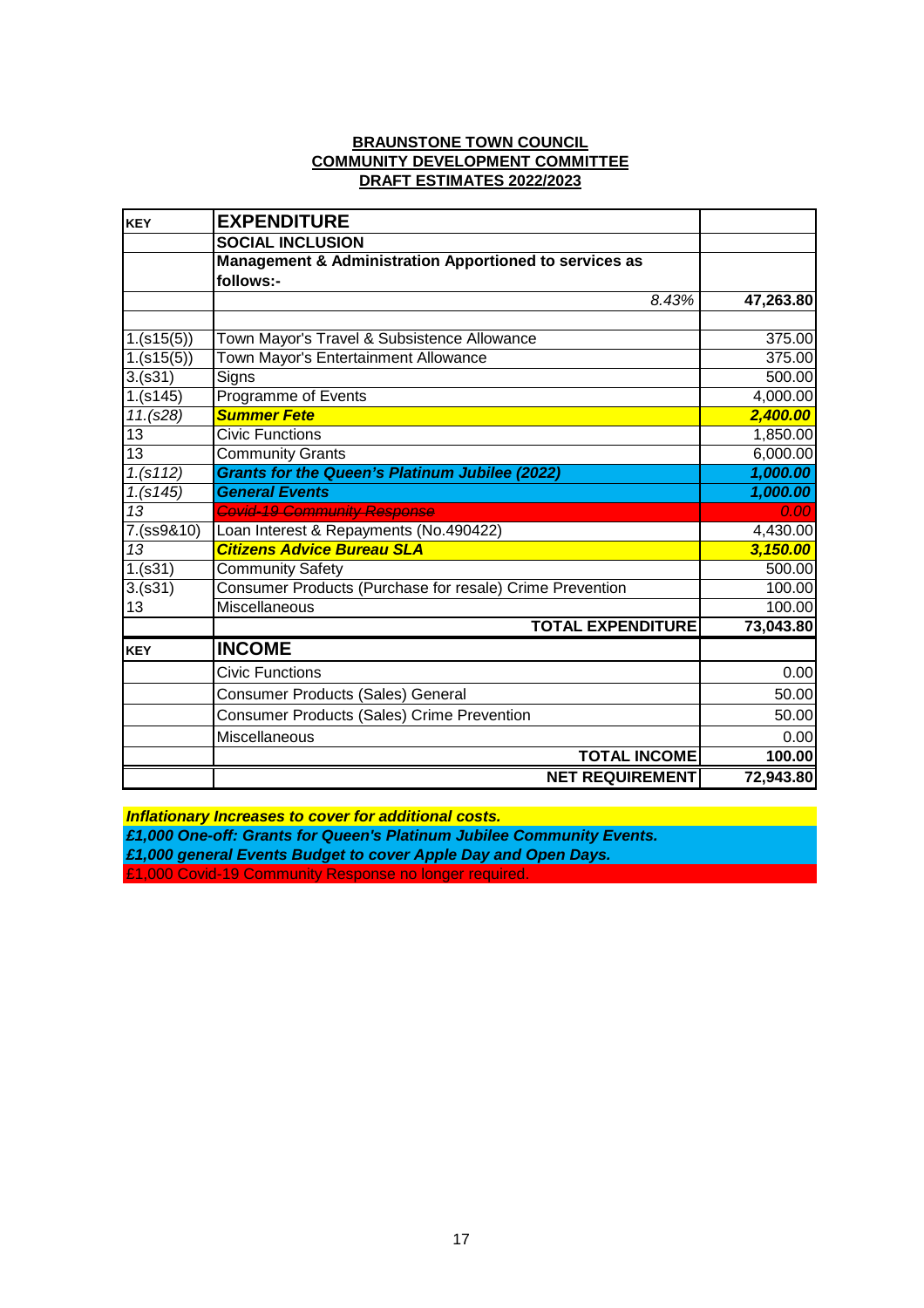#### **BRAUNSTONE TOWN COUNCIL PLANNING & ENVIRONMENT COMMITTEE DRAFT ESTIMATES 2022/2023**

| KEY        | <b>EXPENDITURE</b>                                               |           |
|------------|------------------------------------------------------------------|-----------|
|            | Management & Administration Apportioned to services as follows:- |           |
|            | 4.94%                                                            | 27,685.91 |
| 1.(s222)   | <b>Professional Fees</b>                                         | 250.00    |
| 8.(ss5&6)  | <b>Waste Services</b>                                            | 7,570.00  |
| 2.(ss2&3)  | <b>Street Furniture</b>                                          | 2,500.00  |
| 8.(ss5&6)  | Consumer Products (Purchase for resale) Poop Scoops              | 1,600.00  |
| 3.(s31)    | Consumer Products (Purchase for resale) Waste & Garden Bags      | 420.00    |
|            | <b>TOTAL EXPENDITURE</b>                                         | 40,025.91 |
| <b>KEY</b> | <b>INCOME</b>                                                    |           |
|            | <b>Consumer Products (Sales) Poop Scoops</b>                     | 1,700.00  |
|            | Consumer Products (Sales) Waste & Garden Bags                    | 560.00    |
|            | <b>TOTAL INCOME</b>                                              | 2,260.00  |
|            | <b>NET REQUIREMENT</b>                                           | 37,765.91 |

*Street Furniture: reduced by £2,500 and the same taken from the ring-fenced reserve. Waste Services: increased by £2,570 due to cost increases in emptying dog bins.*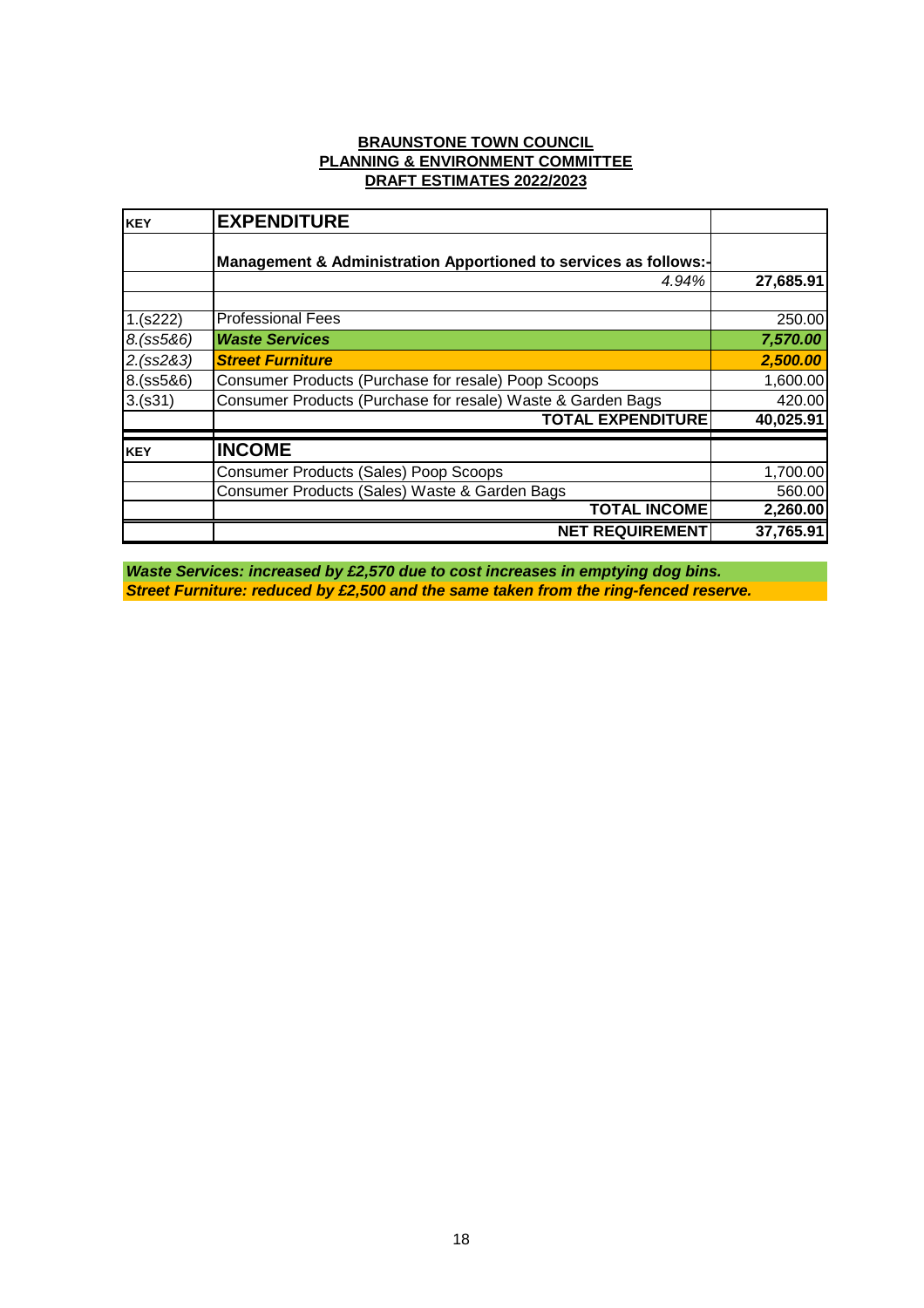|                                                           |                                       |       |                                    |     |                                          |       | APPORTIONMENT OF SALARIES 2022/2023 |     |                                        |     |                                            |       |              |
|-----------------------------------------------------------|---------------------------------------|-------|------------------------------------|-----|------------------------------------------|-------|-------------------------------------|-----|----------------------------------------|-----|--------------------------------------------|-------|--------------|
|                                                           |                                       |       |                                    |     | <b>POLICY &amp; RESOURCES</b>            |       |                                     |     |                                        |     |                                            |       | <b>TOTAL</b> |
|                                                           | <b>CORPORATE</b><br><b>MANAGEMENT</b> |       | <b>COMMUNITY</b><br><b>CENTRES</b> |     | <b>PARKS &amp; OPEN</b><br><b>SPACES</b> |       | <b>LIBRARY</b>                      |     | <b>COMMUNITY</b><br><b>DEVELOPMENT</b> |     | <b>PLANNING &amp;</b><br><b>ENVRONMENT</b> |       |              |
| <b>EXECUTIVE OFFICER &amp;</b>                            | 21,824.36                             |       | 9,353.30                           |     | 6,235.53                                 |       | 6,235.53                            |     | 6,235.53                               |     | 12,471                                     |       | 62,355.30    |
| <b>TOWN CLERK</b>                                         |                                       | 35%   |                                    | 15% |                                          | 10%   |                                     | 10% |                                        | 10% |                                            | 20%   |              |
| PERSONAL ASSISTANT<br>& ADMINISTRATIVE                    | 13,113.29                             |       | 1,311.33                           |     | 1,311.33                                 |       | 1,311.33                            |     | 1,311.33                               |     | 7,868                                      |       | 26,226.57    |
| <b>OFFICER</b>                                            |                                       | 50%   |                                    | 5%  |                                          | 5%    |                                     | 5%  |                                        | 5%  |                                            | 30%   |              |
| <b>DEPUTY EXECUTIVE</b><br><b>OFFICER &amp; COMMUNITY</b> | 7,509.67                              |       | 0.00                               |     | 15,019.33                                |       | 15,019.33                           |     | 11,014.18                              |     | 1,502                                      |       | 50,064.44    |
| <b>SERVICES MANAGER</b>                                   |                                       | 15%   |                                    | 0%  |                                          | 30%   |                                     | 30% |                                        | 22% |                                            | 3%    |              |
| <b>PARKS &amp; OPEN SPACES</b><br><b>STAFF</b>            | 1,937.07                              |       | 4,842.69                           |     | 87,168.33                                |       | 0.00                                |     | 1,937.07                               |     | 969                                        |       | 96,853.70    |
|                                                           |                                       | 2%    |                                    | 5%  |                                          | 90%   |                                     | 0%  |                                        | 2%  |                                            | $1\%$ |              |
| <b>CUSTOMER &amp;</b><br><b>INFORMATION</b>               | 1,253.72                              |       | 20,895.36                          |     | 10,447.68                                |       | 4,179.07                            |     | 4,179.07                               |     | 836                                        |       | 41,790.71    |
| SERVICES ADVISORS                                         |                                       | 3%    |                                    | 50% |                                          | 25%   |                                     | 10% |                                        | 10% |                                            | 2%    |              |
| <b>COMMUNITY SERVICES</b><br>& ENGAGEMENT                 | 3,553.93                              |       | 2,369.29                           |     | 2,369.29                                 |       | 2,369.29                            |     | 11,846.43                              |     | 1,185                                      |       | 23,692.85    |
| <b>OFFICER</b>                                            |                                       | 15%   |                                    | 10% |                                          | 10%   |                                     | 10% |                                        | 50% |                                            | $5\%$ |              |
| <b>RESOURCES &amp;</b><br><b>FACILITIES MANAGER</b>       | 23,902.86                             |       | 21,512.57                          |     | 956.11                                   |       | 956.11                              |     | 478.06                                 |     | 0                                          |       | 47,805.72    |
|                                                           |                                       | 50%   |                                    | 45% |                                          | 2%    |                                     | 2%  |                                        | 1%  |                                            | $0\%$ |              |
| <b>FINANCE ASSISTANT &amp;</b><br><b>RECEPTION</b>        | 464.57                                |       | 7,742.76                           |     | 3,871.38                                 |       | 1,548.55                            |     | 1,548.55                               |     | 309.71                                     |       | 15,485.52    |
|                                                           |                                       | 3%    |                                    | 50% |                                          | 25%   |                                     | 10% |                                        | 10% |                                            | 2%    |              |
| <b>CLEANER &amp; PREMISES</b><br><b>OPERATIVE</b>         | 0.00                                  |       | 27,221.54                          |     | 9,073.85                                 |       | 9,073.85                            |     | 0.00                                   |     | 0.00                                       |       | 45,369.24    |
|                                                           |                                       | $0\%$ |                                    | 60% |                                          | 20%   |                                     | 20% |                                        | 0%  |                                            | 0%    |              |
| <b>LIBRARY STAFF</b>                                      | 0.00                                  |       | 0.00                               |     | 0.00                                     |       | 29,789.57                           |     | 1567.87                                |     | 0.00                                       |       | 31,357.44    |
|                                                           |                                       | 0%    |                                    | 0%  |                                          | $0\%$ |                                     | 95% |                                        | 5%  |                                            | 0%    |              |
| <b>DUTY OFFICER -</b><br><b>COMMUNITY CENTRES</b>         | 4,249.97                              |       | 67,999.48                          |     | 4,249.97                                 |       | 3,399.97                            |     | 4,249.97                               |     | 850                                        |       | 84,999.35    |
|                                                           |                                       | 5%    |                                    | 80% |                                          | 5%    |                                     | 4%  |                                        | 5%  |                                            | $1\%$ |              |
|                                                           | <b>TOTALS</b> 77,809.42<br>14.79%     |       | 163,248.31<br>31.04%               |     | 140,702.79<br>26.75%                     |       | 73,882.60<br>14.05%                 |     | 44,368.05<br>8.43%                     |     | 25,989.66<br>4.94%                         |       | 526,000.84   |
|                                                           |                                       |       |                                    |     |                                          |       |                                     |     |                                        |     |                                            |       |              |

**BRAUNSTONE TOWN COUNCIL**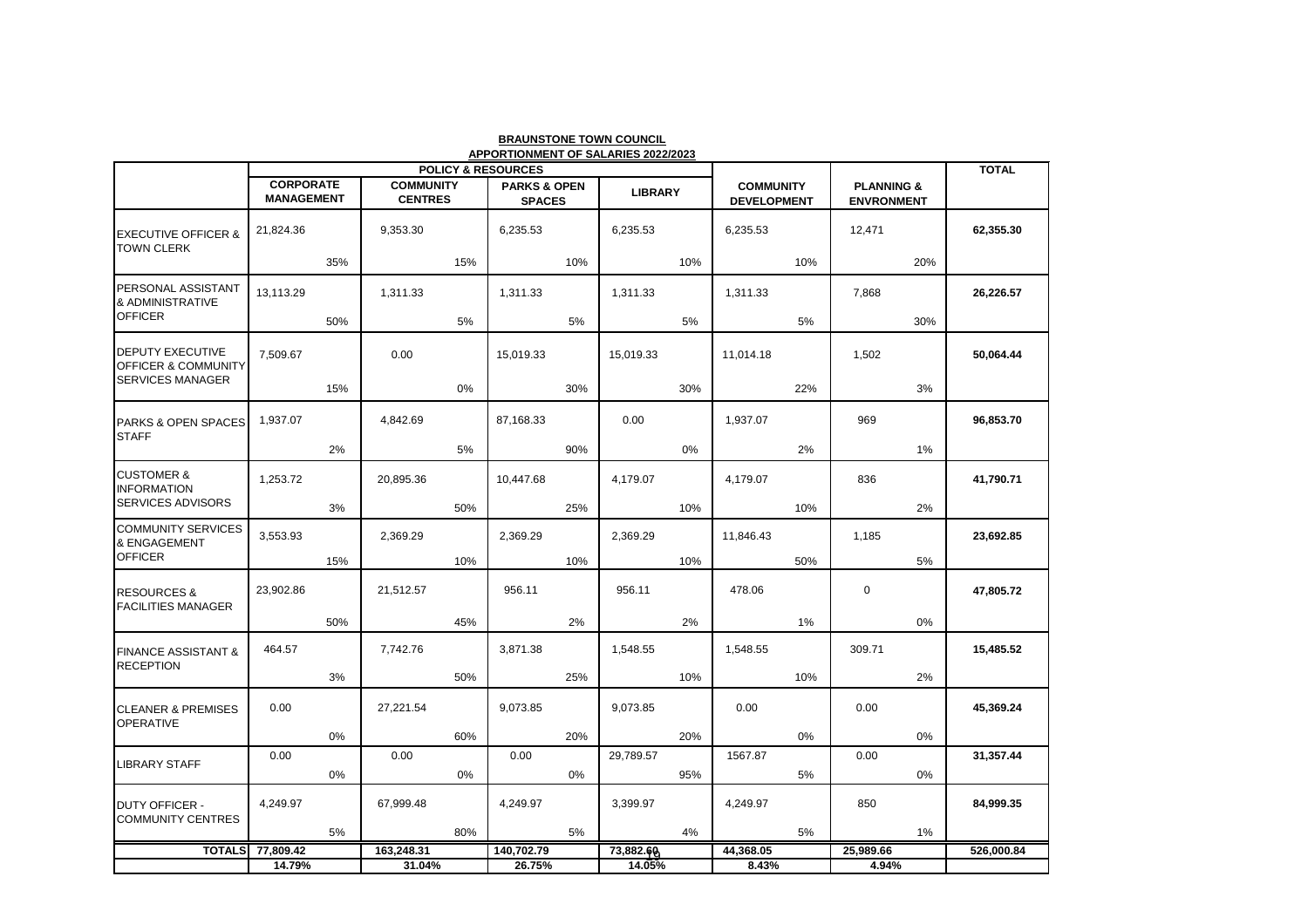Comparison between 01/04/21 and 31/12/21 inclusive. Includes due and unpaid transactions.

Excludes transactions with an invoice date prior to 01/04/21

|                     |                                 | <b>Previous</b><br><b>Year's Net</b> | 2021/2022   | <b>Actual Net</b> | <b>Balance</b> | 2022/2023   |
|---------------------|---------------------------------|--------------------------------------|-------------|-------------------|----------------|-------------|
|                     | 1. P&R - Corporate Management   |                                      |             |                   |                |             |
| <b>Income</b>       |                                 |                                      |             |                   |                |             |
| 101                 | Precept                         | £646,304.00                          | £681,961.00 | £681,961.00       | £0.00          | £720,356.00 |
| 107                 | Projects                        | £0.00                                | £0.00       | £0.00             | £0.00          | £0.00       |
| 113                 | Staff Salaries Grant (Furlough) | £36,945.59                           | £0.00       | £7,190.41         | £7,190.41      | £0.00       |
| 120                 | Sale Of Assets                  | £0.00                                | £0.00       | £0.00             | £0.00          | £0.00       |
| 141                 | Photocopying                    | £164.75                              | £150.00     | £46.80            | $-E103.20$     | £150.00     |
| 181                 | Interest on No 1 Account        | £0.00                                | £400.00     | £0.00             | $-E400.00$     | £400.00     |
| 182                 | Interest on No 2 Account        | £0.00                                | £10.00      | £0.00             | $-E10.00$      | £10.00      |
| 183                 | Interest on Cambridge Saver     | £694.55                              | £1,000.00   | £0.00             | $-E1,000.00$   | £1,000.00   |
| 199                 | Miscellaneous                   | £178.80                              | £0.00       | £84.00            | £84.00         | £0.00       |
| <b>Total Income</b> |                                 | £684,287.69                          | £683,521.00 | £689,282.21       | £5,761.21      | £721,916.00 |
| <b>Expenditure</b>  |                                 |                                      |             |                   |                |             |
| 1010                | <b>Staff Salaries</b>           | £382,766.80                          | £418,094.00 | £251,169.56       | £166,924.44    | £426,061.00 |
| 1015                | <b>Staff Expenses</b>           | £8.10                                | £300.00     | £48.13            | £251.87        | £300.00     |
| 1020                | Pensions                        | £146,496.71                          | £98,102.00  | £59,521.41        | £38,580.59     | £99,940.00  |
| 1030                | <b>Councillors Allowances</b>   | £5,643.40                            | £6,000.00   | £6,079.80         | $-E79.80$      | £6,000.00   |
| 1035                | <b>Councillors Expenses</b>     | £0.00                                | £300.00     | $-E40.00$         | £340.00        | £300.00     |
| 1060                | Contingency                     | £0.00                                | £0.00       | £0.00             | £0.00          | £0.00       |
| 1070                | Projects                        |                                      |             |                   |                |             |
| 1070/1              | <b>Climate Change</b>           | £0.00                                | £0.00       | £0.00             | £0.00          | £0.00       |
| 1070                | Total                           | £0.00                                | £0.00       | £0.00             | £0.00          | £0.00       |
| 1090                | Covid-19 Recovery               | £6,882.97                            | £0.00       | £14.98            | $-E14.98$      | £0.00       |
| 1150                | Insurance                       | £14,016.84                           | £14,000.00  | £12,231.96        | £1,768.04      | £14,000.00  |
| 1160                | Audit                           | £2,040.00                            | £2,500.00   | £2,000.00         | £500.00        | £2,500.00   |
| 1170                | Legal Fees                      | £1,696.00                            | £250.00     | £1,295.00         | $-£1,045.00$   | £250.00     |

04/01/22 11:50 AM Vs: 8.66 *Braunstone Town Council Page 1*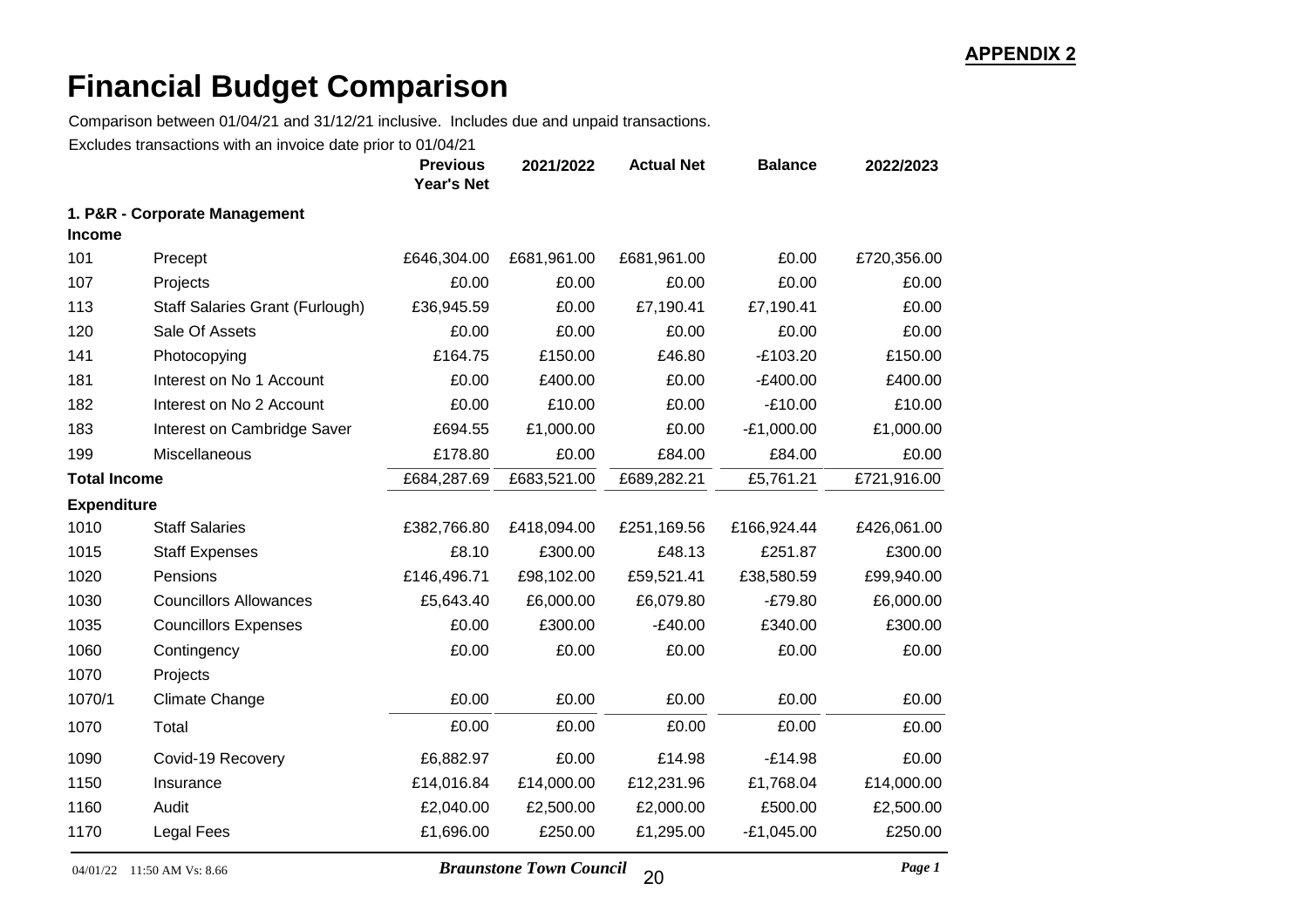Comparison between 01/04/21 and 31/12/21 inclusive. Includes due and unpaid transactions.

|                          |                                                  | <b>Previous</b><br><b>Year's Net</b> | 2021/2022   | <b>Actual Net</b> | <b>Balance</b> | 2022/2023   |
|--------------------------|--------------------------------------------------|--------------------------------------|-------------|-------------------|----------------|-------------|
| 1180                     | <b>Elections</b>                                 | £2,183.15                            | £1,000.00   | £0.00             | £1,000.00      | £1,000.00   |
| 1210                     | <b>Staff Training</b>                            | £144.00                              | £2,500.00   | £1,389.19         | £1,110.81      | £2,500.00   |
| 1230                     | <b>Councillor Training</b>                       | £130.00                              | £1,000.00   | £130.00           | £870.00        | £1,000.00   |
| 1300                     | Supplies, Stationery & Postage                   | £1,862.65                            | £2,900.00   | £2,738.59         | £161.41        | £3,000.00   |
| 1350                     | Subscriptions                                    | £6,499.81                            | £4,000.00   | £3,912.18         | £87.82         | £4,000.00   |
| 1360                     | Advertisements                                   | £0.00                                | £4,400.00   | £4,512.00         | $-E112.00$     | £4,840.00   |
| 1400                     | <b>Telephones</b>                                | £3,031.46                            | £2,530.00   | £2,213.81         | £316.19        | £2,530.00   |
| 1410                     | Photocopier                                      | £973.19                              | £2,000.00   | £1,174.70         | £825.30        | £2,000.00   |
| 1420                     | Computer Supplies, Training,<br>Service Contract | £3,834.44                            | £10,000.00  | £8,438.70         | £1,561.30      | £10,000.00  |
| 1830                     | Fees on Cambridge Saver                          | £0.00                                | £0.00       | £123.29           | $-E123.29$     | £0.00       |
| 1990                     | <b>Miscellaneous</b>                             | £160.50                              | £700.00     | £1,490.92         | -£790.92       | £700.00     |
| 1991                     | Paid from Number 1 Account in<br>Error           | £0.00                                | £0.00       | £2,413.51         | $-E2,413.51$   | £0.00       |
| 1992                     | Paid from Number 2 Account in<br>Error           | £0.00                                | £0.00       | £0.00             | £0.00          | £0.00       |
| <b>Total Expenditure</b> |                                                  | £578,370.02                          | £570,576.00 | £360,857.73       | £209,718.27    | £580,921.00 |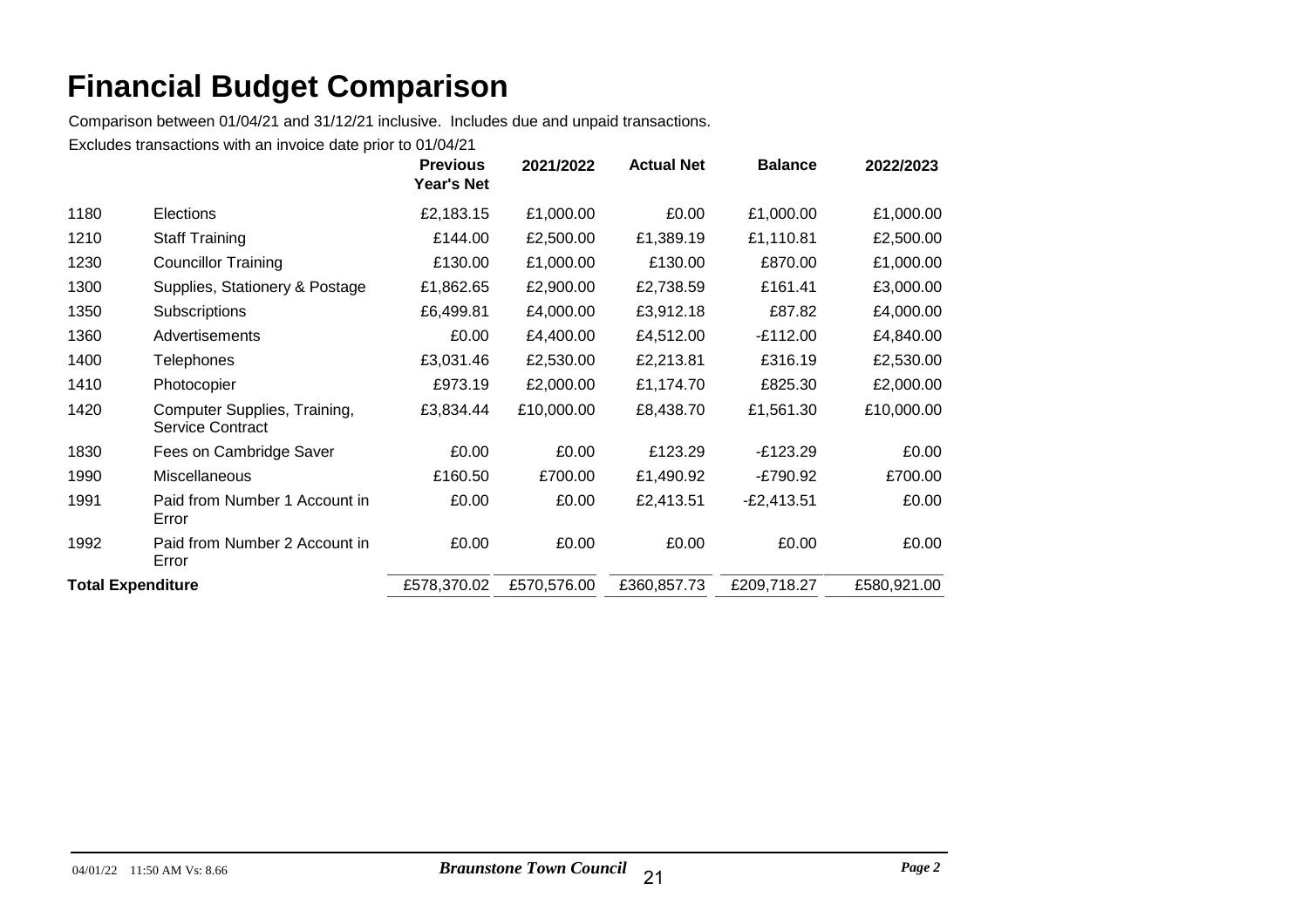Comparison between 01/04/21 and 31/12/21 inclusive. Includes due and unpaid transactions.

Excludes transactions with an invoice date prior to 01/04/21

|                     |                              | <b>Previous</b><br><b>Year's Net</b> | 2021/2022  | <b>Actual Net</b> | <b>Balance</b> | 2022/2023  |
|---------------------|------------------------------|--------------------------------------|------------|-------------------|----------------|------------|
|                     | 2. P&R - Civic Centre        |                                      |            |                   |                |            |
| <b>Income</b>       |                              |                                      |            |                   |                |            |
| 205                 | <b>Capital Grants</b>        | £0.00                                | £0.00      | £0.00             | £0.00          | £0.00      |
| 207                 | Projects                     | £0.00                                | £0.00      | £0.00             | £0.00          | £0.00      |
| 250                 | Room Hire                    | $-E10,997.33$                        | £67,384.00 | £37,756.55        | $-E29,627.45$  | £67,384.00 |
| 251                 | Catering for Hirers (VAT)    | £32.65                               | £100.00    | £827.39           | £727.39        | £100.00    |
| 257                 | Licensed Bar                 | £1,416.67                            | £17,000.00 | £2,358.84         | $-£14,641.16$  | £17,000.00 |
| 299                 | Miscellaneous                | £14.55                               | £0.00      | £218.95           | £218.95        | £0.00      |
| <b>Total Income</b> |                              | $-£9,533.46$                         | £84,484.00 | £41,161.73        | $-E43,322.27$  | £84,484.00 |
| <b>Expenditure</b>  |                              |                                      |            |                   |                |            |
| 2050                | <b>Capital Projects</b>      |                                      |            |                   |                |            |
| 2050/1              | Toilets/Bar Refurbishment    | £947.50                              | £6,500.00  | £2,125.00         | £4,375.00      | £6,500.00  |
| 2050/2              | <b>General Refurbishment</b> | £0.00                                | £1,500.00  | £0.00             | £1,500.00      | £1,500.00  |
| 2050                | Total                        | £947.50                              | £8,000.00  | £2,125.00         | £5,875.00      | £8,000.00  |
| 2070                | Projects                     |                                      |            |                   |                |            |
| 2070/1              | <b>Climate Change</b>        | £0.00                                | £0.00      | £0.00             | £0.00          | £2,000.00  |
| 2070/2              | General                      | £0.00                                | £0.00      | £0.00             | £0.00          | £500.00    |
| 2070                | Total                        | £0.00                                | £0.00      | £0.00             | £0.00          | £2,500.00  |
| 2080                | Loan Interest & Repayments   |                                      |            |                   |                |            |
| 2080/1              | PWLB 477930                  | £15,977.78                           | £15,978.00 | £15,977.78        | £0.22          | £7,988.00  |
| 2080/2              | <b>PWLB 480508</b>           | £4,586.04                            | £4,586.00  | £4,586.04         | $-£0.04$       | £4,586.00  |
| 2080/3              | PWLB 482623                  | £9,647.56                            | £9,647.00  | £9,647.56         | $-£0.56$       | £9,648.00  |
| 2080/4              | <b>PWLB 485557</b>           | £5,783.06                            | £5,783.00  | £5,783.06         | $-£0.06$       | £5,784.00  |
| 2080                | Total                        | £35,994.44                           | £35,994.00 | £35,994.44        | $-£0.44$       | £28,006.00 |
| 2090                | Covid-19 Recovery            | £2,364.85                            | £0.00      | £732.45           | $-£732.45$     | £0.00      |

04/01/22 11:50 AM Vs: 8.66 *Braunstone Town Council Page 3* 22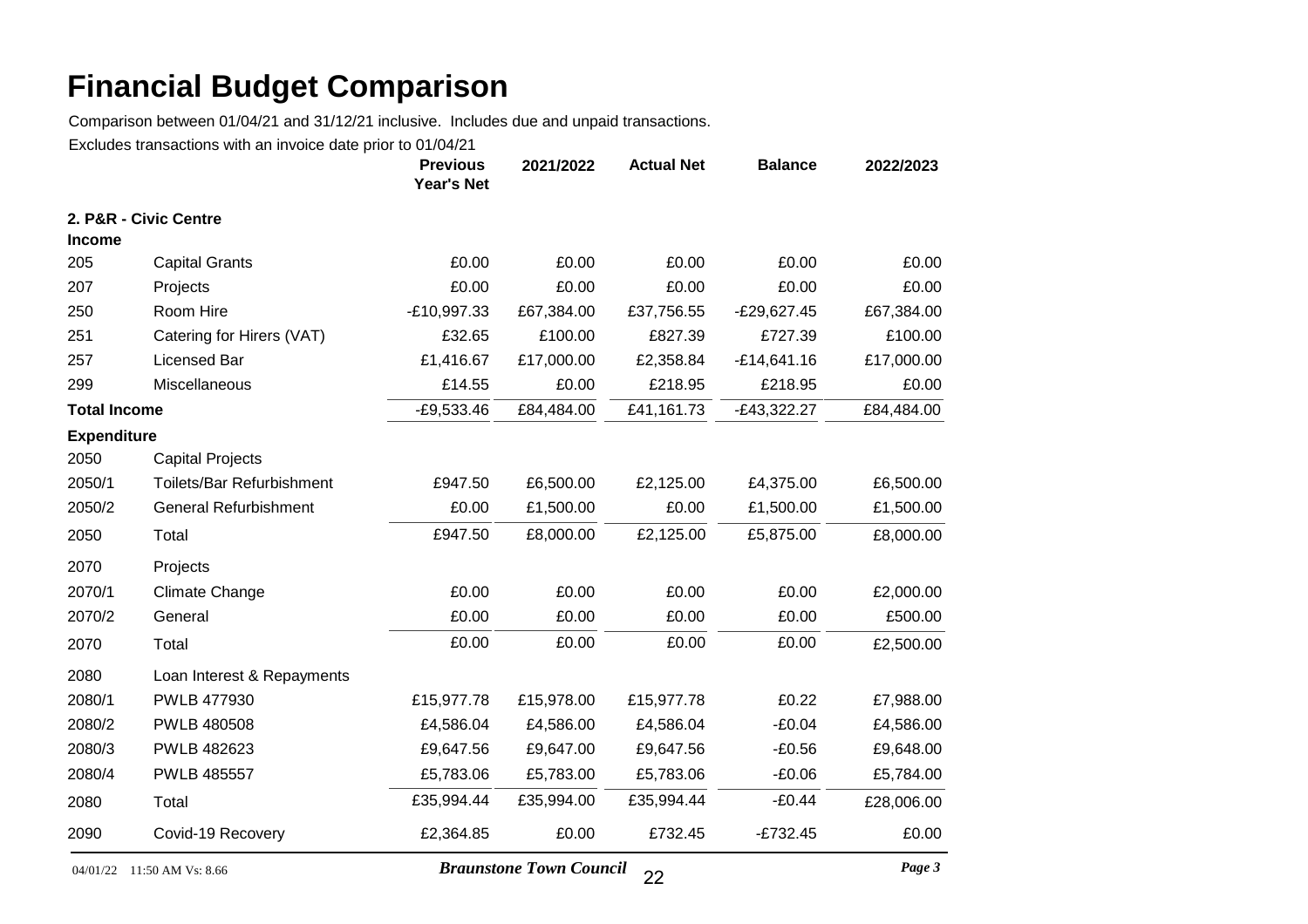Comparison between 01/04/21 and 31/12/21 inclusive. Includes due and unpaid transactions.

|                          |                                                   | <b>Previous</b><br><b>Year's Net</b> | 2021/2022   | <b>Actual Net</b> | <b>Balance</b> | 2022/2023   |
|--------------------------|---------------------------------------------------|--------------------------------------|-------------|-------------------|----------------|-------------|
| 2170                     | Legal Fees                                        | £0.00                                | £0.00       | £0.00             | £0.00          | £0.00       |
| 2250                     | Service Charges                                   | £0.00                                | £0.00       | £0.00             | £0.00          | £0.00       |
| 2290                     | Clothing                                          | £128.17                              | £500.00     | £274.53           | £225.47        | £500.00     |
| 2320                     | Printing & Copying                                | £0.00                                | £600.00     | £146.20           | £453.80        | £600.00     |
| 2330                     | <b>Cleaning Materials</b>                         | £1,461.61                            | £1,600.00   | £1,190.74         | £409.26        | £1,600.00   |
| 2400                     | Telephones                                        | £1,559.42                            | £1,000.00   | £1,878.86         | $-E878.86$     | £1,000.00   |
| 2430                     | <b>Utility Bills</b>                              | £10,188.99                           | £19,900.00  | £7,161.67         | £12,738.33     | £21,860.00  |
| 2440                     | <b>Waste Services</b>                             | £5,619.51                            | £8,000.00   | £6,942.89         | £1,057.11      | £8,000.00   |
| 2450                     | <b>Laundry Services</b>                           | £0.00                                | £500.00     | £0.00             | £500.00        | £500.00     |
| 2460                     | Rates                                             | £19,585.75                           | £21,500.00  | £15,667.75        | £5,832.25      | £21,500.00  |
| 2490                     | <b>Christmas Lights &amp; Decorations</b>         | £0.00                                | £2,000.00   | £201.54           | £1,798.46      | £2,000.00   |
| 2500                     | <b>Refundable Deposits</b>                        | £0.00                                | £0.00       | £0.00             | £0.00          | £0.00       |
| 2510                     | Catering for Hirers (VAT)                         | £4.93                                | £0.00       | £224.60           | $-E224.60$     | £0.00       |
| 2520                     | <b>Miscellanious Services for Hirers</b><br>(VAT) | £0.00                                | £0.00       | £0.00             | £0.00          | £0.00       |
| 2570                     | Licences                                          | £649.50                              | £1,300.00   | £472.50           | £827.50        | £1,300.00   |
| 2580                     | Card Card and Transit fees                        | £1,070.51                            | £1,700.00   | £1,139.78         | £560.22        | £1,700.00   |
| 2600                     | <b>Building Repairs &amp; Maintenance</b>         | £5,780.14                            | £15,000.00  | £8,466.75         | £6,533.25      | £12,000.00  |
| 2610                     | Equipment Repairs &<br>Maintenance                |                                      |             |                   |                |             |
| 2610/1                   | General                                           | £2,804.30                            | £1,600.00   | £7,600.34         | $-E6,000.34$   | £4,600.00   |
| 2610/2                   | <b>Fire Extinguisher Service</b>                  | £238.42                              | £400.00     | £429.94           | $-E29.94$      | £400.00     |
| 2610/3                   | Alarm Maintenance                                 | £964.28                              | £1,000.00   | £14.78            | £985.22        | £1,000.00   |
| 2610                     | Total                                             | £4,007.00                            | £3,000.00   | £8,045.06         | $-E5,045.06$   | £6,000.00   |
| 2990                     | Miscellaneous                                     | £201.60                              | £150.00     | $-E71.85$         | £221.85        | £150.00     |
| <b>Total Expenditure</b> |                                                   | £89,563.92                           | £120,744.00 | £90,592.91        | £30,151.09     | £117,216.00 |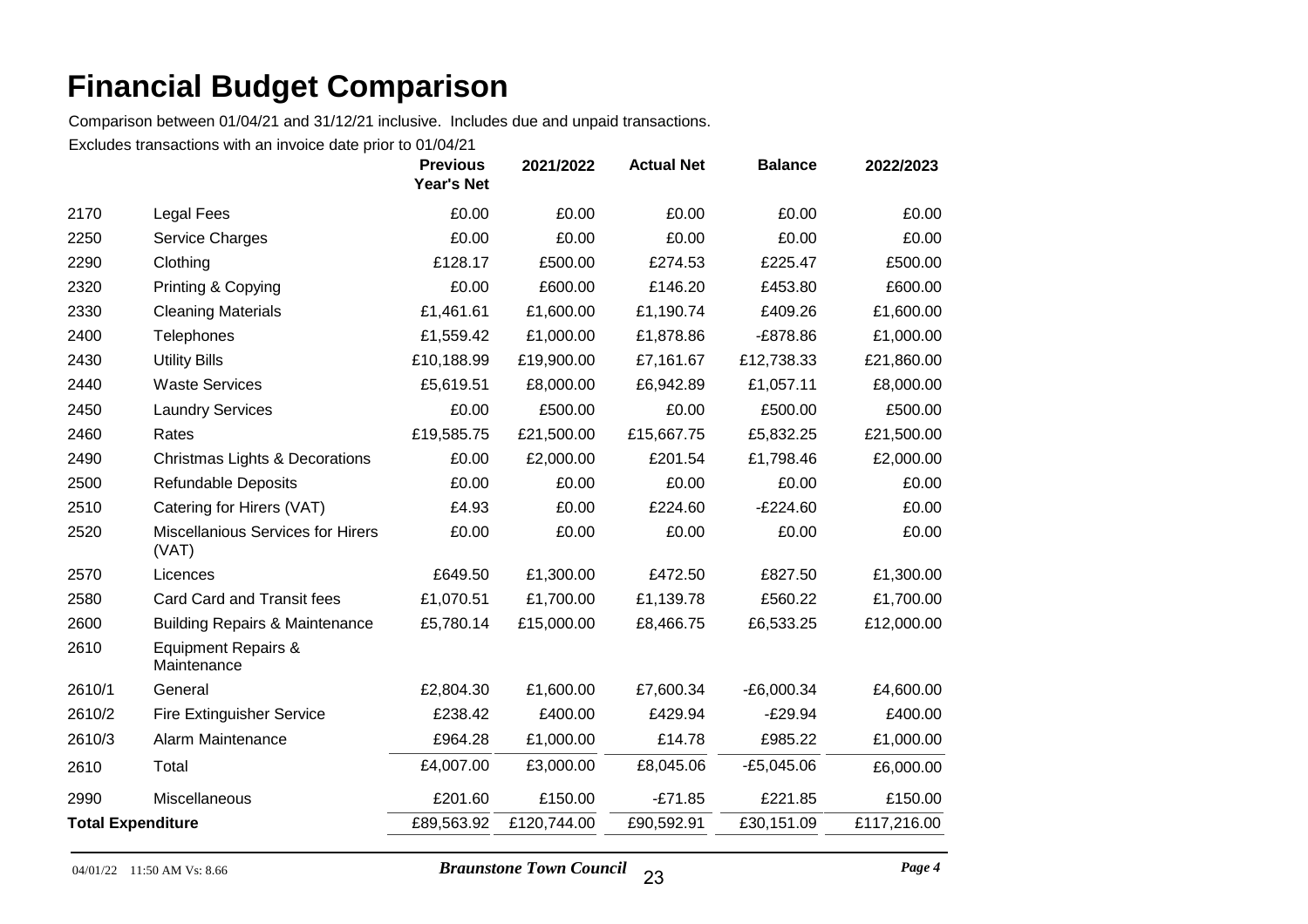Comparison between 01/04/21 and 31/12/21 inclusive. Includes due and unpaid transactions.

Excludes transactions with an invoice date prior to 01/04/21

|                     |                                         | <b>Previous</b><br><b>Year's Net</b> | 2021/2022  | <b>Actual Net</b> | <b>Balance</b> | 2022/2023  |
|---------------------|-----------------------------------------|--------------------------------------|------------|-------------------|----------------|------------|
| <b>Income</b>       | 3. P&R - Thorpe Astley Community Centre |                                      |            |                   |                |            |
| 307                 | Projects                                | £0.00                                | £0.00      | £0.00             | £0.00          | £0.00      |
| 325                 | Service Charges                         | £0.00                                | £0.00      | £0.00             | £0.00          | £0.00      |
| 350                 | Room Hire                               |                                      |            |                   |                |            |
| 350/1               | Room Hires                              | $-E3,812.12$                         | £9,632.35  | £1,907.07         | $-E7,725.28$   | £9,632.35  |
| 350/2               | <b>Pre-School Contract</b>              | £22,837.25                           | £26,815.65 | £12,562.13        | $-E14,253.52$  | £26,815.65 |
| 350/3               | <b>NHS Facility</b>                     | £3,759.57                            | £0.00      | £4,962.11         | £4,962.11      | £0.00      |
| 350                 | Total                                   | £22,784.70                           | £36,448.00 | £19,431.31        | $-£17,016.69$  | £36,448.00 |
| 351                 | Catering for Hirers (VAT)               | £0.00                                | £40.00     | £1.01             | $-£38.99$      | £40.00     |
| 399                 | Miscellanious                           | £0.00                                | £0.00      | £0.00             | £0.00          | £0.00      |
| <b>Total Income</b> |                                         | £22,784.70                           | £36,488.00 | £19,432.32        | $-£17,055.68$  | £36,488.00 |
| <b>Expenditure</b>  |                                         |                                      |            |                   |                |            |
| 3050                | <b>Capital Projects</b>                 |                                      |            |                   |                |            |
| 3050/1              | General Improvements                    | £0.00                                | £1,000.00  | £0.00             | £1,000.00      | £1,000.00  |
| 3050/2              | <b>NHS Facility</b>                     | £0.00                                | £0.00      | £0.00             | £0.00          | £0.00      |
| 3050                | Total                                   | £0.00                                | £1,000.00  | £0.00             | £1,000.00      | £1,000.00  |
| 3070                | Projects                                |                                      |            |                   |                |            |
| 3070/1              | <b>Climate Change</b>                   | £0.00                                | £0.00      | £0.00             | £0.00          | £1,000.00  |
| 3070/2              | General                                 | £0.00                                | £0.00      | £0.00             | £0.00          | £500.00    |
| 3070                | Total                                   | £0.00                                | £0.00      | £0.00             | £0.00          | £1,500.00  |
| 3090                | Covid-19 Recovery                       | £537.31                              | £0.00      | £0.00             | £0.00          | £0.00      |
| 3290                | Clothing                                | £0.00                                | £0.00      | £0.00             | £0.00          | £0.00      |
| 3320                | Printing & Copying                      | £110.00                              | £300.00    | £0.00             | £300.00        | £300.00    |
| 3330                | <b>Cleaning Materials</b>               | £618.98                              | £1,000.00  | £156.17           | £843.83        | £1,000.00  |

04/01/22 11:51 AM Vs: 8.66 *Braunstone Town Council Page 5* 24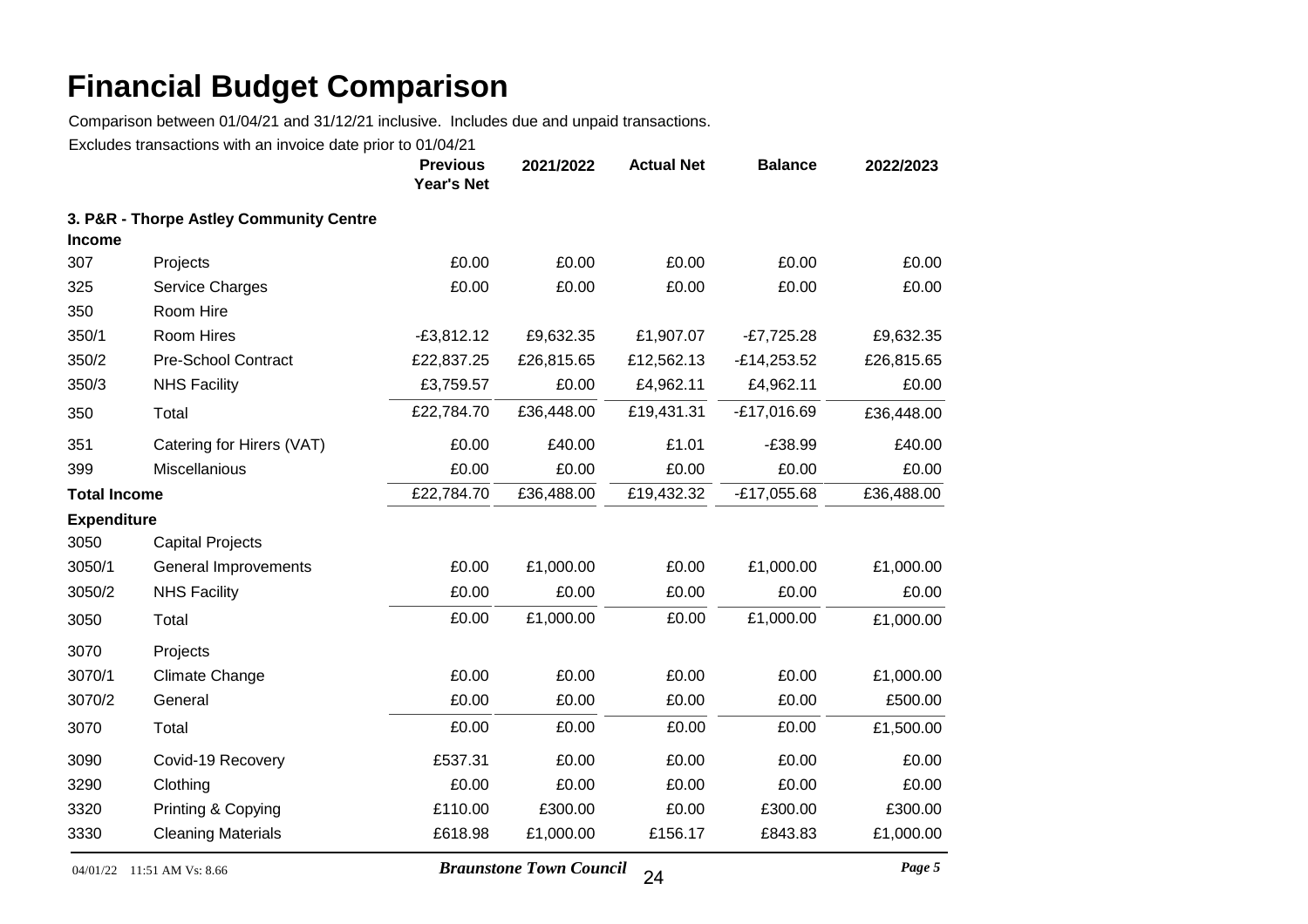Comparison between 01/04/21 and 31/12/21 inclusive. Includes due and unpaid transactions.

|                          |                                                   | <b>Previous</b><br><b>Year's Net</b> | 2021/2022  | <b>Actual Net</b> | <b>Balance</b> | 2022/2023  |
|--------------------------|---------------------------------------------------|--------------------------------------|------------|-------------------|----------------|------------|
| 3400                     | Telephones                                        | £1,213.68                            | £1,000.00  | £430.55           | £569.45        | £1,000.00  |
| 3430                     | <b>Utility Bills</b>                              | £15,209.74                           | £9,700.00  | £10,016.03        | $-£316.03$     | £10,650.00 |
| 3440                     | <b>Waste Services</b>                             | £1,270.23                            | £2,500.00  | £846.82           | £1,653.18      | £2,500.00  |
| 3450                     | <b>Laundry Services</b>                           | £0.00                                | £250.00    | £0.00             | £250.00        | £250.00    |
| 3460                     | Rates                                             | £7,110.75                            | £7,700.00  | £5,688.75         | £2,011.25      | £7,700.00  |
| 3490                     | Christmas Lights & Decorations                    | £990.89                              | £1,000.00  | £135.68           | £864.32        | £1,000.00  |
| 3500                     | Refundable Deposits                               | £0.00                                | £0.00      | £0.00             | £0.00          | £0.00      |
| 3510                     | Catering for Hirers (VAT)                         | £0.00                                | £0.00      | £0.00             | £0.00          | £0.00      |
| 3520                     | <b>Miscellanious Services for Hirers</b><br>(VAT) | £0.00                                | £0.00      | £0.00             | £0.00          | £0.00      |
| 3570                     | Licences                                          | £0.00                                | £400.00    | £339.00           | £61.00         | £400.00    |
| 3580                     | <b>Credit Card and Transit Fees</b>               | £105.04                              | £800.00    | £64.36            | £735.64        | £800.00    |
| 3600                     | <b>Building Repairs &amp; Maintenance</b>         | £1,233.72                            | £3,000.00  | £2,145.40         | £854.60        | £3,000.00  |
| 3610                     | <b>Equipment Repairs &amp;</b><br>Maintenance     |                                      |            |                   |                |            |
| 3610/1                   | General                                           | £752.74                              | £1,150.00  | £380.40           | £769.60        | £1,150.00  |
| 3610/2                   | <b>Fire Extinguisher Service</b>                  | £26.20                               | £350.00    | £93.04            | £256.96        | £350.00    |
| 3610/3                   | Alarm Maintenance                                 | £1,763.85                            | £3,000.00  | £1,314.32         | £1,685.68      | £3,000.00  |
| 3610                     | Total                                             | £2,542.79                            | £4,500.00  | £1,787.76         | £2,712.24      | £4,500.00  |
| 3990                     | Miscellaneous                                     | £97.94                               | £150.00    | £0.00             | £150.00        | £150.00    |
| <b>Total Expenditure</b> |                                                   | £31,041.07                           | £33,300.00 | £21,610.52        | £11,689.48     | £35,750.00 |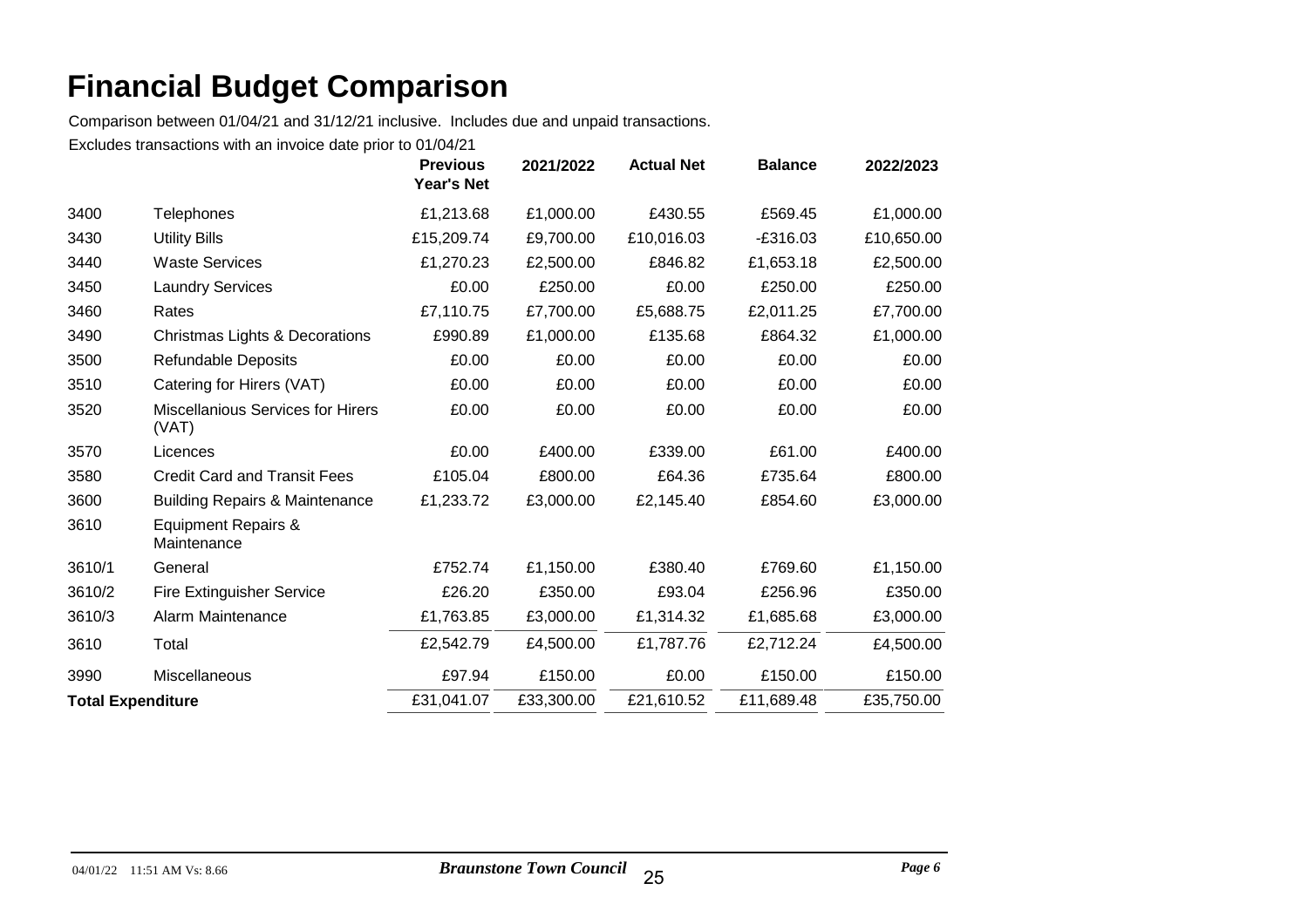Comparison between 01/04/21 and 31/12/21 inclusive. Includes due and unpaid transactions.

|                     |                                                       | <b>Previous</b><br><b>Year's Net</b> | 2021/2022                      | <b>Actual Net</b> | <b>Balance</b> | 2022/2023  |
|---------------------|-------------------------------------------------------|--------------------------------------|--------------------------------|-------------------|----------------|------------|
|                     | 5. P&R - Parks & Open Spaces                          |                                      |                                |                   |                |            |
| <b>Income</b>       |                                                       |                                      |                                |                   |                |            |
| 505                 | <b>Capital Grants</b>                                 | £106,900.00                          | £17,213.00                     | £0.00             | $-E17,213.00$  | £17,213.00 |
| 507                 | Projects                                              | £0.00                                | £0.00                          | £0.00             | £0.00          | £0.00      |
| 508                 | Loans                                                 | £936,608.05                          | £223,300.00                    | £0.00             | -£223,300.00   | £0.00      |
| 511                 | <b>Thorpe Astley Commuted Sums</b><br>(transfer from) | £23,760.00                           | £18,000.00                     | £0.00             | $-E18,000.00$  | £21,500.00 |
| 527                 | <b>Agency Fees</b>                                    | £0.00                                | £150.00                        | £0.00             | $-£150.00$     | £150.00    |
| 555                 | Sports Pitches & Facilities                           |                                      |                                |                   |                |            |
| 555/1               | <b>Pitch Season Fees</b>                              | £700.00                              | £2,500.00                      | £1,563.00         | $-E937.00$     | £2,500.00  |
| 555/2               | Individual Match Fees (VAT)                           | £0.00                                | £0.00                          | £0.00             | £0.00          | £0.00      |
| 555/3               | Court/Multi Play (VAT)                                | £0.00                                | £0.00                          | £6.05             | £6.05          | £0.00      |
| 555/4               | Changing Rooms (VAT)                                  | £0.00                                | £0.00                          | £0.00             | £0.00          | £0.00      |
| 555                 | Total                                                 | £700.00                              | £2,500.00                      | £1,569.05         | $-E930.95$     | £2,500.00  |
| 599                 | Miscellaneous                                         | $-£100.00$                           | £100.00                        | £1,500.00         | £1,400.00      | £100.00    |
| <b>Total Income</b> |                                                       | £1,067,868.05                        | £261,263.00                    | £3,069.05         | -£258,193.95   | £41,463.00 |
| <b>Expenditure</b>  |                                                       |                                      |                                |                   |                |            |
| 5050                | <b>Capital Projects</b>                               |                                      |                                |                   |                |            |
| 5050/1              | General                                               | £3,591.86                            | £1,700.00                      | £3,550.00         | $-E1,850.00$   | £1,000.00  |
| 5050/2              | Shakespeare Park Improvement<br>Project               | £547,709.71                          | £223,300.00                    | £332,532.32       | -£109,232.32   | £17,213.00 |
| 5050/3              | <b>Shakespeare Tennis Courts</b>                      | £0.00                                | £0.00                          | £608.00           | $-E608.00$     | £2,000.00  |
| 5050/4              | Shakespeare Playground                                | £0.00                                | £0.00                          | £0.00             | £0.00          | £2,000.00  |
| 5050                | Total                                                 | £551,301.57                          | £225,000.00                    | £335,986.22       | -£110,986.22   | £22,213.00 |
| 5070                | Projects                                              |                                      |                                |                   |                |            |
| 5070/1              | <b>Climate Change</b>                                 | £0.00                                | £0.00                          | £0.00             | £0.00          | £500.00    |
| 04/01/22            | 11:51 AM Vs: 8.66                                     |                                      | <b>Braunstone Town Council</b> | $\Omega$          |                | Page 7     |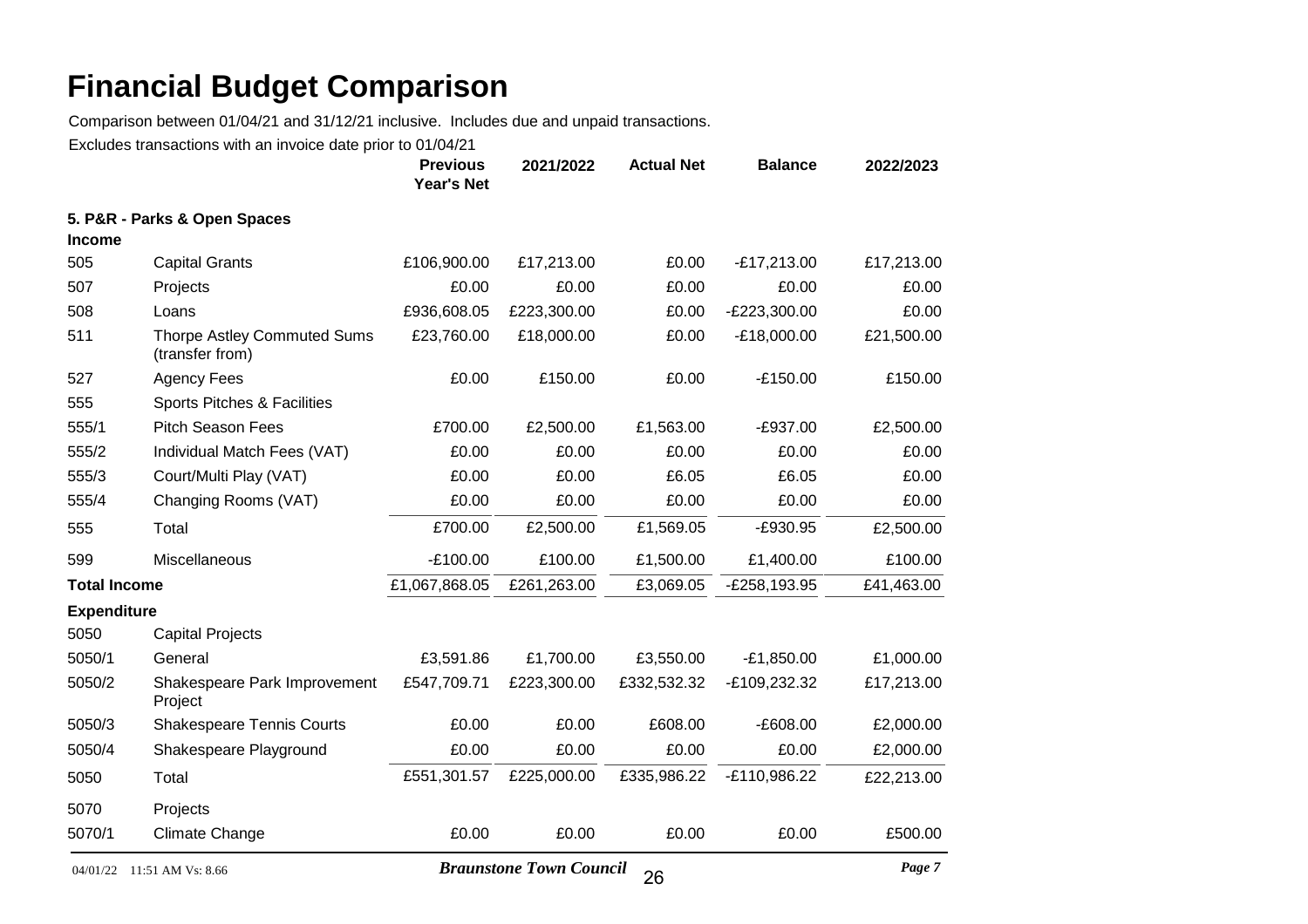Comparison between 01/04/21 and 31/12/21 inclusive. Includes due and unpaid transactions.

|        |                                            | <b>Previous</b><br><b>Year's Net</b> | 2021/2022  | <b>Actual Net</b> | <b>Balance</b> | 2022/2023  |
|--------|--------------------------------------------|--------------------------------------|------------|-------------------|----------------|------------|
| 5070/2 | General                                    | £0.00                                | £0.00      | £0.00             | £0.00          | £500.00    |
| 5070   | Total                                      | £0.00                                | £0.00      | £0.00             | £0.00          | £1,000.00  |
| 5080   | Loan Interest & Repayments                 |                                      |            |                   |                |            |
| 5080/1 | PWLB 485188                                | £3,525.80                            | £3,526.00  | £3,525.80         | £0.20          | £3,526.00  |
| 5080/2 | <b>PWLB 487506</b>                         | £6,033.30                            | £6,033.00  | £6,033.30         | $-E0.30$       | £6,033.00  |
| 5080/3 | PWLB 501336                                | £10,994.00                           | £10,994.00 | £10,994.00        | £0.00          | £5,497.00  |
| 5080/4 | <b>PWLB - Shakespeare Park</b><br>(235384) | £5,989.07                            | £37,888.00 | £33,672.35        | £4,215.65      | £17,724.00 |
| 5080/5 | PWLB - Shakespeare Park<br>(292038)        | £0.00                                | £0.00      | £0.00             | £0.00          | £17,808.00 |
| 5080   | Total                                      | £26,542.17                           | £58,441.00 | £54,225.45        | £4,215.55      | £50,588.00 |
| 5090   | Covid-19 Recovery                          | £376.77                              | £0.00      | £0.00             | £0.00          | £0.00      |
| 5170   | <b>Legal Fees</b>                          | £0.00                                | £1,000.00  | £508.50           | £491.50        | £1,000.00  |
| 5290   | Clothing                                   | £270.92                              | £500.00    | £364.45           | £135.55        | £500.00    |
| 5330   | <b>Cleaning Materials</b>                  | £162.97                              | £500.00    | £111.23           | £388.77        | £1,000.00  |
| 5400   | Telephones                                 | £0.00                                | £410.00    | £0.00             | £410.00        | £410.00    |
| 5430   | <b>Utility Bills</b>                       | £3,560.43                            | £2,000.00  | £3,898.08         | $-E1,898.08$   | £3,500.00  |
| 5440   | <b>Waste Services</b>                      | £1,156.40                            | £2,000.00  | £734.33           | £1,265.67      | £2,000.00  |
| 5450   | <b>Laundry Services</b>                    | £0.00                                | £500.00    | £0.00             | £500.00        | £500.00    |
| 5550   | Sports Pitches & Facilities                | £7,599.00                            | £1,000.00  | £358.33           | £641.67        | £1,000.00  |
| 5600   | <b>Building Repairs &amp; Maintenance</b>  |                                      |            |                   |                |            |
| 5600/1 | <b>Mossdale Meadows</b>                    | £1,882.29                            | £4,800.00  | £310.65           | £4,489.35      | £4,800.00  |
| 5600/2 | Shakespeare Park                           | £793.93                              | £0.00      | £0.00             | £0.00          | £0.00      |
| 5600   | Total                                      | £2,676.22                            | £4,800.00  | £310.65           | £4,489.35      | £4,800.00  |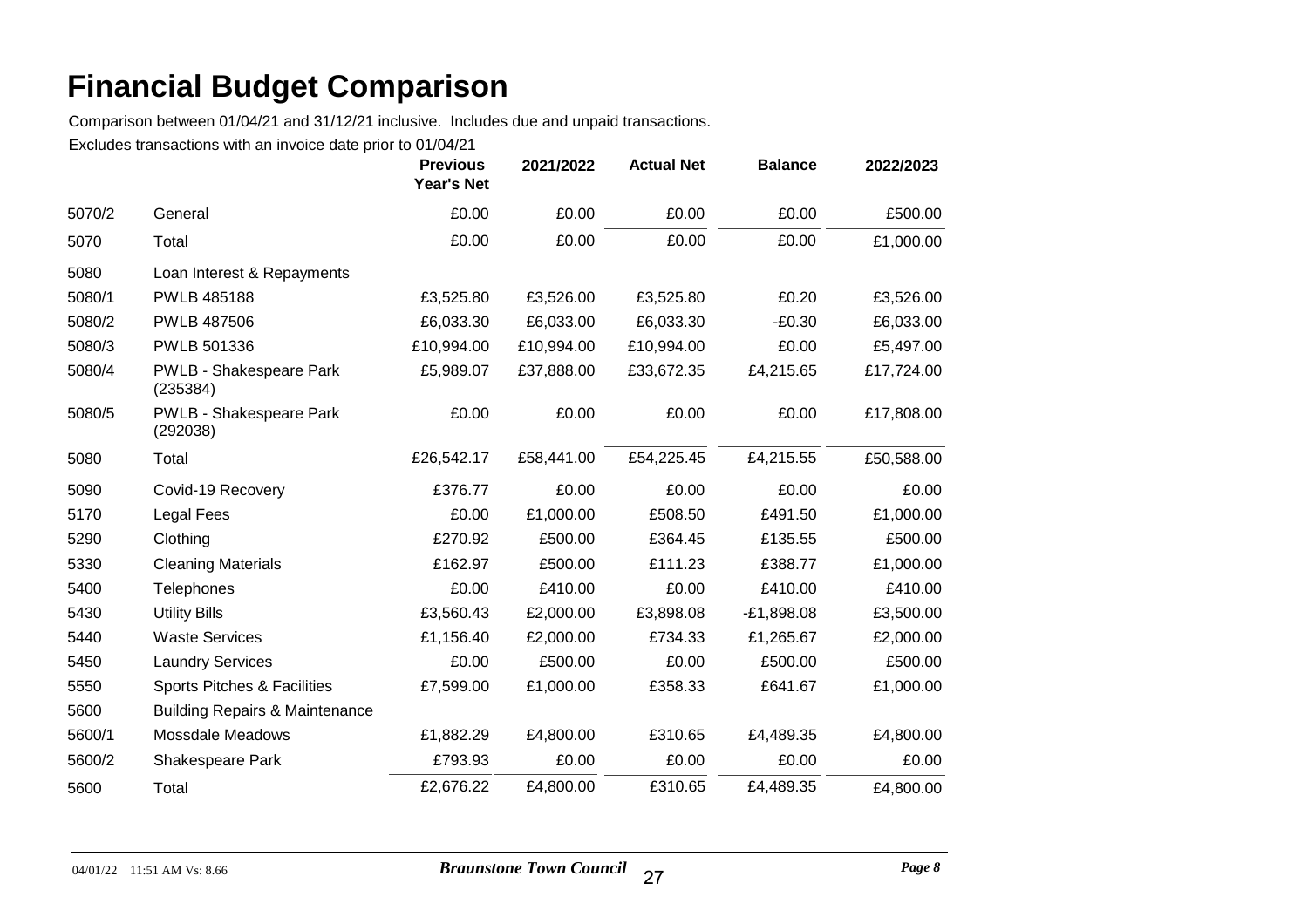Comparison between 01/04/21 and 31/12/21 inclusive. Includes due and unpaid transactions.

|                          |                                    | <b>Previous</b><br><b>Year's Net</b> | 2021/2022   | <b>Actual Net</b> | <b>Balance</b> | 2022/2023   |
|--------------------------|------------------------------------|--------------------------------------|-------------|-------------------|----------------|-------------|
| 5610                     | Equipment Repairs &<br>Maintenance |                                      |             |                   |                |             |
| 5610/1                   | <b>General Maintenance</b>         | £7,529.24                            | £4,000.00   | £2,587.56         | £1,412.44      | £4,000.00   |
| 5610/2                   | Playgrounds                        | £1,085.78                            | £6,000.00   | £6,527.74         | -£527.74       | £6,000.00   |
| 5610                     | Total                              | £8,615.02                            | £10,000.00  | £9,115.30         | £884.70        | £10,000.00  |
| 5620                     | Site Maintenance                   |                                      |             |                   |                |             |
| 5620/1                   | General                            | £285.00                              | £1,000.00   | £4,761.71         | $-E3,761.71$   | £1,000.00   |
| 5620/2                   | Trees                              | £97.38                               | £3,000.00   | £2,728.31         | £271.69        | £3,000.00   |
| 5620                     | Total                              | £382.38                              | £4,000.00   | £7,490.02         | $-E3,490.02$   | £4,000.00   |
| 5630                     | <b>Equipment Purchase</b>          | £1,733.53                            | £2,000.00   | £1,756.21         | £243.79        | £2,000.00   |
| 5650                     | <b>Vehicle Costs</b>               | £22,484.35                           | £10,000.00  | £11,517.89        | $-E1,517.89$   | £10,000.00  |
| 5660                     | <b>Machinery Hire</b>              | £0.00                                | £500.00     | £750.00           | $-E250.00$     | £500.00     |
| 5670                     | Petrol                             | £2,399.01                            | £3,800.00   | £3,371.92         | £428.08        | £3,800.00   |
| 5990                     | Miscellaneous                      | £4,134.73                            | £100.00     | £296.23           | $-£196.23$     | £100.00     |
| <b>Total Expenditure</b> |                                    | £633,395.47                          | £326,551.00 | £431,498.91       | -£104,947.91   | £118,911.00 |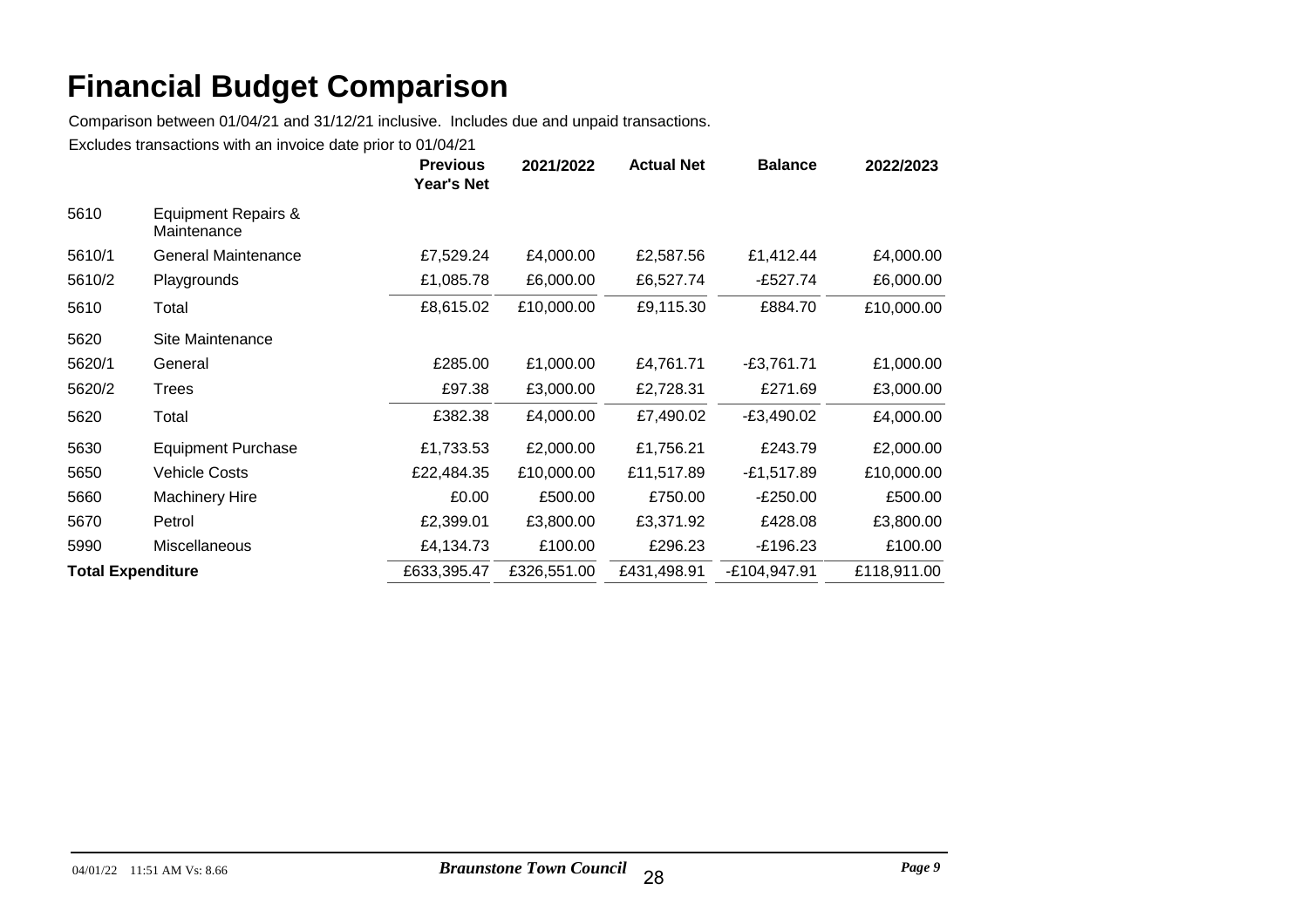Comparison between 01/04/21 and 31/12/21 inclusive. Includes due and unpaid transactions.

|                     |                                          | <b>Previous</b><br><b>Year's Net</b> | 2021/2022 | <b>Actual Net</b> | <b>Balance</b> | 2022/2023 |
|---------------------|------------------------------------------|--------------------------------------|-----------|-------------------|----------------|-----------|
|                     | 6. P&R - Library Services                |                                      |           |                   |                |           |
| <b>Income</b>       |                                          |                                      |           |                   |                |           |
| 607                 | Projects                                 | £0.00                                | £0.00     | £0.00             | £0.00          | £0.00     |
| 609                 | Covid-19 Library Grant                   | £0.00                                | £0.00     | £0.00             | £0.00          | £0.00     |
| 625                 | <b>Service Charges</b>                   | £3,121.15                            | £1,052.00 | £1,053.48         | £1.48          | £1,052.00 |
| 626                 | Service Level Agreements                 |                                      |           |                   |                |           |
| 626/1               | Grant - Leicestershire County<br>Council | £7,083.00                            | £7,121.00 | £5,350.50         | $-E1,770.50$   | £7,335.00 |
| 626                 | Total                                    | £7,083.00                            | £7,121.00 | £5,350.50         | $-E1,770.50$   | £7,335.00 |
| 690                 | <b>Consumer Products (Sales)</b>         |                                      |           |                   |                |           |
| 690/1               | <b>Stamps</b>                            | £35.23                               | £0.00     | £0.00             | £0.00          | £0.00     |
| 690                 | Total                                    | £35.23                               | £0.00     | £0.00             | £0.00          | £0.00     |
| 698                 | Fines                                    | £38.24                               | £1,500.00 | £101.01           | $-E1,398.99$   | £1,500.00 |
| 699                 | Miscellaneous                            | £182.42                              | £50.00    | £7,659.59         | £7,609.59      | £50.00    |
| <b>Total Income</b> |                                          | £10,460.04                           | £9,723.00 | £14,164.58        | £4,441.58      | £9,937.00 |
| <b>Expenditure</b>  |                                          |                                      |           |                   |                |           |
| 6050                | <b>Capital Projects</b>                  | £0.00                                | £3,000.00 | £0.00             | £3,000.00      | £1,700.00 |
| 6070                | Projects                                 |                                      |           |                   |                |           |
| 6070/1              | <b>Climate Change</b>                    | £0.00                                | £0.00     | £0.00             | £0.00          | £250.00   |
| 6070/2              | General                                  | £0.00                                | £0.00     | £0.00             | £0.00          | £250.00   |
| 6070                | Total                                    | £0.00                                | £0.00     | £0.00             | £0.00          | £500.00   |
| 6090                | Covid-19 Recovery                        | £632.91                              | £0.00     | £0.00             | £0.00          | £0.00     |
| 6320                | Printing & Copying                       | £0.00                                | £150.00   | £0.00             | £150.00        | £150.00   |
| 6330                | <b>Cleaning Materials</b>                | £0.00                                | £0.00     | £51.90            | $-£51.90$      | £200.00   |
| 6360                | Advertisements                           | £0.00                                | £200.00   | £0.00             | £200.00        | £200.00   |
|                     |                                          |                                      |           |                   |                |           |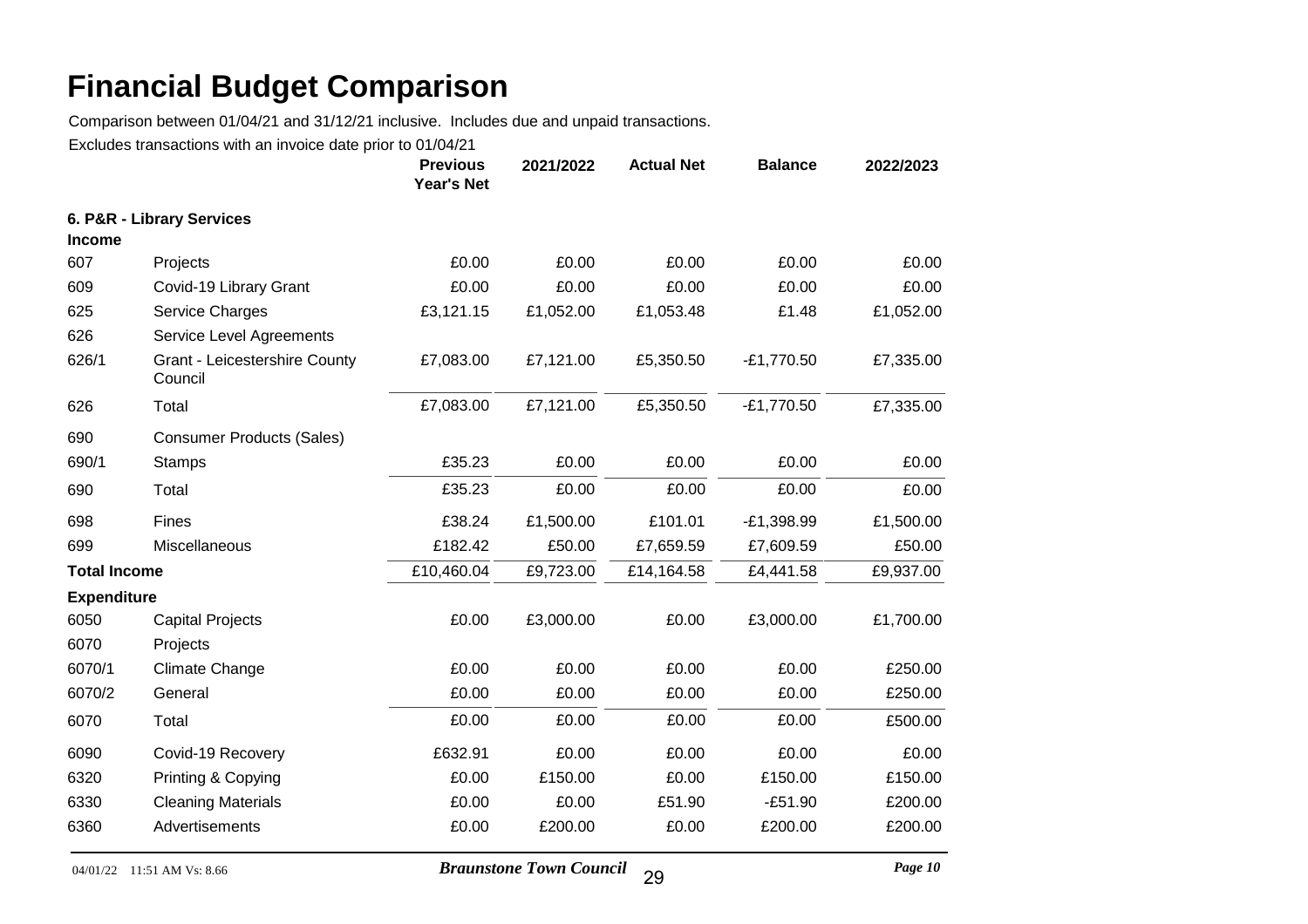Comparison between 01/04/21 and 31/12/21 inclusive. Includes due and unpaid transactions.

|                          |                                                   | <b>Previous</b><br><b>Year's Net</b> | 2021/2022 | <b>Actual Net</b> | <b>Balance</b> | 2022/2023 |
|--------------------------|---------------------------------------------------|--------------------------------------|-----------|-------------------|----------------|-----------|
| 6400                     | Telephones                                        | £0.00                                | £200.00   | £0.00             | £200.00        | £200.00   |
| 6410                     | Photocopier                                       | £0.00                                | £800.00   | £0.00             | £800.00        | £800.00   |
| 6430                     | Utility Bills                                     | £3,404.80                            | £2,618.00 | £2,339.73         | £278.27        | £2,880.00 |
| 6700                     | Programme of Events                               | £0.00                                | £800.00   | £0.00             | £800.00        | £800.00   |
| 6900                     | <b>Consumer Products (Purchase</b><br>for resale) |                                      |           |                   |                |           |
| 6900/1                   | <b>Stamps</b>                                     | £0.00                                | £0.00     | £56.10            | $-£56.10$      | £0.00     |
| 6900                     | Total                                             | £0.00                                | £0.00     | £56.10            | $-£56.10$      | £0.00     |
| 6990                     | Miscellaneous                                     | $-E26.95$                            | £800.00   | £1,730.91         | $-£930.91$     | £800.00   |
| <b>Total Expenditure</b> |                                                   | £4,010.76                            | £8,568.00 | £4,178.64         | £4,389.36      | £8,230.00 |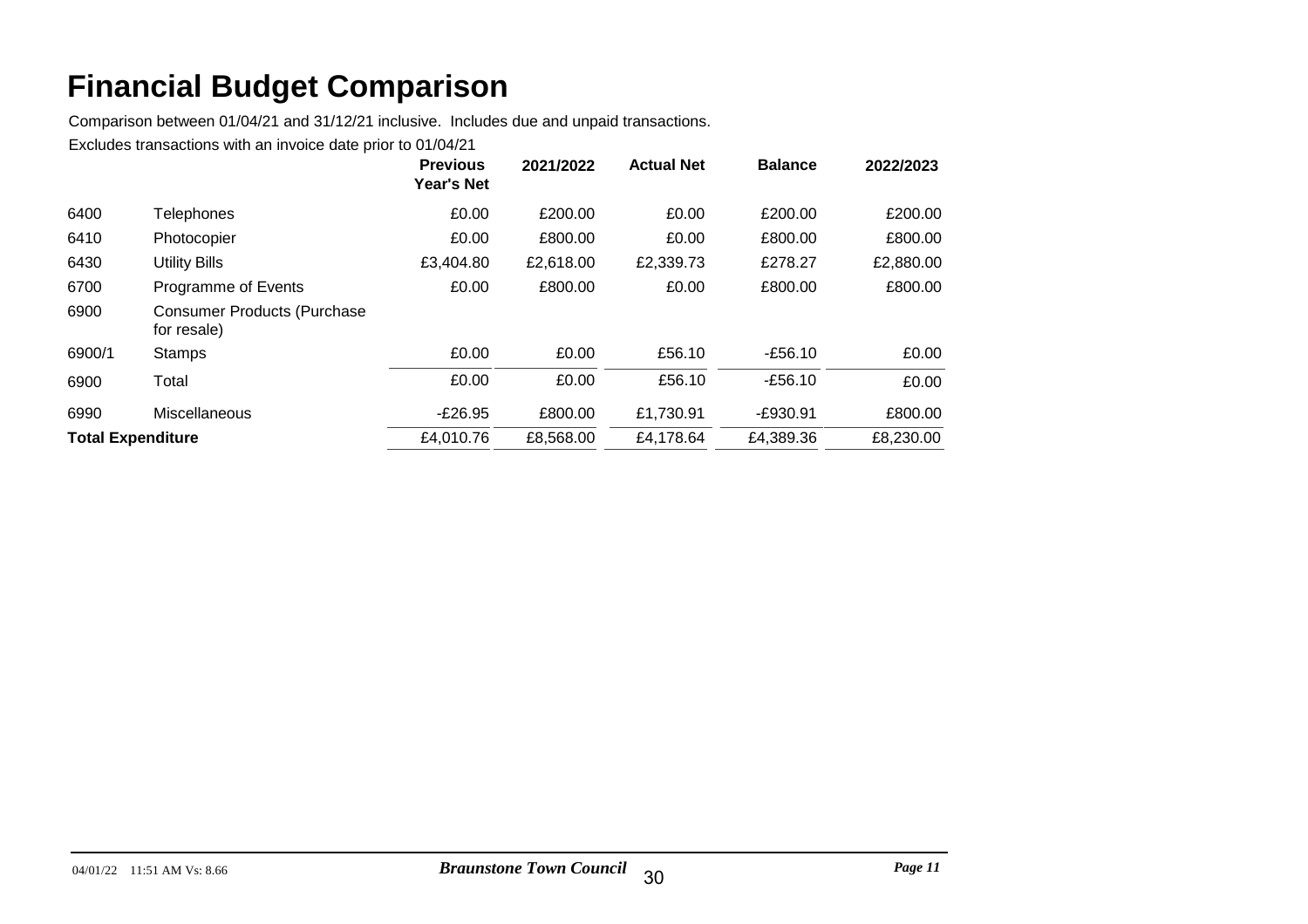Comparison between 01/04/21 and 31/12/21 inclusive. Includes due and unpaid transactions.

|                     |                                                | <b>Previous</b><br>Year's Net | 2021/2022 | <b>Actual Net</b> | <b>Balance</b> | 2022/2023 |
|---------------------|------------------------------------------------|-------------------------------|-----------|-------------------|----------------|-----------|
| <b>Income</b>       | 7. Community Development                       |                               |           |                   |                |           |
| 707                 | Projects                                       | £0.00                         | £0.00     | £0.00             | £0.00          | £0.00     |
| 709                 | <b>Covid-19 Community Response</b>             | £500.00                       | £0.00     | £0.00             | £0.00          | £0.00     |
| 770                 | Programme of Events                            | $-£366.68$                    | £0.00     | £588.00           | £588.00        | £0.00     |
| 771                 | <b>Summer Fete</b>                             |                               |           |                   |                |           |
| 771/1               | <b>Current Year</b>                            | $-E543.35$                    | £0.00     | £736.15           | £736.15        | £0.00     |
| 771/2               | <b>Next Year</b>                               | £0.00                         | £0.00     | £0.00             | £0.00          | £0.00     |
| 771                 | Total                                          | $-E543.35$                    | £0.00     | £736.15           | £736.15        | £0.00     |
| 775                 | <b>Civic Functions</b>                         | $-E300.00$                    | £0.00     | £141.50           | £141.50        | £0.00     |
| 776                 | Town Mayor's Charity - Pre May                 | £0.00                         | £0.00     | £1,200.00         | £1,200.00      | £0.00     |
| 777                 | Town Mayor's Charity - after May               | £100.00                       | £0.00     | £453.35           | £453.35        | £0.00     |
| 790                 | <b>Consumer Products (Sales)</b>               |                               |           |                   |                |           |
| 790/1               | <b>History Publications</b>                    | £0.00                         | £0.00     | £0.00             | £0.00          | £0.00     |
| 790/2               | <b>Crime Prevention</b>                        | £0.00                         | £50.00    | £0.00             | $-£50.00$      | £50.00    |
| 790/3               | General                                        | £0.00                         | £50.00    | £0.00             | $-£50.00$      | £50.00    |
| 790                 | Total                                          | £0.00                         | £100.00   | £0.00             | $-E100.00$     | £100.00   |
| 799                 | Miscellaneous                                  | £0.00                         | £0.00     | £0.00             | £0.00          | £0.00     |
| <b>Total Income</b> |                                                | $-E610.03$                    | £100.00   | £3,119.00         | £3,019.00      | £100.00   |
| <b>Expenditure</b>  |                                                |                               |           |                   |                |           |
| 7040                | Town Mayor's Allowance                         |                               |           |                   |                |           |
| 7040/1              | Town Mayor's Travel &<br>Subsistence Allowance | £0.00                         | £375.00   | £0.00             | £375.00        | £375.00   |
| 7040/2              | Town Mayor's Entertainment<br>Allowance        | £59.00                        | £375.00   | £123.00           | £252.00        | £375.00   |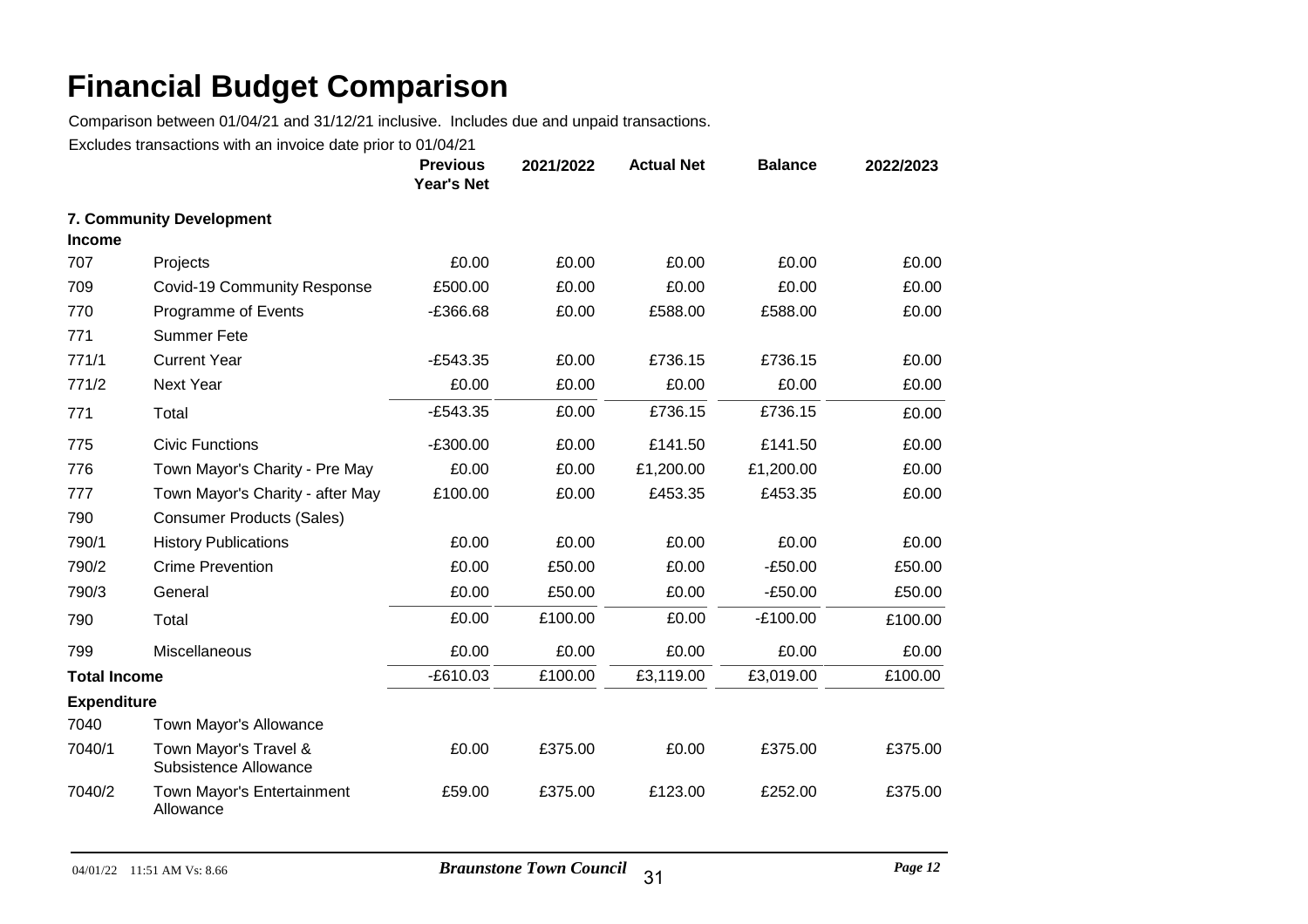Comparison between 01/04/21 and 31/12/21 inclusive. Includes due and unpaid transactions.

|        |                                               | <b>Previous</b><br><b>Year's Net</b> | 2021/2022 | <b>Actual Net</b> | <b>Balance</b> | 2022/2023 |
|--------|-----------------------------------------------|--------------------------------------|-----------|-------------------|----------------|-----------|
| 7040   | Total                                         | £59.00                               | £750.00   | £123.00           | £627.00        | £750.00   |
| 7070   | Projects                                      |                                      |           |                   |                |           |
| 7070/1 | Climate Change                                | £0.00                                | £0.00     | £0.00             | £0.00          | £0.00     |
| 7070   | Total                                         | £0.00                                | £0.00     | £0.00             | £0.00          | £0.00     |
| 7080   | Loan Interest & Repayments<br>(PWLB 490422)   | £4,091.50                            | £4,430.00 | £3,965.50         | £464.50        | £4,430.00 |
| 7090   | Covid-19 Community Response                   | £230.00                              | £1,000.00 | £0.00             | £1,000.00      | £0.00     |
| 7260   | Service Level Agreements (CAB)                | £3,000.00                            | £3,000.00 | £0.00             | £3,000.00      | £3,150.00 |
| 7340   | Signs                                         | £0.00                                | £500.00   | £0.00             | £500.00        | £500.00   |
| 7700   | Programme of Events                           | £396.67                              | £4,000.00 | £1,357.50         | £2,642.50      | £4,000.00 |
| 7710   | <b>Summer Fete</b>                            |                                      |           |                   |                |           |
| 7710/1 | <b>Current Year</b>                           | £0.00                                | £2,000.00 | £2,298.29         | $-E298.29$     | £2,100.00 |
| 7710/2 | <b>Next Year</b>                              | £0.00                                | £300.00   | £0.00             | £300.00        | £300.00   |
| 7710   | Total                                         | £0.00                                | £2,300.00 | £2,298.29         | £1.71          | £2,400.00 |
| 7720   | <b>General Events</b>                         |                                      |           |                   |                |           |
| 7720/1 | General                                       | £0.00                                | £0.00     | £0.00             | £0.00          | £0.00     |
| 7720/2 | Apple Day                                     | £0.00                                | £0.00     | £0.00             | £0.00          | £500.00   |
| 7720/3 | Open Days                                     | £0.00                                | £0.00     | £0.00             | £0.00          | £500.00   |
| 7720   | Total                                         | £0.00                                | £0.00     | £0.00             | £0.00          | £1,000.00 |
| 7750   | <b>Civic Functions</b>                        | £34.00                               | £1,850.00 | £1,114.38         | £735.62        | £1,850.00 |
| 7760   | Town Mayor's Charity - Pre May                | £3,794.95                            | £0.00     | £1,300.00         | $-E1,300.00$   | £0.00     |
| 7770   | Town Mayor's Charity - after May              | £0.00                                | £0.00     | £0.00             | £0.00          | £0.00     |
| 7850   | <b>Community Grants</b>                       | £1,641.00                            | £6,000.00 | £2,350.00         | £3,650.00      | £6,000.00 |
| 7870   | <b>Grants for Queen's Platinum</b><br>Jubilee | £0.00                                | £0.00     | £0.00             | £0.00          | £1,000.00 |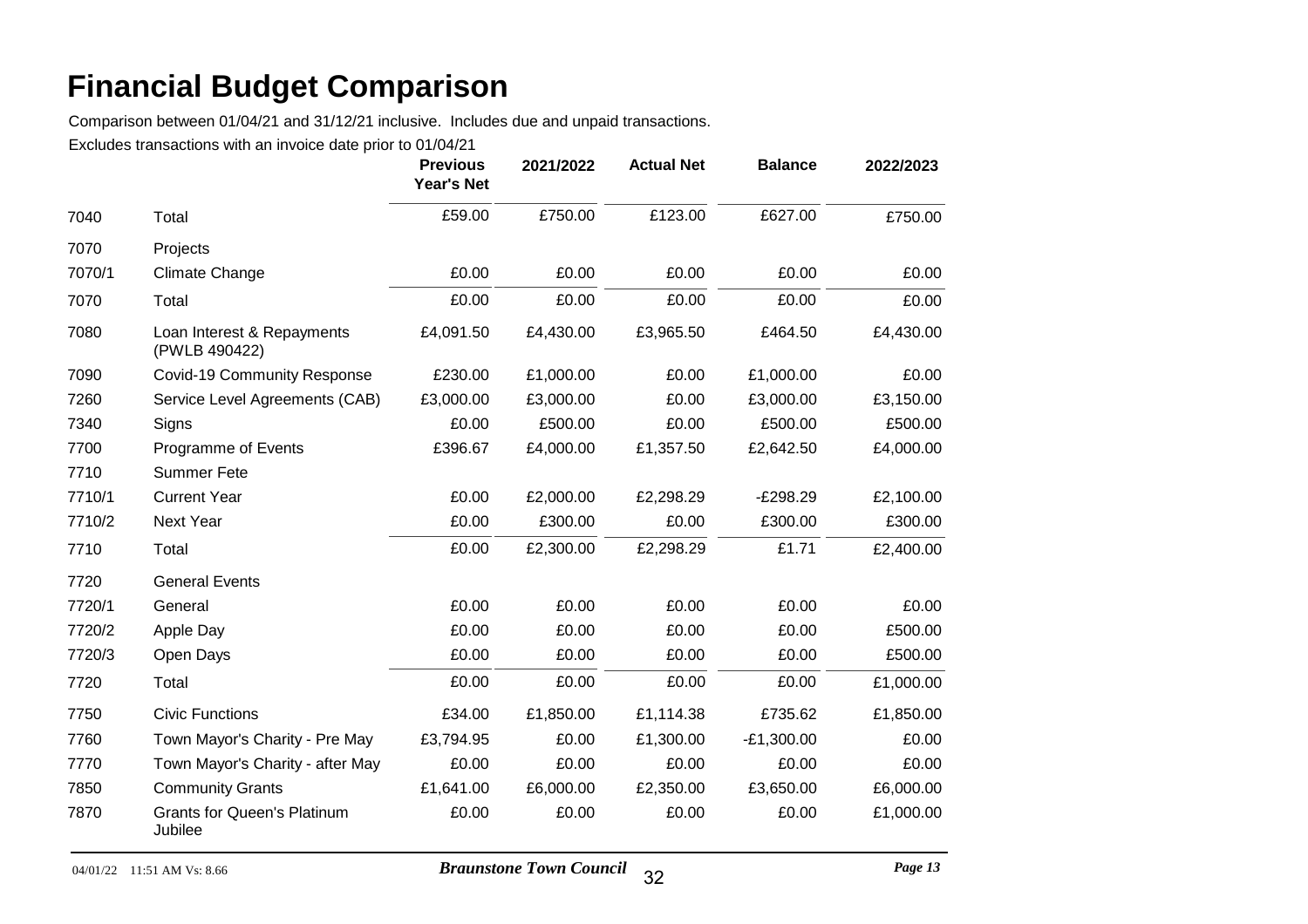Comparison between 01/04/21 and 31/12/21 inclusive. Includes due and unpaid transactions.

|                          |                                                   | <b>Previous</b><br><b>Year's Net</b> | 2021/2022  | <b>Actual Net</b> | <b>Balance</b> | 2022/2023  |
|--------------------------|---------------------------------------------------|--------------------------------------|------------|-------------------|----------------|------------|
| 7900                     | <b>Consumer Products (Purchase</b><br>for resale) |                                      |            |                   |                |            |
| 7900/1                   | <b>History Publications</b>                       | £0.00                                | £0.00      | £0.00             | £0.00          | £0.00      |
| 7900/2                   | Crime Prevention                                  | £0.00                                | £100.00    | £0.00             | £100.00        | £100.00    |
| 7900                     | Total                                             | £0.00                                | £100.00    | £0.00             | £100.00        | £100.00    |
| 7950                     | <b>Community Safety</b>                           | £0.00                                | £500.00    | £658.57           | $-£158.57$     | £500.00    |
| 7990                     | Miscellaneous                                     | £0.00                                | £100.00    | £9.00             | £91.00         | £100.00    |
| <b>Total Expenditure</b> |                                                   | £13,247.12                           | £24,530.00 | £13,176.24        | £11,353.76     | £25,780.00 |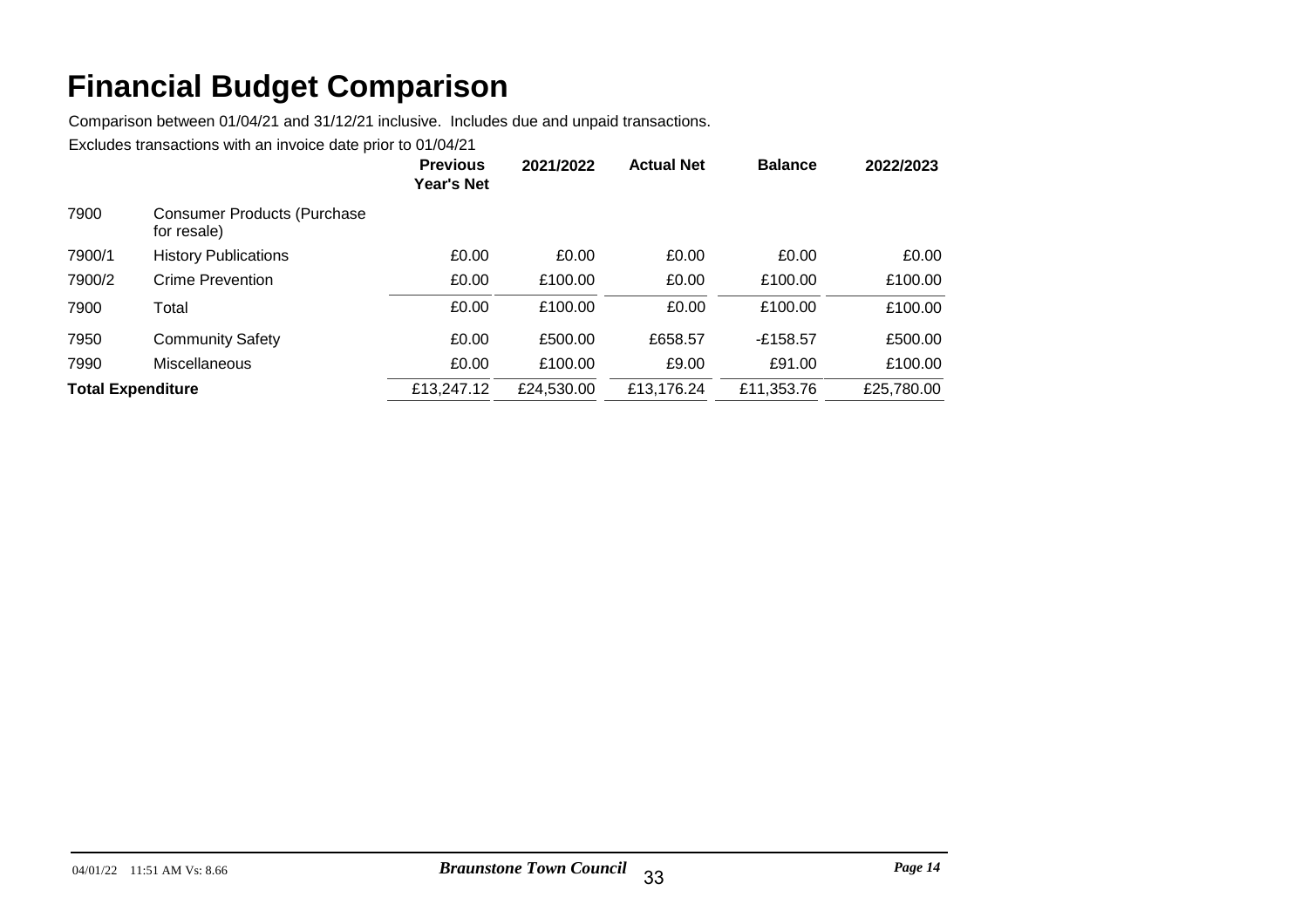Comparison between 01/04/21 and 31/12/21 inclusive. Includes due and unpaid transactions.

|                          |                                                   | <b>Previous</b><br>Year's Net | 2021/2022  | <b>Actual Net</b> | <b>Balance</b> | 2022/2023  |
|--------------------------|---------------------------------------------------|-------------------------------|------------|-------------------|----------------|------------|
| <b>Income</b>            | 8. Planning & Environment                         |                               |            |                   |                |            |
| 807                      | Projects                                          | £0.00                         | £0.00      | £0.00             | £0.00          | £0.00      |
| 890                      | <b>Consumer Products (Sales)</b>                  |                               |            |                   |                |            |
| 890/1                    | General                                           | £0.00                         | £0.00      | £0.00             | £0.00          | £0.00      |
| 890/2                    | Poop Scoops                                       | £275.00                       | £1,700.00  | £764.17           | $-E935.83$     | £1,700.00  |
| 890/3                    | Waste & Garden Bags                               | £14.56                        | £560.00    | £0.00             | $-E560.00$     | £560.00    |
| 890                      | Total                                             | £289.56                       | £2,260.00  | £764.17           | $-E1,495.83$   | £2,260.00  |
| <b>Total Income</b>      |                                                   | £289.56                       | £2,260.00  | £764.17           | $-E1,495.83$   | £2,260.00  |
| <b>Expenditure</b>       |                                                   |                               |            |                   |                |            |
| 8070                     | Projects                                          |                               |            |                   |                |            |
| 8070/1                   | Climate Change                                    | £0.00                         | £0.00      | £0.00             | £0.00          | £0.00      |
| 8070                     | Total                                             | £0.00                         | £0.00      | £0.00             | £0.00          | £0.00      |
| 8190                     | <b>Professional Fees</b>                          | £0.00                         | £250.00    | £0.00             | £250.00        | £250.00    |
| 8440                     | Waste Services (Dog Bins)                         | £4,713.99                     | £5,300.00  | £4,704.70         | £595.30        | £7,570.00  |
| 8460                     | Furniture                                         | £0.00                         | £5,000.00  | £0.00             | £5,000.00      | £2,500.00  |
| 8900                     | <b>Consumer Products (Purchase</b><br>for resale) |                               |            |                   |                |            |
| 8900/1                   | Poop Scoops                                       | £0.00                         | £1,600.00  | £484.50           | £1,115.50      | £1,600.00  |
| 8900/2                   | Waste & Garden Bags                               | £0.00                         | £420.00    | £0.00             | £420.00        | £420.00    |
| 8900                     | Total                                             | £0.00                         | £2,020.00  | £484.50           | £1,535.50      | £2,020.00  |
| <b>Total Expenditure</b> |                                                   | £4,713.99                     | £12,570.00 | £5,189.20         | £7,380.80      | £12,340.00 |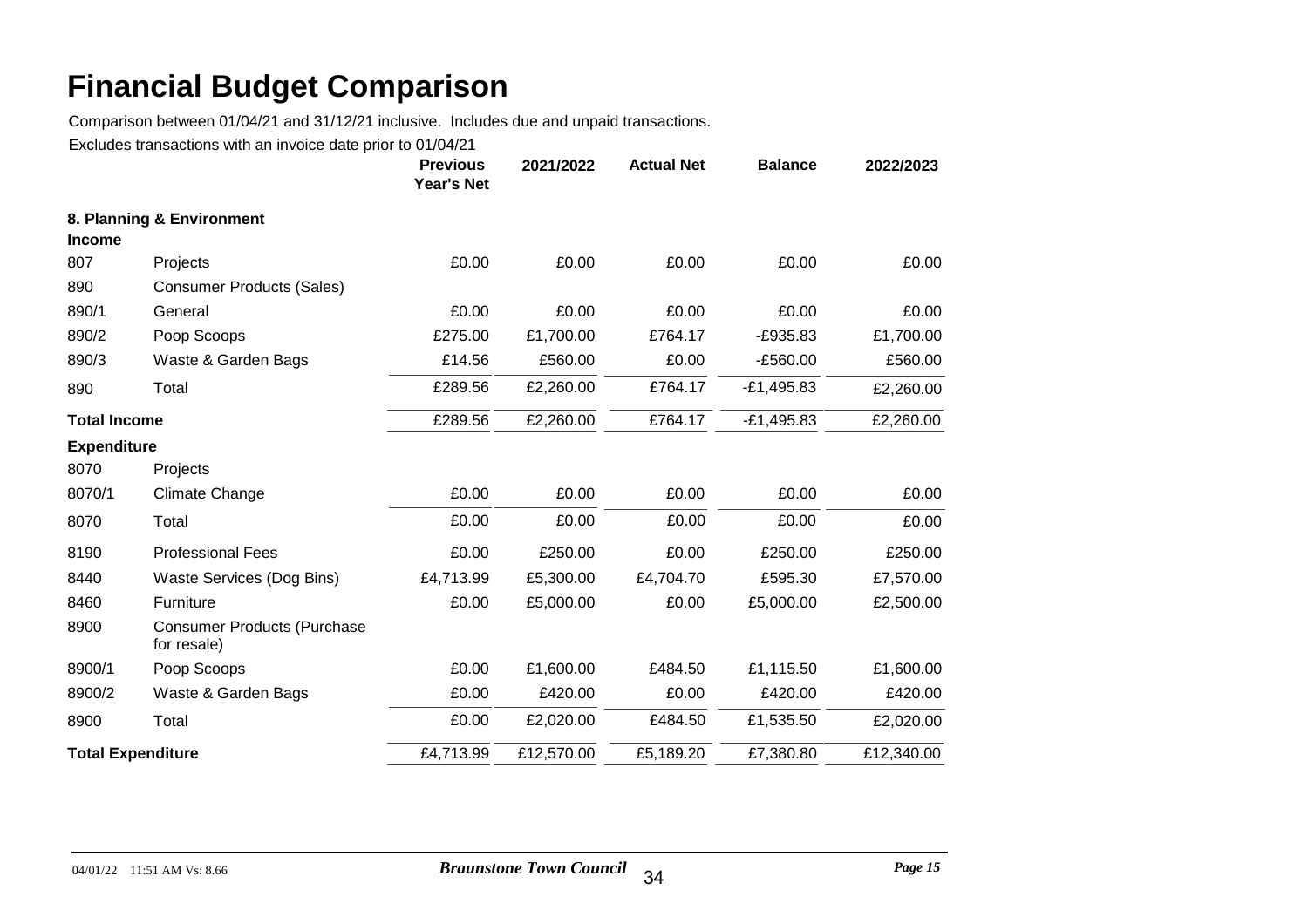Comparison between 01/04/21 and 31/12/21 inclusive. Includes due and unpaid transactions.

|                          | <b>Previous</b><br>2021/2022<br><b>Year's Net</b> | <b>Actual Net</b> | <b>Balance</b> | 2022/2023    |
|--------------------------|---------------------------------------------------|-------------------|----------------|--------------|
| Total Income             | £1,775,546.55 £1,077,839.00                       | £770,993.06       |                | £896,648.00  |
| <b>Total Expenditure</b> | £1,354,342.35 £1,096,839.00                       | £927.104.15       |                | £899,148.00  |
| <b>Total Net Balance</b> | E19,000.00<br>£421,204,20                         | -£156.111.09      |                | $-E2,500.00$ |